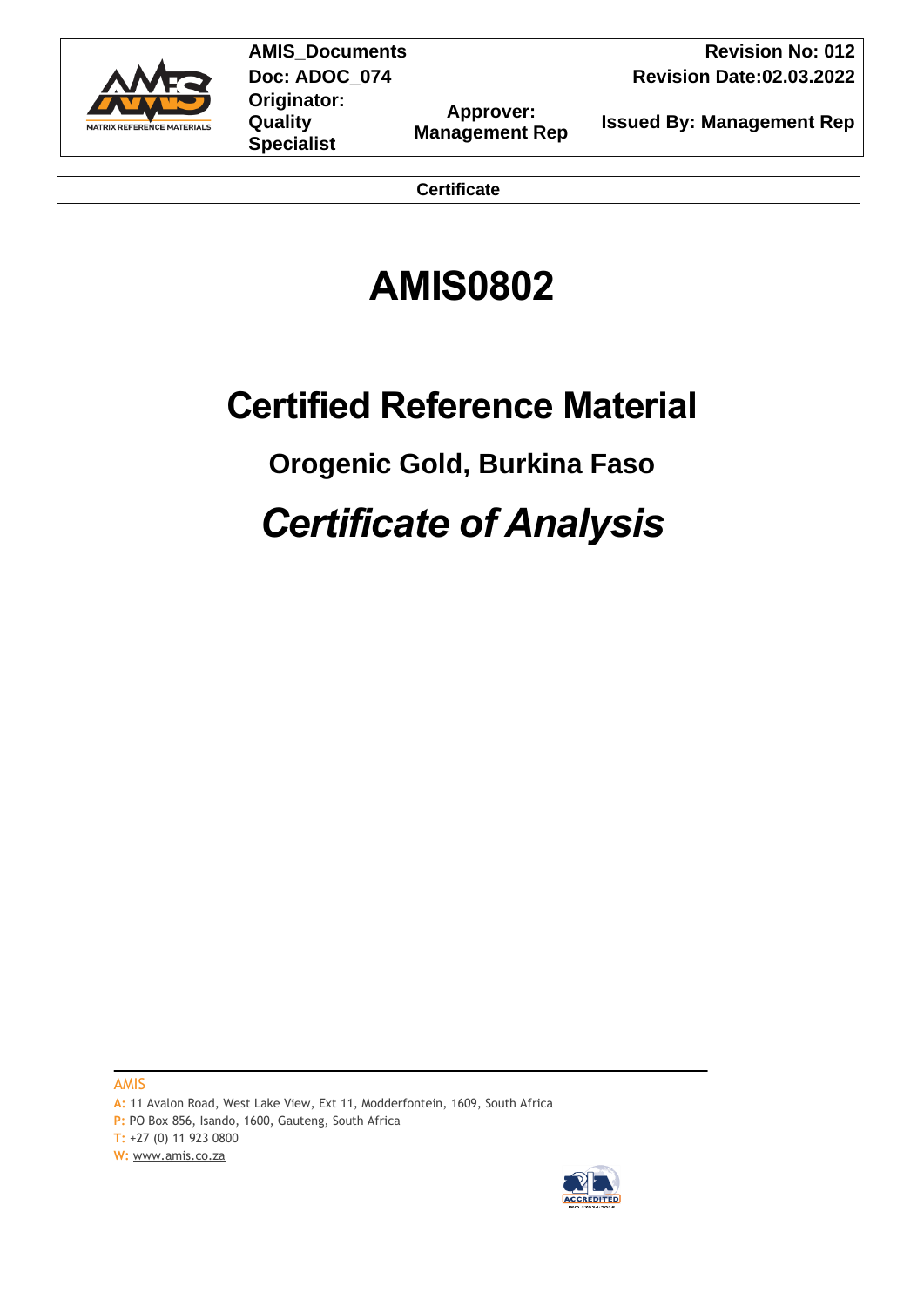## **Table of Contents**

<span id="page-1-0"></span>

| 1.  |                                                                           |  |
|-----|---------------------------------------------------------------------------|--|
| 2.  |                                                                           |  |
| 3.  |                                                                           |  |
| 4.  |                                                                           |  |
| 5.  |                                                                           |  |
| 6.  |                                                                           |  |
| 7.  |                                                                           |  |
| 8.  |                                                                           |  |
| 9.  |                                                                           |  |
| 10. |                                                                           |  |
| 11. |                                                                           |  |
| 12. |                                                                           |  |
| 13. |                                                                           |  |
| 14. |                                                                           |  |
| 15. |                                                                           |  |
| 16. |                                                                           |  |
| 17. |                                                                           |  |
| 18. |                                                                           |  |
| 19. | Certification of Mean and Estimation of Measurement Uncertainty 15        |  |
| 20. |                                                                           |  |
| 21. |                                                                           |  |
| 22. |                                                                           |  |
| 23. |                                                                           |  |
| 24. |                                                                           |  |
| 25. |                                                                           |  |
| 26. |                                                                           |  |
| 27. |                                                                           |  |
| 28. | Limit of Detection and Limit of Quantitation in Gravimetric Fire Assay 26 |  |
| 29. |                                                                           |  |
| 30. |                                                                           |  |
| 31. |                                                                           |  |
| 32. |                                                                           |  |
| 33. |                                                                           |  |
| 34. |                                                                           |  |
|     |                                                                           |  |
|     |                                                                           |  |
|     |                                                                           |  |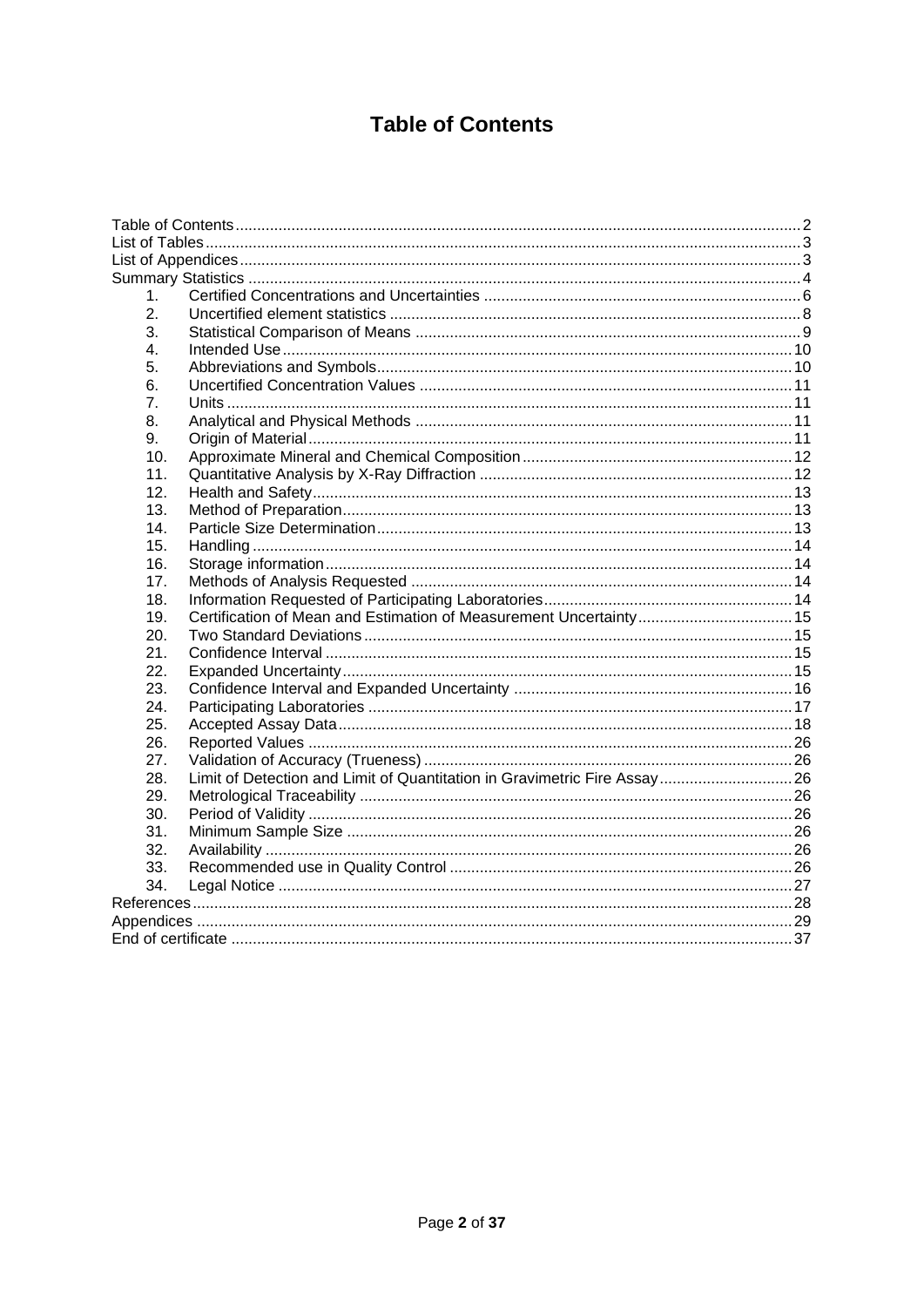# **List of Tables**

<span id="page-2-0"></span>

| Table 1. Certified concentrations, two standard deviations, combined and expanded uncertainty.  6<br>Table 2. Certified major oxides concentrations, two standard deviations, combined and expanded |
|-----------------------------------------------------------------------------------------------------------------------------------------------------------------------------------------------------|
| uncertainty                                                                                                                                                                                         |
| Table 3. Uncertified element concentrations statistics (Before the removal of outliers).  8                                                                                                         |
| Table 4. The results of a two-sample equal or unequal variance t-test (two-tailed) data sets in which                                                                                               |
| . 9                                                                                                                                                                                                 |
| Table 5. Comparison of the mean values for Gold and Sulphur in which three different analytical                                                                                                     |
|                                                                                                                                                                                                     |
|                                                                                                                                                                                                     |
| Table 7. Results of XRD analysis                                                                                                                                                                    |
|                                                                                                                                                                                                     |
| Table 9. Example of replicate assay data in which the CI, 2s and U are shown 16                                                                                                                     |
| Table 10. Data used to calculate the certified values after removal of outliers.  18                                                                                                                |
| Table 11. A single-factor ANOVA table showing key elements. Where P is the total number of groups,                                                                                                  |
| or laboratories. $P-1$ is 1 less than number of laboratories, $P(n-1)$ is the number of data values minus                                                                                           |
| number of groups (equals degrees of freedom for each group added together), and $P-1 + P(n-1)$ is 1                                                                                                 |
| less than the number of data points. MS is the mean squares of between laboratories and within                                                                                                      |
|                                                                                                                                                                                                     |
| Table 12. CRM certified value, quoted expanded uncertainty $U$ , the coverage factor for the CRM,                                                                                                   |
| $k=2.25$ and mean for $n=9$ replicates and corresponding standard deviation for the replicate data33                                                                                                |
| Table 13. Mass of assay sample and corresponding limit of detection and limit of quantitation for an                                                                                                |
|                                                                                                                                                                                                     |
|                                                                                                                                                                                                     |
| Table 15. T-distribution table for t-critical values (t crit.) for a two-tailed t-test at a 95% level of                                                                                            |
|                                                                                                                                                                                                     |

# <span id="page-2-1"></span>**List of Appendices**

| Appendix 1. Certification of Reference Material and Estimation of Measurement Uncertainty 29 |  |
|----------------------------------------------------------------------------------------------|--|
| Appendix 2. Example: Comparison of Mean and Certified Value for Validation of Accuracy  33   |  |
|                                                                                              |  |
|                                                                                              |  |
|                                                                                              |  |
|                                                                                              |  |
|                                                                                              |  |
|                                                                                              |  |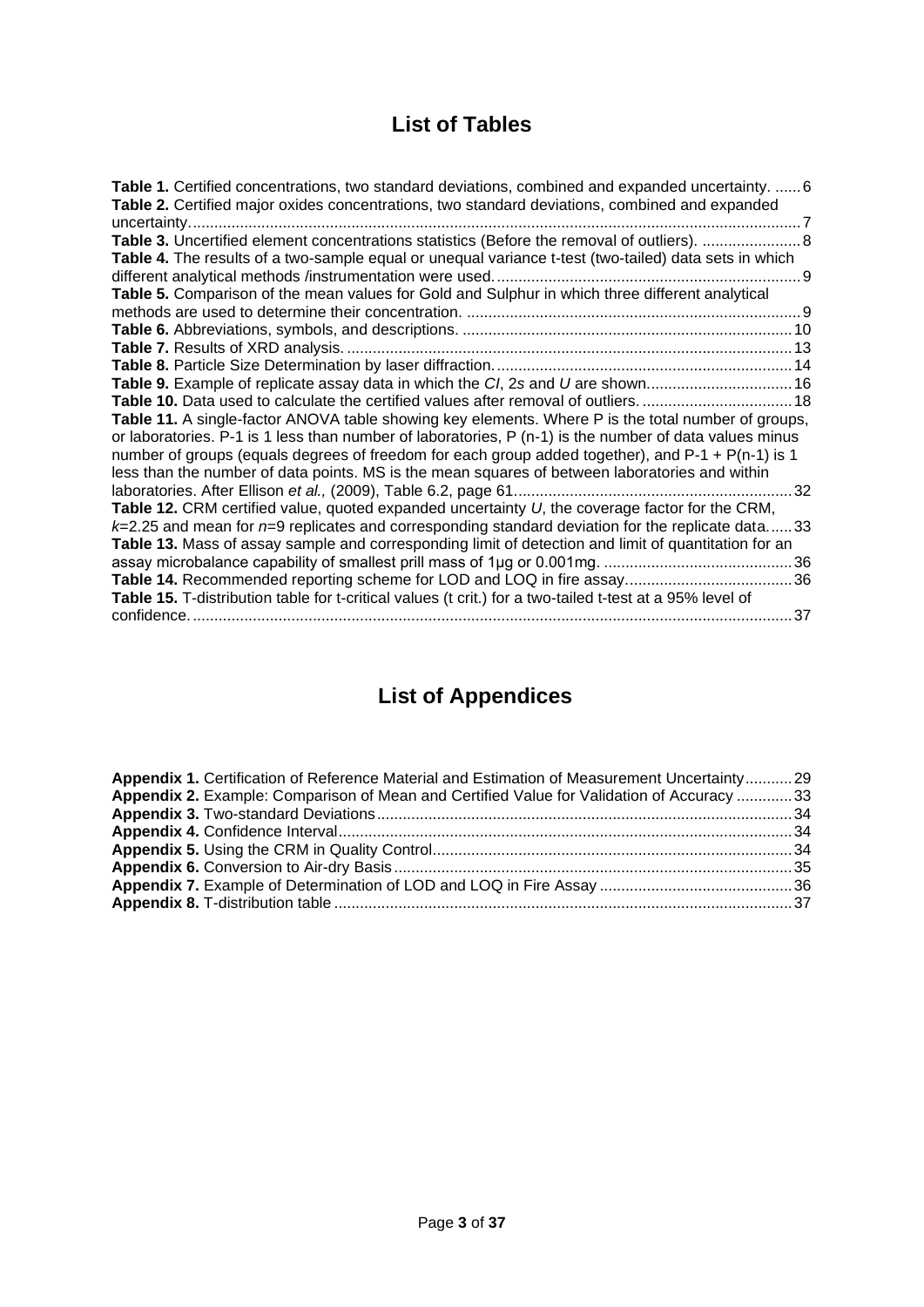# **Summary Statistics**

## <span id="page-3-0"></span>*Recommended Concentrations and Limits (at two Standard Deviations) Certified Concentrations*

| Analyte                 | Method                       | $\overline{9}$ (µ)     | $\frac{11}{11}$ (2s) ±  | Unit          |
|-------------------------|------------------------------|------------------------|-------------------------|---------------|
| Au                      | <sup>1</sup> Pb Collection   | 2.46                   | 0.31                    | g/t           |
| Au                      | $2$ FA_GRAV                  | 2.48                   | 0.39                    | g/t           |
| Au                      | $3$ CL                       | 2.30                   | 0.30                    | g/t           |
| Cu                      | <sup>4</sup> 4A_MICP         | 141                    | 7                       | ppm           |
| Cu                      | <sup>5</sup> 2A_MICP         | 132                    | 17                      | ppm           |
| $\overline{C}$          | <sup>6</sup> Combustion/LECO | 1.10                   | 0.046                   | $\%$          |
| $\overline{s}$          | Combustion/LECO              | 0.44                   | 0.06                    | %             |
| S                       | 4A_MICP                      | 0.48                   | 0.07                    | $\%$          |
| $\overline{s}$          | 2A_MICP                      | 0.44                   | 0.07                    | %             |
| SG                      | 7S                           | $\overline{2.71}$      | 0.10                    | Dimensionless |
| Ag                      | 2A_MICP                      | 0.4                    | 0.1                     | ppm           |
| Al                      | 2A_MICP                      | 1.84                   | 0.15                    | %             |
| Al                      | 4A_MICP                      | 5.66                   | 0.57                    | $\%$          |
| As                      | 2A MICP                      | 6                      | 0.5                     | ppm           |
| Ba                      | 4A_MICP                      | 293                    | 29                      | ppm           |
| Be                      | 4A_MICP                      | $\mathbf{1}$           | 0.1                     | ppm           |
| Ca                      | $2A$ _MICP                   | 2.55                   | 0.24                    | $\%$          |
| Ca                      | 4A_MICP                      | 2.80                   | 0.38                    | $\%$          |
| Cd                      | 2A_MICP                      | 0.07                   | 0.01                    | ppm           |
| Сe                      | 4A MICP                      | 29                     | 3                       | ppm           |
| Co                      | 2A_MICP                      | 21                     | 1                       |               |
| Co                      | 4A MICP                      | 23                     | $\overline{5}$          | ppm<br>ppm    |
| Сr                      | 4A_MICP                      | 186                    | 32                      |               |
| Fe                      | 2A_MICP                      | 4.44                   | 0.18                    | ppm<br>$\%$   |
| Fe                      | 4A MICP                      | 5.08                   | 0.23                    | $\frac{0}{6}$ |
|                         |                              |                        |                         |               |
| $\overline{G}a$<br>Κ    | 2A_MICP<br>4A_MICP           | $\overline{9}$<br>1.41 | $\overline{\mathbf{4}}$ | ppm           |
|                         |                              |                        | 0.10<br>$\mathbf{1}$    | $\%$          |
| La                      | 4A_MICP                      | 15                     |                         | ppm           |
| Li                      | 4A_MICP                      | 29                     | $\overline{3}$          | ppm           |
| Mg                      | 2A MICP                      | 1.48                   | 0.19                    | $\%$          |
| Mg                      | 4A_MICP                      | 1.78                   | 0.21                    | $\%$          |
| Mn                      | 2A MICP                      | 697                    | 86                      | ppm           |
| Mn                      | 4A MICP                      | 810                    | 36                      | ppm           |
| Mo                      | 2A_MICP                      | 2                      | 0.1                     | ppm           |
| Mo                      | 4A MICP                      | $\overline{2}$         | $\mathbf{1}$            | ppm           |
| Na                      | 2A_MICP                      | 925                    | 97                      | ppm           |
| Na                      | 4A_MICP                      | 1.88                   | 0.20                    | $\%$          |
| <b>Nb</b>               | 4A MICP                      | 6                      | 0.3                     | ppm           |
| Ni                      | 2A_MICP                      | 133                    | 16                      | ppm           |
| Ni                      | 4A MICP                      | 137                    | 13                      | ppm           |
| P                       | 2A_MICP                      | 372                    | 46                      | ppm           |
| P                       | 4A_MICP                      | 410                    | 34                      | ppm           |
| Pb                      | 2A_MICP                      | 5                      | 0.4                     | ppm           |
| <b>Rb</b>               | 4A_MICP                      | 42                     | $\overline{2}$          | ppm           |
| $\overline{\mathsf{S}}$ | 4A_MICP                      | 0.6                    | 0.08                    | ppm           |
| Sc                      | 2A_MICP                      | 9                      | 1                       | ppm           |
| Sc                      | 4A MICP                      | 16                     | 0.8                     | ppm           |
| Sn                      | 2A MICP                      | 0.6                    | 0.09                    | ppm           |
| Sn                      | 4A MICP                      | 2                      | 0.2                     | ppm           |
| Sr                      | <b>MICP</b><br>2Α            | 42                     | 5                       | ppm           |
| Sr                      | 4A MICP                      | 100                    | 7                       | ppm           |
| Тe                      | 4A MICP                      | 0.3                    | 0.07                    | ppm           |
| TI                      | 4A MICP                      | 0.2                    | 0.01                    | ppm           |
| Λ                       | 4A<br><b>MICP</b>            | 150                    | 12                      | ppm           |
| W                       | <b>MICP</b><br>2Α            | 95                     | 14                      | ppm           |
| W                       | <b>MICP</b><br>4A            | 137                    | 21                      | ppm           |
| Y                       | 4A MICP                      | 14                     | 3                       | ppm           |
| Zn                      | <b>MICP</b><br>4A            | 77                     | 13                      | ppm           |
| Zr                      | 2Α<br><b>MICP</b>            | 3                      | 0.8                     | ppm           |
| Zr                      | _MICP<br>4Α                  | 67                     | 17                      | ppm           |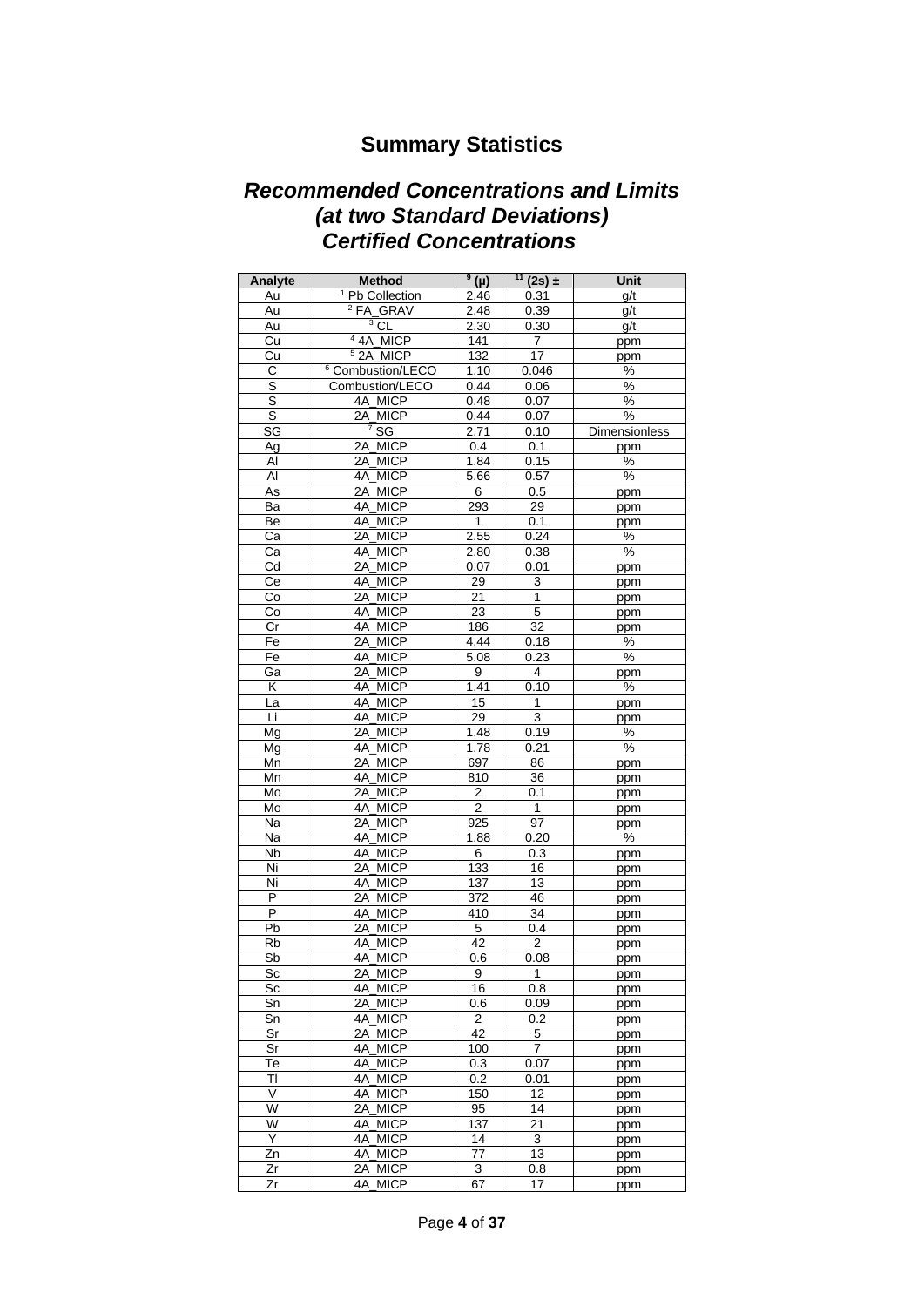## **Major Oxides** *Certified Concentrations (at two Standard Deviations)*

| Analyte                        | <b>Method</b>    | $9(\mu)$ | $\frac{11}{2}$ (2s) ± | <b>Unit</b> |
|--------------------------------|------------------|----------|-----------------------|-------------|
| Al <sub>2</sub> O <sub>3</sub> | <sup>8</sup> XRF | 11.22    | 0.21                  | %           |
| Cr <sub>2</sub> O <sub>3</sub> | <b>XRF</b>       | 0.030    | 0.006                 | %           |
| Fe <sub>2</sub> O <sub>3</sub> | <b>XRF</b>       | 7.33     | 0.18                  | %           |
| $K_2O$                         | <b>XRF</b>       | 1.69     | 0.068                 | %           |
| MgO                            | <b>XRF</b>       | 3.00     | 0.049                 | %           |
| MnO                            | <b>XRF</b>       | 0.11     | 0.01                  | %           |
| Na <sub>2</sub> O              | <b>XRF</b>       | 2.49     | 0.14                  | %           |
| $P_2O_5$                       | <b>XRF</b>       | 0.089    | 0.02                  | %           |
| SiO <sub>2</sub>               | <b>XRF</b>       | 63.32    | 1.8                   | %           |
| TiO <sub>2</sub>               | <b>XRF</b>       | 0.71     | 0.02                  | %           |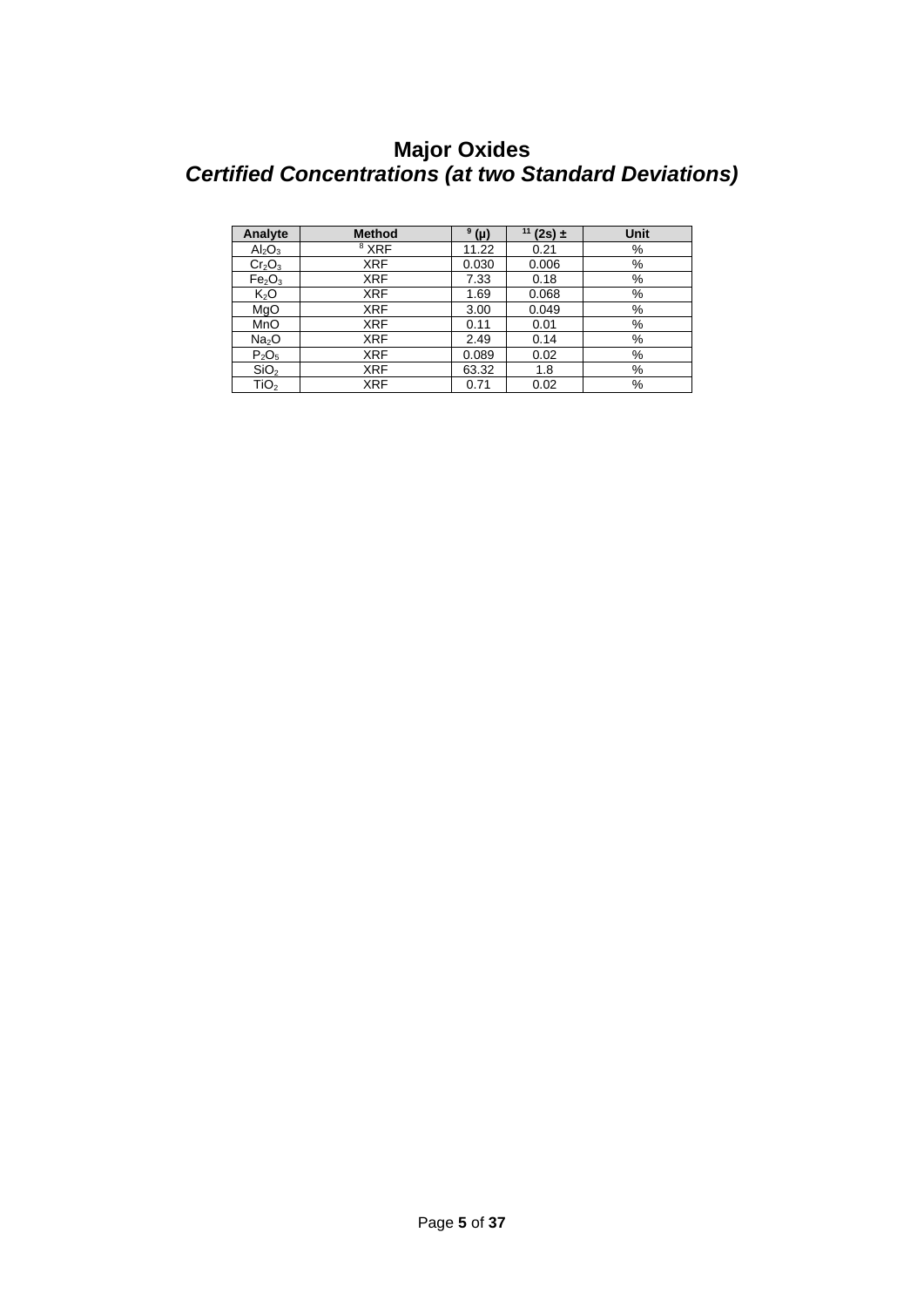## **1. Certified Concentrations and Uncertainties**

<span id="page-5-0"></span>AMIS0802 is a new standard material, developed and certified in May 2022. [Table 1](#page-5-1) gives the certified concentrations, confidence interval, combined and expanded uncertainty for the certified reference material. [Table 2](#page-6-0) shows the certified major oxides concentrations, two standard deviations, confidence interval, combined and expanded uncertainty.

<span id="page-5-1"></span>

| Table 1. Certified concentrations, two standard deviations, combined and expanded uncertainty. |
|------------------------------------------------------------------------------------------------|
|------------------------------------------------------------------------------------------------|

| Analyte                 | <b>Method</b>              | $9(\mu)$         | N                   | n               | $\mathbf k$     | % RSD           | $\overline{10}$ (u <sub>c</sub> ) | $\frac{11}{2}$ (2s) ±  | $12$ (CI) 95%  | $\overline{13}$ (U) $\pm$ | Unit          |
|-------------------------|----------------------------|------------------|---------------------|-----------------|-----------------|-----------------|-----------------------------------|------------------------|----------------|---------------------------|---------------|
| Au                      | <sup>1</sup> Pb Collection | 2.46             | 25                  | 193             | 2.064           | 6               | 0.15                              | 0.31                   | 0.056          | 0.3                       | q/t           |
| Au                      | <sup>2</sup> FA_GRAV       | 2.48             | 2                   | 16              | 12.706          | 8               | 0.19                              | 0.39                   | 2.0            | 2                         | g/t           |
| Au                      | $3$ CL                     | 2.30             | 6                   | 46              | 2.571           | 6               | 0.15                              | 0.30                   | 0.15           | 0.4                       | g/t           |
| Cu                      | $44A$ <sub>MICP</sub>      | 141              | $\overline{7}$      | 54              | 2.447           | 3               | 4                                 | 7                      | 3              | 9                         | ppm           |
| $\overline{Cu}$         | <sup>5</sup> 2A_MICP       | 132              | 4                   | 32              | 3.182           | $\overline{7}$  | 9                                 | 17                     | 13             | 27                        | ppm           |
| С                       | $6$ Combustion/LECO        | 1.10             | 5                   | 40              | 2.776           | 2               | 0.023                             | 0.046                  | 0.027          | 0.06                      | $\%$          |
| S                       | Combustion/LECO            | 0.44             | 6                   | 48              | 2.571           | 6               | 0.03                              | 0.06                   | 0.03           | 0.07                      | %             |
| $\overline{s}$          | 4A MICP                    | 0.48             | 6                   | 47              | 2.571           | $\overline{7}$  | 0.03                              | 0.07                   | 0.04           | 0.09                      | $\%$          |
| S                       | 2A_MICP                    | 0.44             | 4                   | 32              | 3.182           | 7               | 0.03                              | 0.07                   | 0.05           | 0.1                       | $\%$          |
| SG                      | $7S$ G                     | 2.71             | 2                   | 16              | 12.706          | 2               | 0.050                             | 0.10                   | 0.42           | 0.6                       | Dimensionless |
| Ag                      | 2A_MICP                    | 0.4              | 3                   | 24              | 4.303           | 14              | 0.05                              | 0.1                    | 0.07           | 0.2                       | ppm           |
| Al                      | 2A_MICP                    | 1.84             | 4                   | 31              | 3.182           | 4               | 0.077                             | 0.15                   | 0.12           | 0.2                       | %             |
| Al                      | 4A_MICP                    | 5.66             | 6                   | 48              | 2.571           | 5               | 0.29                              | 0.57                   | 0.29           | 0.7                       | $\%$          |
| As                      | 2A_MICP                    | 6                | $\overline{2}$      | 16              | 12.706          | 4               | 0.2                               | 0.5                    | $\overline{2}$ | $\overline{3}$            | ppm           |
| Ba                      | 4A_MICP                    | 293              | 5                   | 40              | 2.776           | 5               | 14                                | 29                     | 17             | 40                        | ppm           |
| Be                      | 4A_MICP                    | $\mathbf{1}$     | 5                   | 39              | 2.776           | 5               | 0.05                              | 0.1                    | 0.05           | 0.1                       | ppm           |
| Ca                      | 2A_MICP<br>4A_MICP         | 2.55             | 4                   | 32              | 3.182           | 5<br>7          | 0.12                              | 0.24                   | 0.18           | 0.4<br>0.4                | $\%$<br>%     |
| Ca<br>Cd                | 2A_MICP                    | 2.80<br>0.07     | 8<br>3              | 61<br>23        | 2.365<br>4.303  | 8               | 0.19<br>0.006                     | 0.38<br>0.01           | 0.17<br>0.01   | 0.03                      |               |
| Ce                      | 4A_MICP                    | 29               | 2                   | 16              | 12.706          | 5               |                                   |                        | 13             | 19                        | ppm           |
| Co                      | 2A_MICP                    | 21               | 3                   | 24              | 4.303           | 3               | 2<br>0.7                          | 3<br>1                 | $\overline{2}$ | 3                         | ppm           |
| Co                      | 4A_MICP                    | 23               | $\overline{7}$      | 55              | 2.447           | $\overline{12}$ | 3                                 | 5                      | 3              | $\overline{7}$            | ppm           |
| Cr                      | 4A_MICP                    | 186              | 6                   | 48              | 2.571           | 9               | 16                                | 32                     | 17             | 41                        | ppm           |
| Fe                      | 2A_MICP                    | 4.44             | 3                   | 24              | 4.303           | 2               | 0.089                             | 0.18                   | 0.20           | 0.4                       | ppm<br>$\%$   |
| Fe                      | 4A_MICP                    | 5.08             | $\overline{7}$      | 55              | 2.447           | 2               | 0.11                              | 0.23                   | 0.091          | 0.3                       | $\%$          |
| Ga                      | 2A_MICP                    | 9                | $\boldsymbol{2}$    | 16              | 12.706          | $\overline{22}$ | $\overline{2}$                    | 4                      | 17             | 24                        | ppm           |
| Κ                       | 4A_MICP                    | 1.41             | $\overline{7}$      | 56              | 2.447           | 4               | 0.050                             | 0.10                   | 0.042          | 0.1                       | $\%$          |
| La                      | 4A_MICP                    | 15               | 4                   | 32              | 3.182           | 4               | 0.6                               | 1                      | 0.8            | $\overline{2}$            | ppm           |
| Li                      | 4A_MICP                    | 29               | $\overline{4}$      | $\overline{32}$ | 3.182           | 5               | 1                                 | 3                      | 2              | $\overline{4}$            | ppm           |
| Mg                      | 2A_MICP                    | 1.48             | 3                   | 24              | 4.303           | 7               | 0.097                             | 0.19                   | 0.24           | 0.4                       | $\%$          |
| Mg                      | 4A_MICP                    | 1.78             | $\overline{7}$      | 56              | 2.447           | 6               | 0.10                              | 0.21                   | 0.093          | 0.3                       | $\%$          |
| Mn                      | 2A_MICP                    | 697              | 4                   | $\overline{32}$ | 3.182           | 6               | 43                                | 86                     | 68             | $\overline{137}$          | ppm           |
| Mn                      | 4A_MICP                    | 810              | $\overline{7}$      | 52              | 2.447           | 2               | 18                                | 36                     | 16             | 44                        | ppm           |
| Mo                      | 2A_MICP                    | $\boldsymbol{2}$ | $\overline{2}$      | 16              | 12.706          | 3               | 0.06                              | 0.1                    | 0.5            | 0.7                       | ppm           |
| Mo                      | 4A_MICP                    | $\overline{2}$   | 4                   | 29              | 3.182           | 21              | 0.5                               | $\mathbf{1}$           | 0.8            | $\overline{c}$            | ppm           |
| Na                      | 2A_MICP                    | 925              | 3                   | 24              | 4.303           | 5               | 48                                | 97                     | 83             | 208                       | ppm           |
| Na                      | 4A_MICP                    | 1.88             | 6                   | 48              | 2.571           | 5               | 0.099                             | 0.20                   | 0.10           | 0.3                       | %             |
| Nb                      | 4A_MICP                    | 6                | $\overline{c}$      | 16              | 12.706          | 2               | 0.1                               | 0.3                    | 0.9            | 2                         | ppm           |
| Ni                      | 2A_MICP                    | 133              | 3                   | 24              | 4.303           | 6               | 8                                 | 16                     | 20             | 35                        | ppm           |
| Ni                      | 4A_MICP                    | 137              | 6                   | 48              | 2.571           | 5               | 6                                 | 13                     | 6              | 16                        | ppm           |
| P                       | 2A_MICP                    | 372              | 4                   | 32              | 3.182           | 6               | 23                                | 46                     | 36             | 73                        | ppm           |
| P                       | 4A_MICP                    | 410              | 6                   | 46              | 2.571           | $\overline{4}$  | 17                                | 34                     | 17             | 43                        | ppm           |
| Pb                      | 2A_MICP                    | 5                | 2                   | 16              | 12.706          | 4               | 0.2                               | 0.4                    | 0.5            | $\overline{2}$            | ppm           |
| <b>Rb</b>               | 4A_MICP                    | 42               | 2                   | 16              | 12.706          | 2               | 0.9                               | 2                      | 8              | 12                        | ppm           |
| Sb                      | 4A_MICP                    | 0.6              | 2                   | 16              | 12.706          | 6               | 0.04                              | 0.08                   | 0.2            | 0.5                       | ppm           |
| Sc                      | 2A_MICP                    | 9                | 2                   | 16              | 12.706          | 6               | 0.5                               | 1                      | 5              | 7                         | ppm           |
| Sc                      | 4A_MICP                    | 16               | $\overline{4}$      | 31              | 3.182           | 2               | 0.4                               | 0.8                    | 0.5            | $\mathbf{1}$              | ppm           |
| Sn                      | 2A_MICP                    | 0.6              | 2                   | 16              | 12.706          | $\overline{7}$  | 0.04                              | 0.09                   | 0.07           | 0.5                       | ppm           |
| Sn                      | 4A_MICP                    | $\overline{2}$   | 2                   | 16              | 12.706          | 4               | 0.08                              | 0.2                    | 0.2            | $\mathbf{1}$              | ppm           |
| Sr                      | 2A_MICP                    | 42               | 3                   | 24              | 4.303           | 6               | 3                                 | 5                      | $\overline{7}$ | 11                        | ppm           |
| Sr<br>Te                | 4A_MICP<br>4A_MICP         | 100<br>0.3       | 5<br>$\overline{c}$ | 40<br>16        | 2.776<br>12.706 | 3<br>12         | 3<br>0.04                         | $\overline{7}$<br>0.07 | 4<br>0.06      | 10<br>0.5                 | ppm           |
| TI                      | 4A_MICP                    | 0.2              | 2                   | 16              | 12.706          | 4               | 0.007                             | 0.01                   | 0.03           | 0.08                      | ppm           |
| V                       | 4A_MICP                    | 150              | 6                   | 48              | 2.571           | 4               | 6                                 | 12                     | 6              | 16                        | ppm           |
| W                       | 2A_MICP                    | 95               | $\overline{2}$      | 16              | 12.706          | $\overline{7}$  | $\overline{7}$                    | 14                     | 62             | 88                        | ppm           |
| $\overline{\mathsf{W}}$ | 4A_MICP                    | 137              | 3                   | 24              | 4.303           | 8               | 10                                | 21                     | 25             | 45                        | ppm<br>ppm    |
| Y                       | 4A MICP                    | 14               | 3                   | 24              | 4.303           | 9               | 1                                 | 3                      | 3              | 5                         | ppm           |
| Zn                      | 4A MICP                    | 77               | 8                   | 61              | 2.365           | 9               | $\overline{7}$                    | 13                     | 6              | 16                        | ppm           |
| Zr                      | 2A_MICP                    | 3                | 2                   | 16              | 12.706          | 12              | 0.4                               | 0.8                    | 4              | 5                         | ppm           |
|                         |                            |                  |                     |                 |                 |                 |                                   |                        |                |                           |               |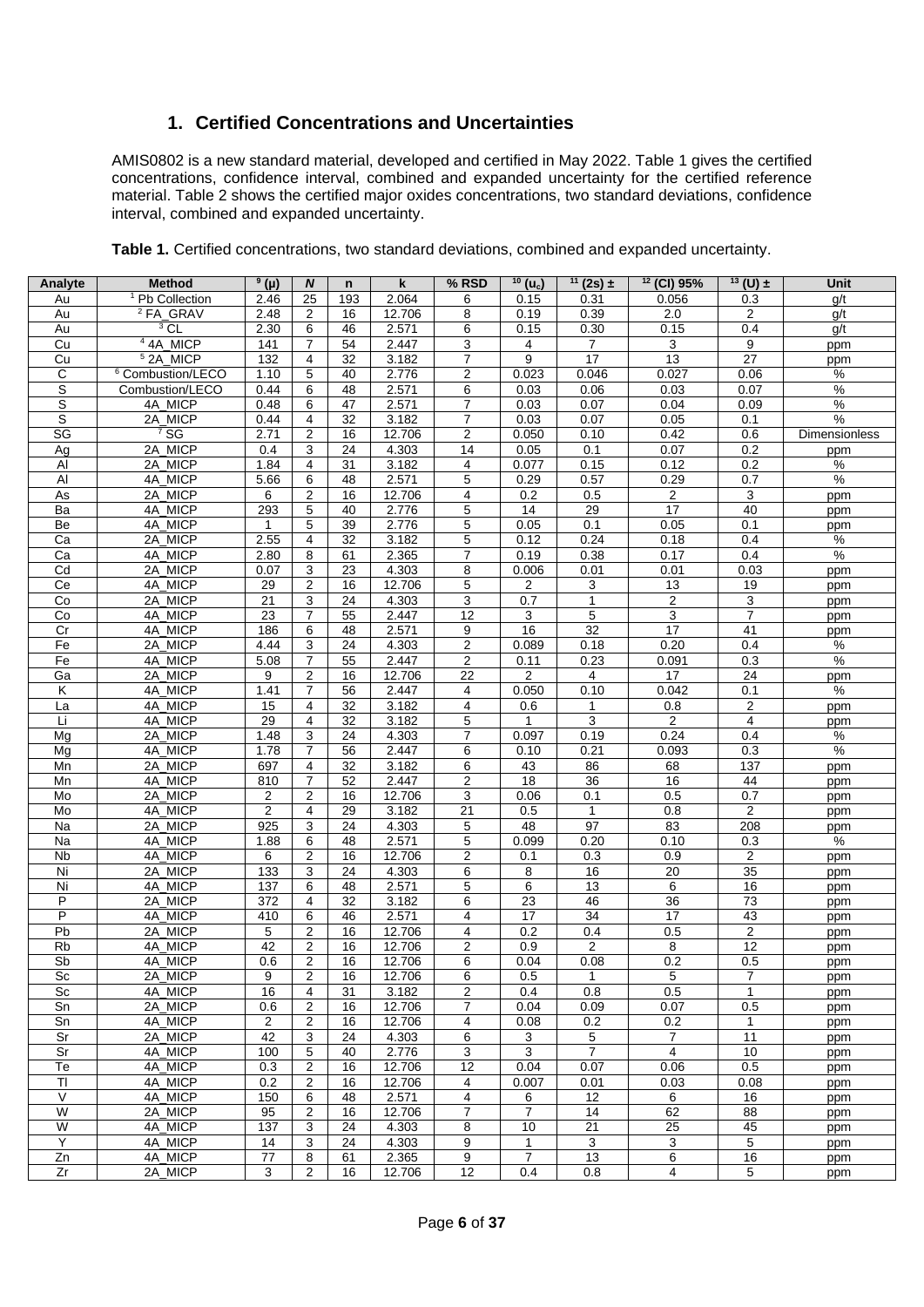| Analyte | Method                     | (μ            |              |                | $%$ RSL | $10 (U_{c})$ | 12 <sub>n</sub> | 10 <sup>4</sup><br>(CI) 95% | $13 \, \mu \text{m}$ | Unit |
|---------|----------------------------|---------------|--------------|----------------|---------|--------------|-----------------|-----------------------------|----------------------|------|
|         | <b>MICF</b><br>4A<br>- - - | $\sim$<br>O 1 | $\sim$<br>ےت | 3.182<br>_____ |         |              |                 |                             | $\sim$ $-$<br>-      | ppm  |

<span id="page-6-0"></span>

|              | Table 2. Certified major oxides concentrations, two standard deviations, combined and expanded |  |  |
|--------------|------------------------------------------------------------------------------------------------|--|--|
| uncertainty. |                                                                                                |  |  |

| Analyte                        | <b>Method</b> | $9(\mu)$       |        | n  | ĸ     | % RSD | $10 (u_c)$ | $11$ (2s) $\pm$ | $12$ (CI) 95% | $13$ (U) $\pm$ | <b>Unit</b> |
|--------------------------------|---------------|----------------|--------|----|-------|-------|------------|-----------------|---------------|----------------|-------------|
| $\mathsf{Al}_2\mathsf{O}_3$    | $8$ XRF       | 11.22          |        | 48 | 2.571 | 0.9   | 0.11       | $0.2^{\prime}$  | $0.1^{\cdot}$ | 0.3            | %           |
| $Cr_2O_3$                      | <b>XRF</b>    | 0.030          | G      | 37 | 2.776 | 10    | 0.003      | 0.006           | 0.002         | 0.008          | %           |
| Fe <sub>2</sub> O <sub>3</sub> | <b>XRF</b>    | $^{\prime}.33$ | 6      | 48 | 2.571 |       | 0.089      | 0.18            | 0.090         | 0.2            | %           |
| K <sub>2</sub> O               | <b>XRF</b>    | .69            | $\sim$ | 48 | 2.571 |       | 0.034      | 0.068           | 0.035         | 0.09           | %           |
| MgO                            | <b>XRF</b>    | 3.00           | ⌒      | 48 | 2.571 | 0.8   | 0.025      | 0.049           | 0.024         | 0.06           | %           |
| MnO                            | <b>XRF</b>    |                | G      | 40 | 2.776 |       | 0.005      | 0.01            | 0.005         | 0.01           | %           |
| Na <sub>2</sub> O              | <b>XRF</b>    | 2.49           | 6      | 48 | 2.571 |       | 0.070      | 0.14            | 0.071         | 0.2            | %           |
| $P_2O_5$                       | <b>XRF</b>    | 0.089          | 5      | 36 | 2.776 |       | 0.008      | 0.02            | 0.01          | 0.02           | %           |
| SiO <sub>2</sub>               | <b>XRF</b>    | 63.32          |        | 53 | 2.447 |       | 0.92       | . 8             | 0.92          | ⌒              | %           |
| TiO <sub>2</sub>               | XRF           |                |        | 55 | 2.447 |       | 0.01       | 0.02            | 0.008         | 0.03           | %           |

*1. Pb collection is Fire Assay Pb Collection – ICPOES/ICPMS/AA Finish*

*2. FA\_GRAV is Fire Assay Pb Collection – Gravimetric Finish*

*3. CL is Cyanide Leach* 

*4. 4A\_MICP is a Multi-acid digestion with either ICPOES/ICPMS/AAS finish*

*5. 2A\_MICP is a Two-acid digestion with either ICPOES/ICPMS/AAS finish*

*6. Combustion/LECO*

*7. SG is Specific Gravity*

*8. XRF is X-ray Fluorescence*

*9. The certified value µ, is an unweighted grand mean of the means of N accepted sets of data from different laboratories and n number of test sample replicates. The certified value is traceable to SI units and is reported on a dry basis.*

*10. The combined uncertainty of the certified value is the within-laboratory reproducibility standard deviation*  derived from the analysis of variance of results from N number of laboratories and n number of sample *replicates. (uc)*

*11. Two standard deviations (2s)* 

*12. Confidence interval at 95% level of confidence.* 

*13. Expanded uncertainty (U) at a confidence level of 95% is determined by multiplication of the combined uncertainty (uc) with a coverage factor (k) found from N-1 degrees of freedom (see Appendix 7 for tdistribution table). Example: U = 2.36 x 0.23=0.5%*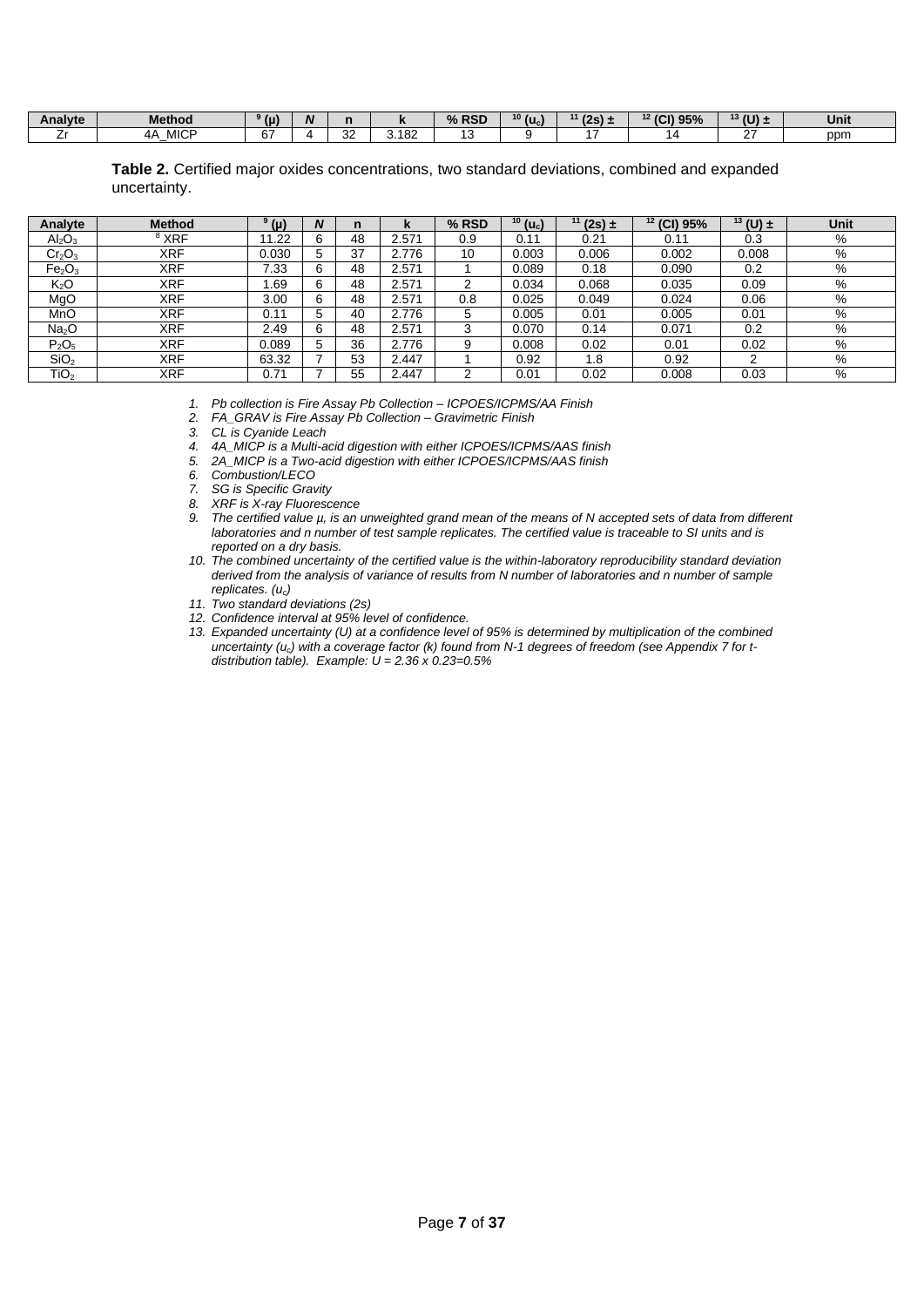## **2. Uncertified element statistics**

<span id="page-7-1"></span><span id="page-7-0"></span>Uncertified element statistics are shown in Table 3.

| Element              | <b>Generic Method</b>  | n              | Mean   | <b>SD</b> | RSD%           | Unit | Element                       | <b>Generic Method</b> | $\mathsf{n}$ | Mean   | <b>SD</b> | RSD%           | Unit          |
|----------------------|------------------------|----------------|--------|-----------|----------------|------|-------------------------------|-----------------------|--------------|--------|-----------|----------------|---------------|
| Ag                   | 4A MICP                | 33             | 1.2    | #1.8      | 149            | ppm  | Nd                            | 4A MICP               | 8            | 13.7   | 0.2       | $\mathbf{1}$   | ppm           |
| As                   | 4A_MICP                | 40             | 9.4    | 4.2       | 45             | ppm  | Pb                            | 4A MICP               | 40           | 5.6    | 1.9       | 34             | ppm           |
| Au                   | 2A MICP                | 16             | 2.1    | 0.8       | 36             | g/t  | Pd                            | 2A MICP               | 8            | 0.2    | 0.007     | 3              | g/t           |
| Au                   | $14$ NiS               | 16             | 2.3    | 0.2       | 10             | g/t  | Pd                            | <b>NiS</b>            | 8            | 0.2    | 0.01      | 5              | g/t           |
| В                    | 2A_MICP                | $\overline{2}$ | 10.5   | 0.7       | $\overline{7}$ | ppm  | Pd                            | Pb Collection         | 6            | 0.3    | 0.04      | 14             | g/t           |
| Ba                   | 2A MICP                | 32             | 79.0   | 17.2      | 22             | ppm  | Pr                            | 4A MICP               | 8            | 3.5    | 0.05      | 2              | ppm           |
| <b>BaO</b>           | <b>XRF</b>             | 24             | 0.03   | 0.01      | 40             | %    | Pt                            | 2A MICP               | 8            | 0.4    | 0.02      | $\overline{7}$ | g/t           |
| Be                   | 2A_MICP                | 16             | 0.3    | 0.01      | 3              | ppm  | Pt                            | <b>NiS</b>            | 8            | 0.5    | 0.05      | 11             | g/t           |
| Bi                   | 2A MICP                | 20             | 0.8    | 0.8       | 96             | ppm  | Pt                            | Pb Collection         | 6            | 0.5    | 0.07      | 14             | g/t           |
| Bi                   | 4A_MICP                | 27             | 2.7    | #2.8      | 104            | ppm  | <b>Rb</b>                     | 2A MICP               | 16           | 10.2   | 0.6       | 6              | ppm           |
| CaO                  | <b>XRF</b>             | 56             | 4.0    | 0.09      | $\overline{2}$ | %    | Re                            | 2A MICP               | 16           | 0.002  | 0.0005    | 21             | ppm           |
| Cd                   | 4A MICP                | 16             | 0.09   | 0.01      | 14             | ppm  | Re                            | 4A_MICP               | 16           | 0.006  | 0.001     | 20             | ppm           |
| Сe                   | 2A MICP                | 24             | 18.7   | 6.7       | 36             | ppm  | Rh                            | Pb Collection         | 6            | 0.08   | 0.01      | 15             | g/t           |
| Cr                   | 2A MICP                | 32             | 68.9   | 19.1      | 28             | ppm  | Ru                            | Pb Collection         | 6            | 0.1    | 0.02      | 22             | g/t           |
| Cs                   | 2A_MICP                | 16             | 0.3    | 0.01      | 5              | ppm  | Sb                            | 2A_MICP               | 21           | 0.7    | #0.9      | 116            | ppm           |
| Cs                   | 4A MICP                | 16             | 0.7    | 0.03      | 4              | ppm  | Se                            | 2A MICP               | 16           | 0.4    | 0.04      | 9              | ppm           |
| Dy                   | 4A MICP                | 8              | 2.6    | 0.07      | 3              | ppm  | Se                            | 4A MICP               | 15           | 76.5   | 73.5      | 96             | ppm           |
| Er                   | 4A MICP                | 8              | 1.5    | 0.03      | $\overline{2}$ | ppm  | Sm                            | 4A MICP               | 8            | 3.0    | 0.06      | 2              | ppm           |
| Eu                   | 4A MICP                | 8              | 0.9    | 0.03      | 3              | ppm  | SO <sub>3</sub>               | <b>XRF</b>            | 24           | 0.8    | 0.5       | 63             | %             |
| Ga                   | 4A MICP                | 40             | 17.0   | 3.7       | 22             | ppm  | SrO                           | <b>XRF</b>            | 24           | 0.01   | 0.001     | 13             | $\%$          |
| Gd                   | 4A_MICP                | 8              | 2.9    | 0.06      | $\overline{2}$ | ppm  | Ta                            | 2A_MICP               | 3            | 0.02   | 0.02      | 99             | ppm           |
| Ge                   | 2A MICP                | 5              | 0.05   | 0.005     | 10             | ppm  | Ta                            | 4A MICP               | 16           | 0.7    | 0.05      | $\overline{7}$ | ppm           |
| Ge                   | 4A MICP                | 16             | 0.6    | 0.5       | 91             | ppm  | Tb                            | 4A MICP               | 8            | 0.4    | 0.008     | $\overline{2}$ | ppm           |
| Hf                   | 2A MICP                | 16             | 0.1    | 0.02      | 12             | ppm  | Te                            | 2A MICP               | 16           | 0.3    | 0.02      | 6              | ppm           |
| Hf                   | 4A MICP                | 16             | 2.1    | 0.1       | 5              | ppm  | Th                            | 2A MICP               | 16           | 1.6    | 0.09      | 6              | ppm           |
| Hg                   | 2A MICP                | 21             | 0.3    | #0.4      | 150            | ppm  | Th                            | 4A MICP               | 16           | 2.2    | 0.05      | $\overline{2}$ | ppm           |
| Ho                   | 4A MICP                | 8              | 0.5    | 0.01      | $\sqrt{2}$     | ppm  | Ti                            | 2A MICP               | 32           | 475.4  | 160.6     | 34             | ppm           |
| In                   | 2A_MICP                | 16             | 0.03   | 0.0006    | 2              | ppm  | Ti                            | 4A_MICP               | 64           | 3780.1 | 350.3     | 9              | ppm           |
| In                   | 4A_MICP                | 16             | 0.05   | 0.005     | 10             | ppm  | T1                            | 2A MICP               | 16           | 0.05   | < 0.0001  | < 0.0001       | ppm           |
| Ir                   | <b>NiS</b>             | 8              | 0.02   | 0.004     | 17             | g/t  | Tm                            | 4A MICP               | 8            | 0.2    | 0.009     | $\overline{4}$ | ppm           |
| Κ                    | 2A MICP                | 32             | 2647.2 | 414.3     | 16             | ppm  | U                             | 2A MICP               | 16           | 0.5    | 0.03      | 5              | ppm           |
| La                   | 2A MICP                | 32             | 9.5    | 2.9       | 31             | ppm  | U                             | 4A MICP               | 17           | 1.4    | #2.2      | 161            | ppm           |
| Li                   | 2A MICP                | 32             | 19.1   | 4.4       | 23             | ppm  | $U_3O_8$                      | <b>XRF</b>            | 2            | 0.001  |           | $\star$        | $\frac{0}{0}$ |
| LOI                  | $15$ LOI               | 56             | 5.5    | 0.4       | $\overline{7}$ | %    | $\vee$                        | 2A_MICP               | 32           | 81.6   | 22.8      | 28             | ppm           |
| LOI                  | <b>XRF</b>             | 8              | 5.7    | 0.08      | $\mathbf{1}$   | %    | V <sub>2</sub> O <sub>5</sub> | <b>XRF</b>            | 16           | 0.02   | 0.005     | 20             | %             |
| Lu                   | 4A_MICP                | 8              | 0.2    | 0.005     | $\overline{2}$ | ppm  | Y                             | 2A MICP               | 16           | 9.1    | 0.2       | $\overline{2}$ | ppm           |
| Moisture             | LOI                    | 8              | 0.4    | 0.01      | 3              | $\%$ | Yb                            | 4A MICP               | 8            | 1.5    | 0.03      | 2              | ppm           |
| Moisture             | <sup>16</sup> Moisture | 40             | 0.4    | 0.1       | 39             | %    | Zn                            | 2A_MICP               | 32           | 58.9   | 10.2      | 17             | ppm           |
| <b>N<sub>b</sub></b> | 2A MICP                | 16             | 0.09   | 0.007     | 8              | ppm  |                               |                       |              |        |           |                |               |
|                      |                        |                |        |           |                |      |                               |                       |              |        |           |                |               |

**Table 3.** Uncertified element concentrations statistics (Before the removal of outliers).

\* denotes that the results were exactly the same and SD and RSD% could not be calculated # denotes that SD>Mean

*14. NiS is Nickel Sulphide- ICPOES/ICPMS/AA Finish*

*15. LOI is Loss on Ignition*

*16. Moisture is residual moisture content*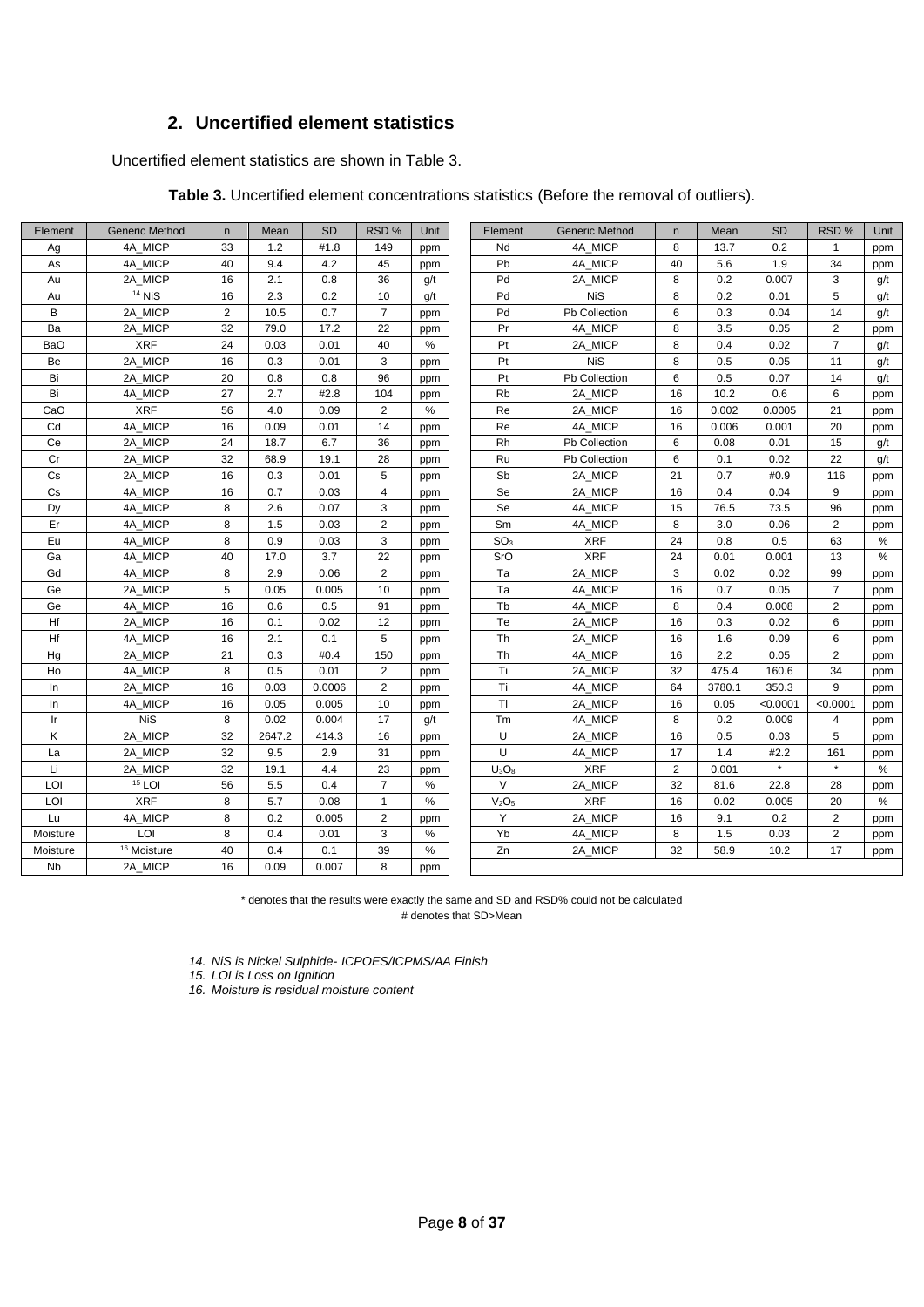## **3. Statistical Comparison of Means**

<span id="page-8-0"></span>A comparison of means for replicate data for the same element concentration determined by different analytical methods is done equating the variances between the two data sets; if the variances are found to be equal (F-test, *p*-value>0.05), then an equal variance t-test is applied. Should the variances be statistically significant, i.e., *p*<0.05, then an unequal variance t-test is performed. For either t-test, if the obtained *p*-value ≥0.05, the null hypothesis that the means (certified values) are equal is accepted (Table 3 and 4). This gives the analyst confidence in the certified values reported by different analytical methods on the same analyte.

<span id="page-8-1"></span>**Table 4.** The results of a two-sample equal or unequal variance t-test (two-tailed) data sets in which different analytical methods /instrumentation were used.

| <b>Method</b> | <b>Certified</b><br>value | <b>Method</b> | <b>Certified</b><br>value | <b>F-Test</b><br><b>Outcome</b>        | $p-$<br>value<br>$(t-test)$ | t-test<br><b>Outcome</b>                                  |
|---------------|---------------------------|---------------|---------------------------|----------------------------------------|-----------------------------|-----------------------------------------------------------|
| Cu<br>2A_MICP | 0.013%                    | Cu<br>4A_MICP | 0.014%                    | <b>Unequal Variance</b><br>$(p=0.016)$ | 0.139                       | Accept H <sub>0</sub> ; certified<br>values are equal     |
| AI<br>2A_MICP | 1.84 %                    | AI<br>4A_MICP | 5.66 %                    | <b>Unequal Variance</b><br>$(p=0.027)$ | < 0.001                     | Reject H <sub>0</sub> ; certified<br>values are not equal |
| Ca<br>2A_MICP | 2.55 %                    | Ca 4A_MICP    | 2.80 %                    | Equal Variance<br>$(p=0.204)$          | 0.039                       | Reject $H_0$ ; certified<br>values are not equal          |
| Co<br>2A_MICP | 0.002%                    | Co<br>4A_MICP | 0.002%                    | <b>Equal Variance</b><br>$(p=0.051)$   | 0.281                       | Accept H <sub>0</sub> ; certified<br>values are equal     |
| Fe<br>2A_MICP | 4.44 %                    | Fe<br>4A_MICP | 5.08 %                    | Equal Variance<br>(p=0.467)            | < 0.001                     | Reject H <sub>0</sub> ; certified<br>values are not equal |
| Mg<br>2A_MICP | 1.48%                     | Mg<br>4A_MICP | 1.78%                     | <b>Equal Variance</b><br>$(p=0.554)$   | 0.002                       | Reject H <sub>0</sub> ; certified<br>values are not equal |
| Mn<br>2A_MICP | 0.070%                    | Mn<br>4A_MICP | 0.081%                    | Unequal Variance<br>$(p=0.030)$        | 0.007                       | Reject $H_0$ ; certified<br>values are not equal          |
| Mo<br>2A_MICP | 2 ppm                     | Mo<br>4A_MICP | 2 ppm                     | <b>Equal Variance</b><br>$(p=0.082)$   | 0.509                       | Accept H <sub>0</sub> ; certified<br>values are equal     |
| Ni<br>2A_MICP | 0.013%                    | Ni<br>4A_MICP | 0.014 %                   | <b>Equal Variance</b><br>$(p=0.261)$   | 0.461                       | Accept $H_0$ ; certified<br>values are equal              |
| P<br>2A_MICP  | 0.037 %                   | P<br>4A_MICP  | 0.041%                    | Equal Variance<br>(p=0.244)            | 0.016                       | Reject H <sub>0</sub> ; certified<br>values are not equal |
| Sc<br>2A_MICP | 9 ppm                     | Sc<br>4A_MICP | 16 ppm                    | <b>Equal Variance</b><br>$(p=0.224)$   | < 0.001                     | Reject H <sub>0</sub> ; certified<br>values are not equal |
| 7r<br>2A_MICP | 3 ppm                     | 7r<br>4A_MICP | 67 ppm                    | <b>Unequal Variance</b><br>$(p=0.034)$ | < 0.001                     | Reject H <sub>0</sub> ; certified<br>values are not equal |
| W<br>2A_MICP  | 95 ppm                    | W<br>4A_MICP  | 137 ppm                   | <b>Equal Variance</b><br>$(p=0.434)$   | 0.016                       | Reject H <sub>0</sub> ; certified<br>values are not equal |
| Sr<br>2A_MICP | 42 ppm                    | Sr<br>4A_MICP | 100 ppm                   | <b>Equal Variance</b><br>(p=0.435)     | 0.001                       | Reject $H_0$ ; certified<br>values are not equal          |

<span id="page-8-2"></span>**Table 5.** Comparison of the mean values for Gold and Sulphur in which three different analytical methods are used to determine their concentration.

| <b>Method</b>       | <b>Certified</b><br>value | <b>Method</b>        | <b>Certified</b><br>value | <b>Method</b>  | <b>Certified</b><br>value | <b>F-ANOVA</b><br>p-value | <b>F ANOVA</b><br><b>Outcome</b>                                        |
|---------------------|---------------------------|----------------------|---------------------------|----------------|---------------------------|---------------------------|-------------------------------------------------------------------------|
| S<br>2A_MICP        | 0.44%                     | S<br>4A_MICP         | 0.48%                     | S Comb<br>LECO | 0.44%                     | 0.079                     | Accept $H_0$ ;<br>certified values<br>are equal                         |
| Au Pb<br>Collection | $2.46$ g/t                | Au<br><b>FA GRAV</b> | 2.48 $q/t$                | Au CL          | $2.30$ g/t                | 0.037                     | Reject H <sub>0</sub> ; At<br>least one of the<br>Means is<br>different |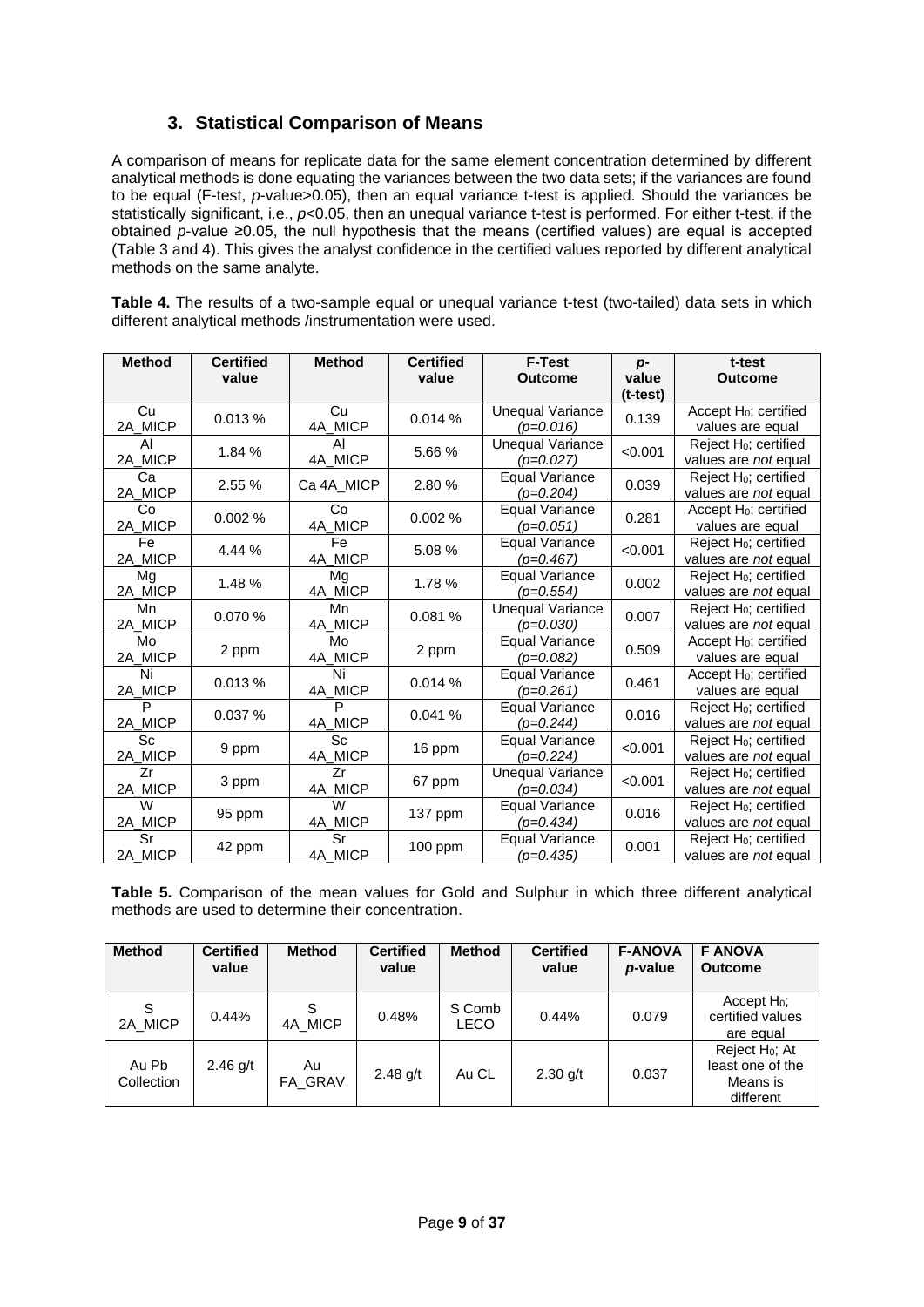## **4. Intended Use**

<span id="page-9-0"></span>AMIS0802 is a matrix matched Certified Reference Material, fit for use as a control sample in routine assay laboratory quality control when inserted within runs of test samples and measured in parallel to test samples. This material can also be used for method development, use as independent calibration verification check standard (*i.e.,* if not used as a calibration standard in an instrument calibration), or for validation of accuracy in a method validation exercise (se[e Appendix 2\)](#page-32-1). The recommend procedure for the use of this CRM as a control standard in laboratory quality control is to develop a Shewhart chart, where a mean value and corresponding 1, 2 and 3 standard deviations are derived from replicate measurements of the CRM (see [Appendix 5\)](#page-33-2). This CRM can also be used to assess inter-laboratory or instrument bias and establish within-laboratory precision and within-laboratory reproducibility. The certified concentrations and expanded uncertainty for this material are property values based on an inter-laboratory measurement campaign and reflect consensus results from the laboratories that took part in the exercise.

#### **5. Abbreviations and Symbols**

<span id="page-9-1"></span>Abbreviations and symbols used in this document are shown in [Table 6.](#page-9-2)

| <b>Abbreviation/Symbol</b> | <b>Description</b>                                                |
|----------------------------|-------------------------------------------------------------------|
| Alpha $(\alpha)$           | Significance level (denoted by alpha, ' $\alpha$ ') of 0.05 or 5% |
| <b>ANOVA</b>               | Analysis of variance by statistical means                         |
| Bq                         | The becquerel is the SI derived unit of radioactivity.            |
| <b>BIF</b>                 | Banded iron formation                                             |
| <b>CRM</b>                 | Certified reference material                                      |
| df                         | Degrees of freedom, typically, n-1, or N-1                        |
| $F_{calc}$                 | Calculated F statistic from ANOVA or Fisher's test                |
| F-critical or Fcrit        | F-critical value from F-distribution table                        |
| GOI                        | Gain on ignition                                                  |
| $H_0$                      | Null hypothesis                                                   |
| $H_1$                      | Alternate hypothesis                                              |
| g/t                        | Grams per tonne                                                   |
| k                          | Coverage factor, e.g., k=2 for 95% level of confidence            |
| LOC                        | Level of confidence or confidence level                           |
| <b>LOD</b>                 | Limit of detection                                                |
| LOQ                        | Limit of quantitation                                             |
| LOI                        | Loss on ignition                                                  |
| <b>MS</b>                  | Mean squares (ANOVA)                                              |
| <b>MSb</b>                 | Mean squares between (ANOVA)                                      |
| <b>MSw</b>                 | Mean squares within (ANOVA)                                       |
| $\boldsymbol{N}$           | Number of labs                                                    |
| n                          | Number of replicates                                              |
| μ                          | Property or certified value of a CRM                              |
| р                          | ' $p$ -value' a measure of the strength of evidence against $H_0$ |
| P                          | Total number of data points in ANOVA                              |
| ppm                        | Parts per million. Equivalent to g/t                              |

<span id="page-9-2"></span>**Table 6.** Abbreviations, symbols, and descriptions.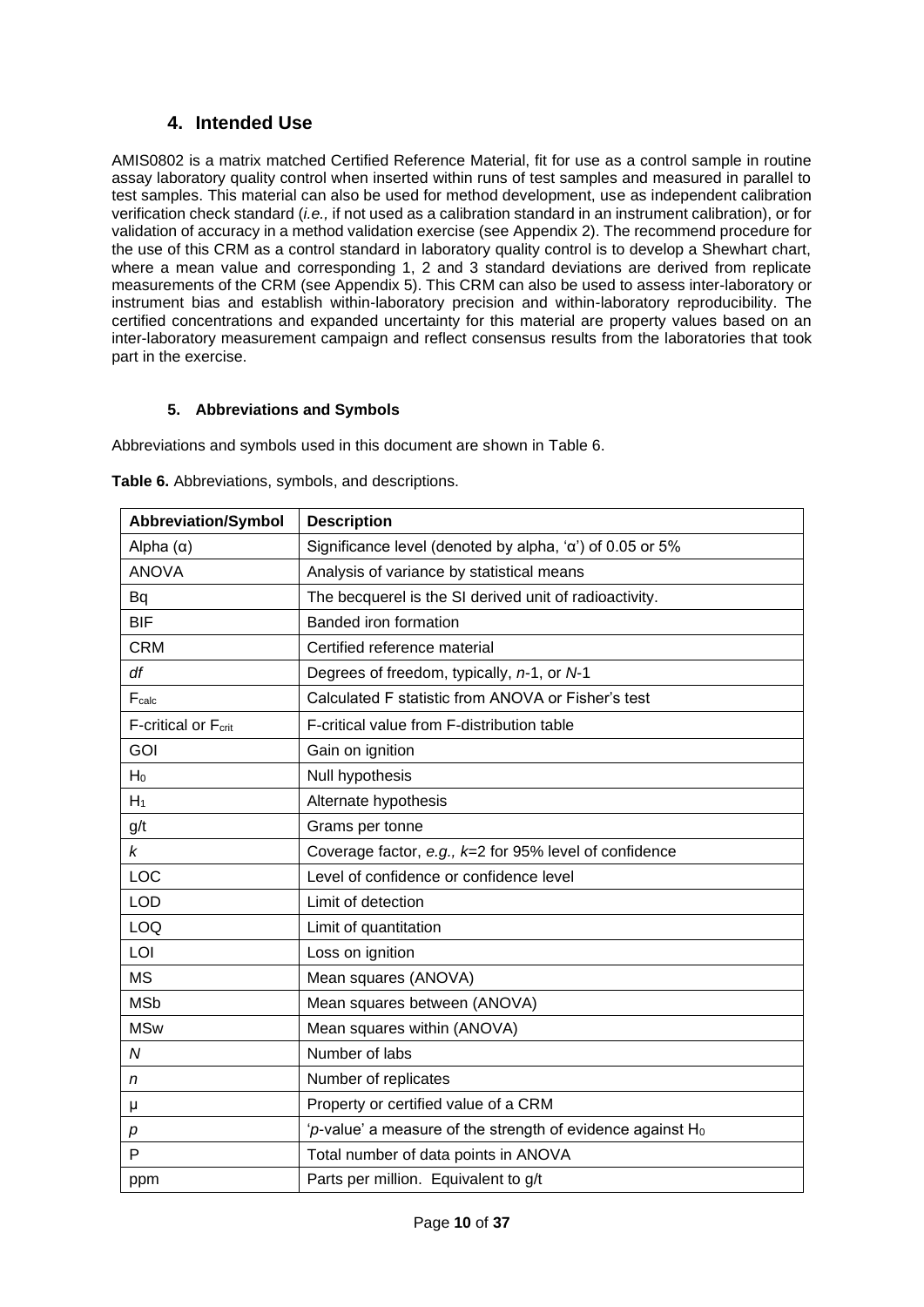| <b>Abbreviation/Symbol</b>      | <b>Description</b>                                                                                                                              |
|---------------------------------|-------------------------------------------------------------------------------------------------------------------------------------------------|
| <b>RSD</b>                      | Relative standard deviation usually expressed as % at a 68% LOC                                                                                 |
| Replicates                      | Replication is the repetition of an experimental condition so that the<br>variability associated with an analysis can be estimated (ASTM E1847) |
| S                               | Standard deviation                                                                                                                              |
| $S_r$                           | Within laboratory repeatability as derived from ANOVA                                                                                           |
| $S_{S}$                         | Between laboratory standard deviation as derived from ANOVA                                                                                     |
| SS                              | Sum of squares in ANOVA                                                                                                                         |
| <b>SST</b>                      | Total variation in ANOVA                                                                                                                        |
| <b>SSB</b>                      | Between group (laboratory) variance                                                                                                             |
| SSW                             | Within group (laboratory) variance                                                                                                              |
| 2s                              | Two times standard deviation                                                                                                                    |
| SI                              | Standard International system of units                                                                                                          |
| tcalc                           | Calculated t statistic from a one-sample, two-tailed t-test                                                                                     |
| t-critical or t <sub>crit</sub> | t-critical value at given alpha and degrees of freedom                                                                                          |
| Tonne                           | A metric ton, is a unit of mass equaling 1000 kilograms                                                                                         |
| $=$ TINV (5%, df)               | MS Excel function for t-critical value at LOC 95% and df                                                                                        |
| U                               | Expanded uncertainty at a given k                                                                                                               |
| u                               | Standard uncertainty at k=1                                                                                                                     |
| $U_c$                           | Combined standard uncertainty at $k=1$                                                                                                          |
| μm                              | Micron, is an SI derived unit of length equaling $1 \times 10^{-6}$ of a meter                                                                  |

## **6. Uncertified Concentration Values**

<span id="page-10-0"></span>Table 3 gives uncertified concentrations for other elements present in the CRM.

### **7. Units**

<span id="page-10-1"></span>All results certified for major oxides are reported as oxides in percentages. All results certified for major elements analyses reported in percentages or ppm. Results for Au are reported in g/. Specific gravity (SG) is the ratio of the density of a substance to the density of a reference substance, *i.e.,* equivalently; it is the ratio of the mass of a substance to the mass of a reference substance for the same given volume. Since specific gravity is a ratio of densities its units are therefore dimensionless.

### **8. Analytical and Physical Methods**

<span id="page-10-2"></span>A complete list of analytical and physical methods as generic method codes with a brief description of the methods is available on the AMIS web site [www.amis.co.za](http://www.amis.co.za/)

#### **9. Origin of Material**

<span id="page-10-3"></span>The material for this standard comes from the Yaramoko Gold Mine, located 200km southwest of Ouagadougou, Burkina Faso. The deposit occurs within the Paleoproterozoic Birimian greenstone belt.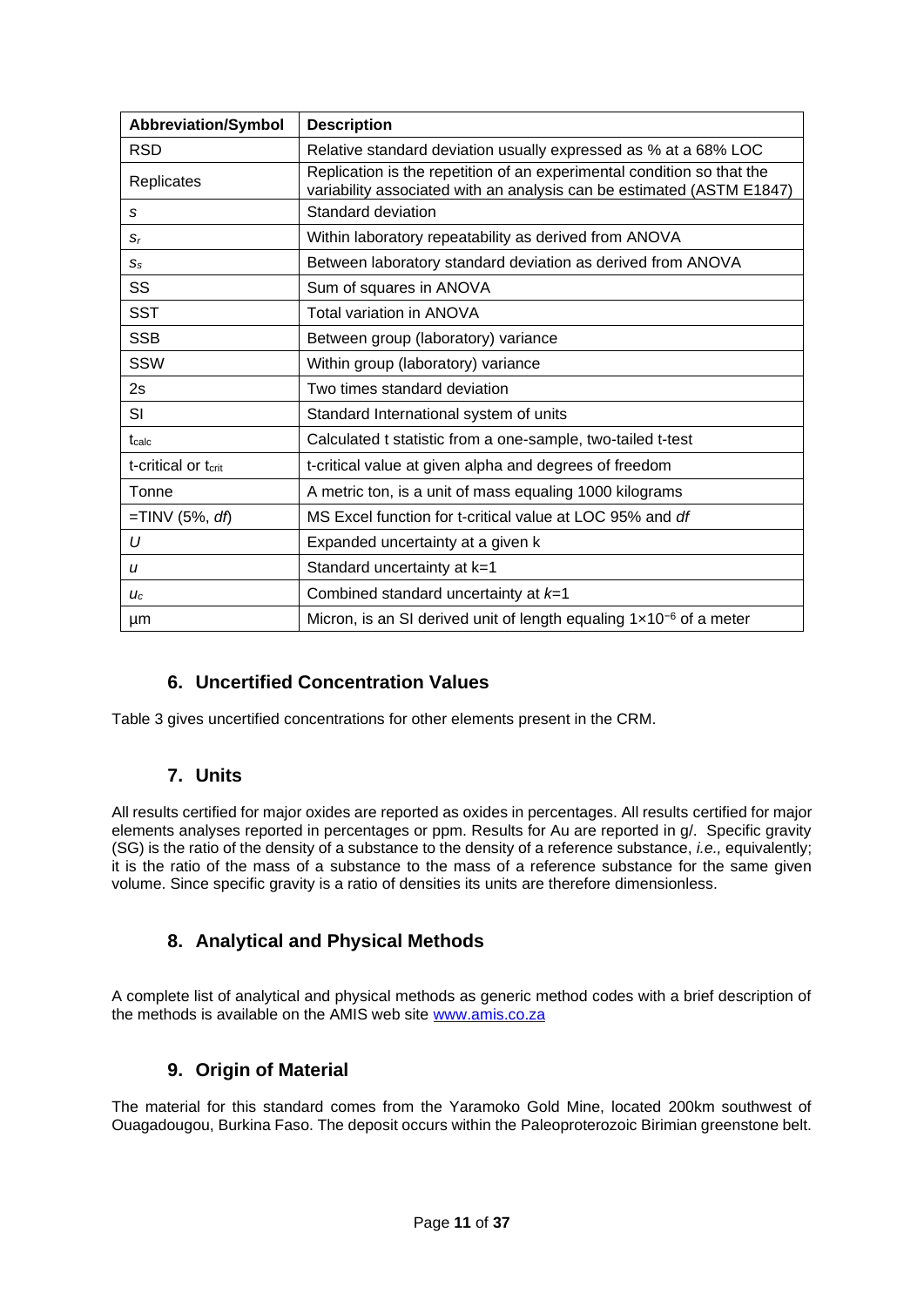## **10.Approximate Mineral and Chemical Composition**

<span id="page-11-0"></span>Mineralisation is synchronous with regional metamorphism and deformation. The gold found here is typically late orogenic hydrothermal deposit. Gold mineralisation is associated with a network of quartz veins containing subordinate amounts of carbonate, tourmaline, sulphides and native gold.

## **11.Quantitative Analysis by X-Ray Diffraction**

<span id="page-11-1"></span>Both natural and synthetic materials have a specific chemistry and atomic arrangement, known as phases. Phases can be identified and quantified using X-ray diffraction (XRD) which produces a plot of the intensity of X-rays scattered at different angles by crystalline phases in a material. Essentially, an X-ray diffraction pattern is the sum of the diffraction patterns produced by each phase. Simply put, an X-ray diffraction pattern is a fingerprint that allows the identification of what is in a target sample material. Knowledge of the mineral phase composition is useful in method development with techniques such as ICP-OES and XRF as potential matrix effects and spectral interferences can be recognized and accounted for. X-ray diffraction is effective in such a way that it allows the identification of different phases of compounds that are identical in chemistry, but have distinctly different atoms, e.g., quartz, cristobalite, and glass are all different phases of SiO2. Where quantitative XRD results do not correspond to results of other analytical techniques, it should be borne in mind that even though the data are quantitative they are meant to be used for indicative purposes in development of other analytical methods. Mineral names may not reflect the actual compositions of minerals identified, but rather the mineral group.

Quantification is determined from the chosen software package: this uses the full-profile Rietveld method of refining the profile of the calculated XRD pattern against the profile of the measured XRD pattern. The total calculated pattern is the sum of the calculated patterns of the individual phases. Results are given as weight % of the total crystalline phases and amorphous content. The amorphous content quantifies the amorphous material and unknown minerals or known minerals for which there is not a suitable crystal structure.

Corrections are incorporated into the process that allows for a more accurate description of the mineral's contribution to the measured pattern and to allow for variation due to atomic substitution, layer disordering, preferred orientation, and other factors that affect the acquisition of the XRD scan.

The limitations of qualitative XRD analysis are as follows:

- The detection of a phase may be dependent on its crystallinity.
- Where there exist multiple phases, overlap of diffracted reflections can occur, thus rendering some ambiguity into the interpretation.
- Overlapping reflections of a major phase can mask the presence of minor or trace phases.
- Some phases cannot be unambiguously identified as they are present in minor or trace amounts.

The limitations of quantitative XRD analysis by a full-profile Rietveld method are as follows:

- The limitations for qualitative XRD analysis apply.
- The method as described is standardless: it relies solely on the published crystallographic data available for each phase. Some data may not exactly describe the phases present.
- Particle size is important with respect to the absorption of the X-rays by the sample.
- Micronizing reduces the particle size to that more suitable for quantitative analysis.

The accuracy of the analysis is dependent on sampling and sample preparation in addition to the calculated profiles being exactly representative of the chemistry of the component phases and their crystallinity. Some preferred orientation effects and reflection overlaps may occur which cannot be adequately resolved.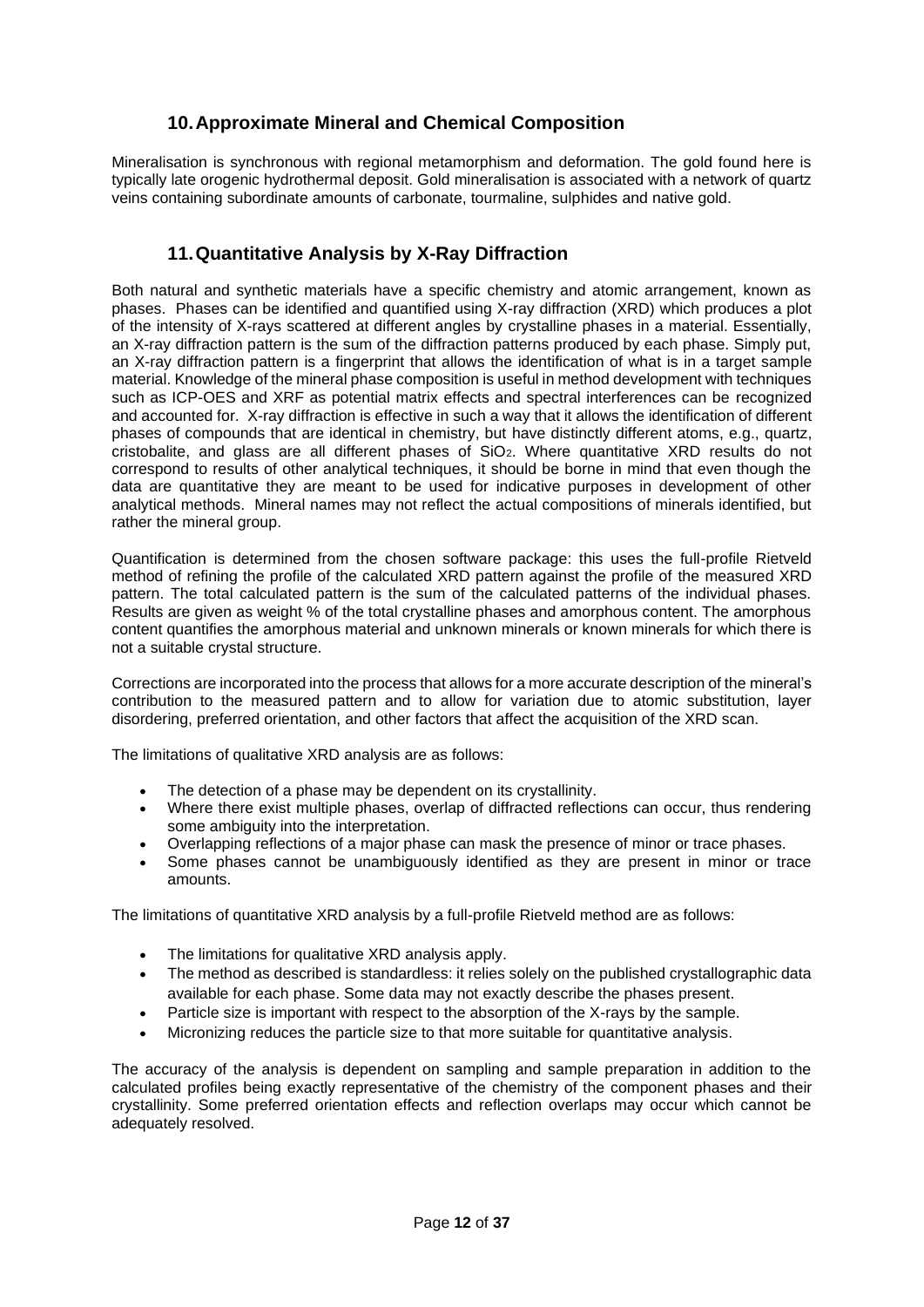<span id="page-12-3"></span>

| <b>Phase</b>       | <b>Formula</b>                               | Unit | <b>Composite</b> |
|--------------------|----------------------------------------------|------|------------------|
| Amorphous Content* |                                              | wt%  | 11               |
| Amphibole          | e.g. $Ca_2(Mg,Fe)_5Si_8O_{22}(OH)_2$         | wt%  | 2                |
| Ankerite           | $Ca(Fe, Mg)(CO3)2$                           | wt%  | 7                |
| Calcite            | CaCO <sub>3</sub>                            | wt%  | 2                |
| Chlorite**         | $(Fe, Al, Mg)_{6}(Si, Al)_{4}O_{10}(OH)_{8}$ | wt%  | 8                |
| Illite/Muscovite** | $K(AI, Mg, Fe)_2(SI, Al)_4O_{10}(OH)_2$      | wt%  | 14               |
| Kaolin**           | $Al_2Si_2O_5(OH)_4$                          | wt%  | < 0.5            |
| Magnesite          | MgCO <sub>3</sub>                            | wt%  |                  |
| Pyrite             | FeS <sub>2</sub>                             | wt%  |                  |
| Quartz             | SiO <sub>2</sub>                             | wt%  | 34               |
| Rutile             | TiO <sub>2</sub>                             | wt%  | < 0.5            |
| Sodium Plagioclase | NAAISi <sub>3</sub> O <sub>8</sub>           | wt%  | 20               |
|                    | 100                                          |      |                  |

**Table 7.** Results of XRD analysis.

 *For informational purposes only*

## **12.Health and Safety**

<span id="page-12-0"></span>The material is a very fine 5Y 7/1 Light Grey coloured powder. Safety precautions for handling fine particulate matter are recommended, such as the use of safety glasses, breathing protection, gloves and a laboratory coat.

### **13.Method of Preparation**

<span id="page-12-1"></span>The particle size distribution for this material was shown to have a nominal top size of 54µm (98.5% passing 54µm). The procedure of preparation in brief is as follows: the material was crushed, dry-milled and air-classified to <54µm. It was then blended in a bi-conical mixer, systematically divided, and sealed into 1kg Laboratory Packs. Explorer Packs are then subdivided from the Laboratory Packs as required. Final packaged units were then selected on a random basis and submitted for analysis to an independent laboratory accredited with the ISO17025 standard of general requirements for the competence of testing and calibration laboratories. The results obtained from this laboratory are then evaluated statistically by AMIS for homogeneity.

### **14.Particle Size Determination**

<span id="page-12-2"></span>The sample has been analysed using a Malvern Mastersizer 2000. Particles are passed through a focused laser beam that scatter light at an angle inversely proportional to their size. The intensity of light is measured and converted to a volume in particle size distribution. The results for this standard are presented in Table 8.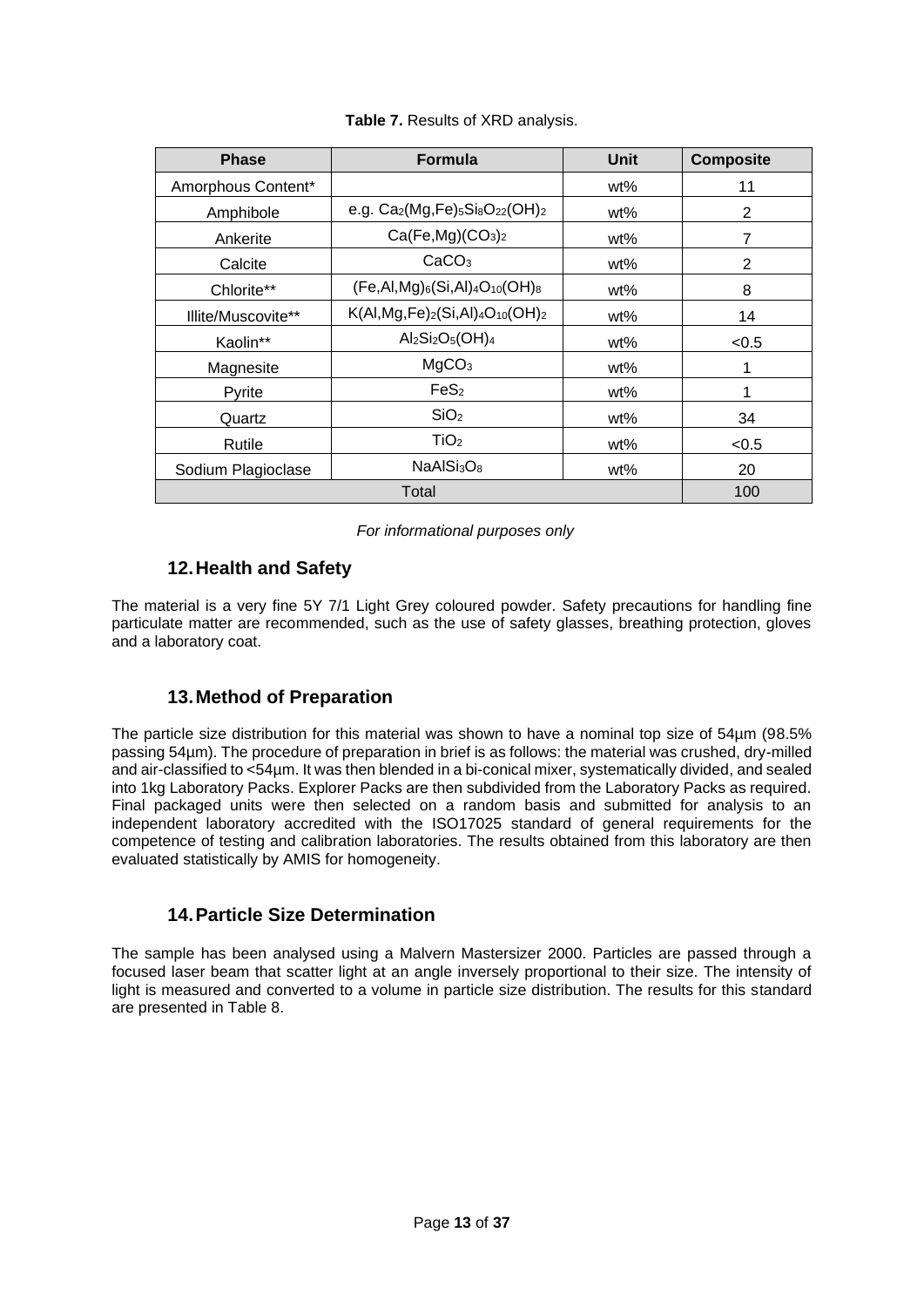| Size (µm)    | Vol. Under % |
|--------------|--------------|
| <45um        | 97.6         |
| <54um        | 98.5         |
| <63um        | 98.7         |
| <75um        | 98.9         |
| <90um        | 99.1         |
| $<$ 100 $um$ | 99.3         |
| $<$ 106 $um$ | 99.5         |
| $<$ 150 $um$ | 99.96        |

<span id="page-13-4"></span>**Table 8.** Particle Size Determination by laser diffraction.

 *For informational purposes only*

#### **15.Handling**

<span id="page-13-0"></span>The material is packaged in Laboratory Packs and Explorer Packs that must be shaken or otherwise agitated before use. The analyte concentrations are quoted on a dry basis; therefore, the user needs to determine the moisture content to convert any obtained assay values to an air-dry basis (see [Appendix 6](#page-34-0) for an example calculation).

### **16.Storage information**

<span id="page-13-1"></span>The material should be stored in a cool dry place, in such a way that it does not compromise the integrity of the CRM. The material should be stored in conditions which will ensure it does not absorb moisture.

## **17.Methods of Analysis Requested**

<span id="page-13-2"></span>The following methods of analysis were requested:

- a) Au-Pb collection finished with either ICP-OES or ICP-MS or AAS or gravimetric
- b) Au-Cyanide Leach: Bottle Roll
- c) Multi element scan to include all elements especially Cu-2-acid total digestion with either ICP-OES or ICP-MS or AAS
- d) Multi element scan to include all elements especially Cu-4-acid total digestion including HF finished with either ICP-OES or ICP-MS or AAS
- e) LOI and all major oxides excluding  $U_3O_8$  with XRF finish (Please specify the temperature for LOI)
- f) SG gas pycnometer
- g) S and C Combustion/LECO
- h) Moisture

### **18.Information Requested of Participating Laboratories**

<span id="page-13-3"></span>The following information was requested of the participating laboratories for the development of this CRM:

- a) All aliquots used for all determinations to be stated.
- b) All results for major elements to be reported as oxides in percentage (%).
- c) All results for multi-element scans to be reported in parts per million (ppm).
- d) All results for Au to be reported in grams per ton  $(q/t)$ .
- e) All QC data to include replicates, blanks and any certified reference material used.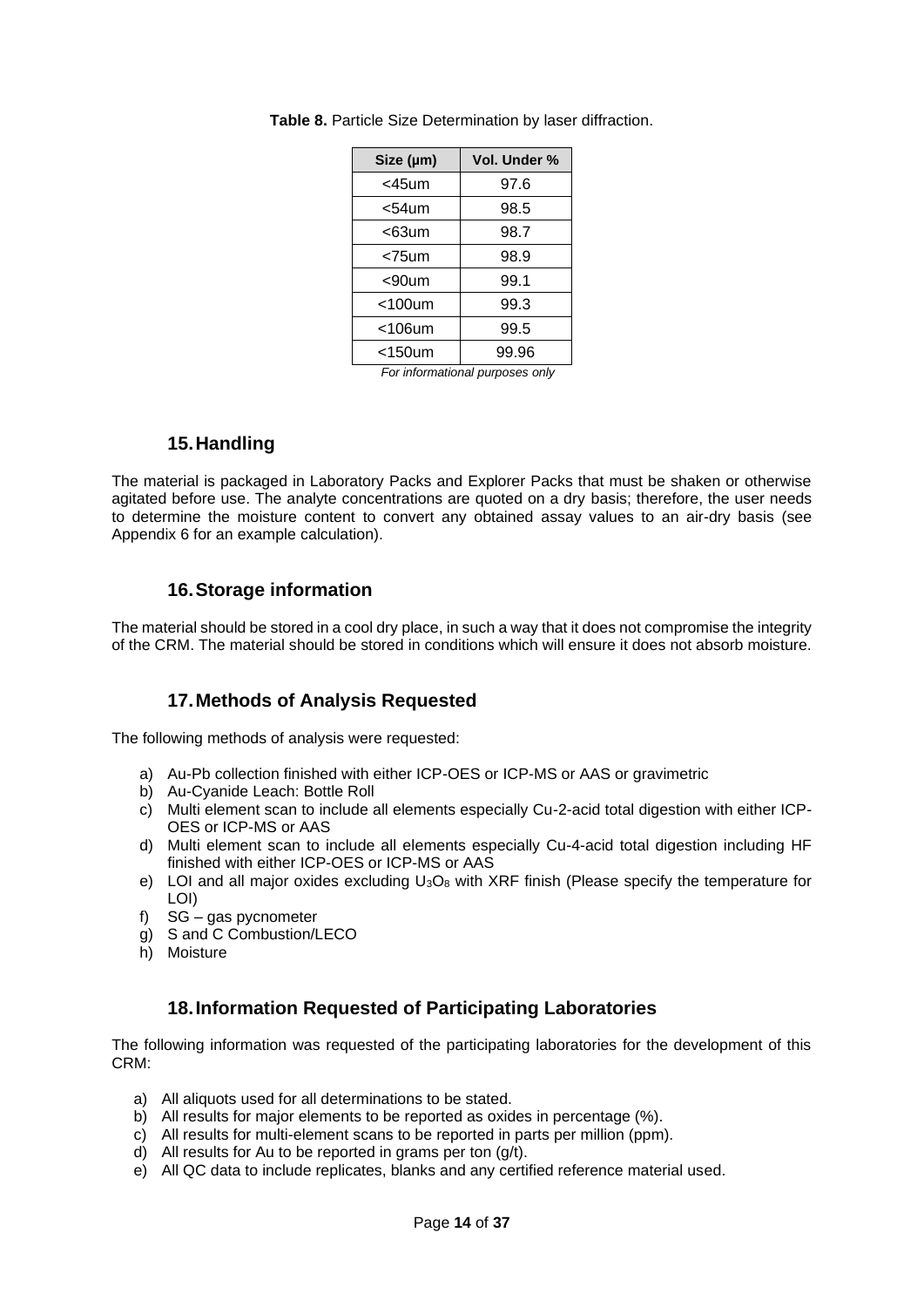- f) All Round robin samples must be treated the same as routine test samples.
- g) All results must be reported to maximum decimal places i.e., dependent on laboratories capabilities.
- h) Moisture correction factor to be used to calculate and determine the moisture content. The moisture correction factor is to be stipulated when reporting results.
- i) Results to be recorded onto the PT Reporting template provided (Include uncertainty of measurements) together with a copy of the PDF.
- j) Ensure correct PPE is used i.e., gloves, dust masks and protective clothing when handling and analyzing the samples
- k) Storage and analysis shall be conducted under controlled environmental conditions.
- l) Ensure all safety requirements as per your laboratory requirements are adhered to.
- m) Samples shall be retained for 60 days after completion of analysis, prior to being discarded.

#### **19.Certification of Mean and Estimation of Measurement Uncertainty**

<span id="page-14-0"></span>The samples used in this certification process have been selected in such a way as to represent the entire batch of material and were taken from the final packaged units; therefore, all sources of uncertainty are included in the combined standard uncertainty determination. Initially the data submitted by all the laboratories are subjected to a z-score test, equation [1] to exclude outliers and the remaining data sets examined for their normality in distribution. This is followed by the exclusion of further outliers as defined by the IUPAC Harmonized Protocol of 1995 in which both Cochran and a Grubbs test are applied until all outliers are identified, equations [2] and [3]. A grand mean and standard deviation are re-calculated using all remaining data (Thompson, 2008; Carr, 2011) (see Appendix 2)

#### **20.Two Standard Deviations**

<span id="page-14-1"></span>AMIS reports two-standard deviations (2s) with all certified values. Two -standard deviations are calculated using the expression:

Two standard deviations =  $2(u_c)$ 

Where  $u_c$  is the standard combined uncertainty (see Appendix, equation [14]).

#### **21.Confidence Interval**

<span id="page-14-2"></span>AMIS reports a confidence interval (*CI*) with all certified values. Confidence interval as used by AMIS is:

Confidence Interval (CI) = 
$$
\frac{(t_{critical})s}{\sqrt{N}}
$$

Where, N is the number of laboratories (accepted laboratory data),  $t_{critical}$  is a two-tailed value for  $N-$ 1 degrees of freedom *(df)* and *s*, is the standard deviation of the accepted laboratory means. A twotailed critical value is found for *N* -1 degrees of freedom from either a *t*-distribution table [\(Appendix 8\)](#page-36-2) or MS Excel as =TINV (5%, df).

#### **22.Expanded Uncertainty**

<span id="page-14-3"></span>ANOVA gives an estimate of the repeatability and the reproducibility of the data accepted for certification of the candidate reference material (see equations, [15] and [16], in the Appendix). Therefore, random variables (e.g., subsampling, instrument effects, interferences, operators and measurement conditions) that occur during the analysis of the candidate reference material by the various laboratories is considered. This approach does not necessarily quantify each individual source of uncertainty; however, the combined effect of random uncertainties is assessed (Ramsey & Ellison,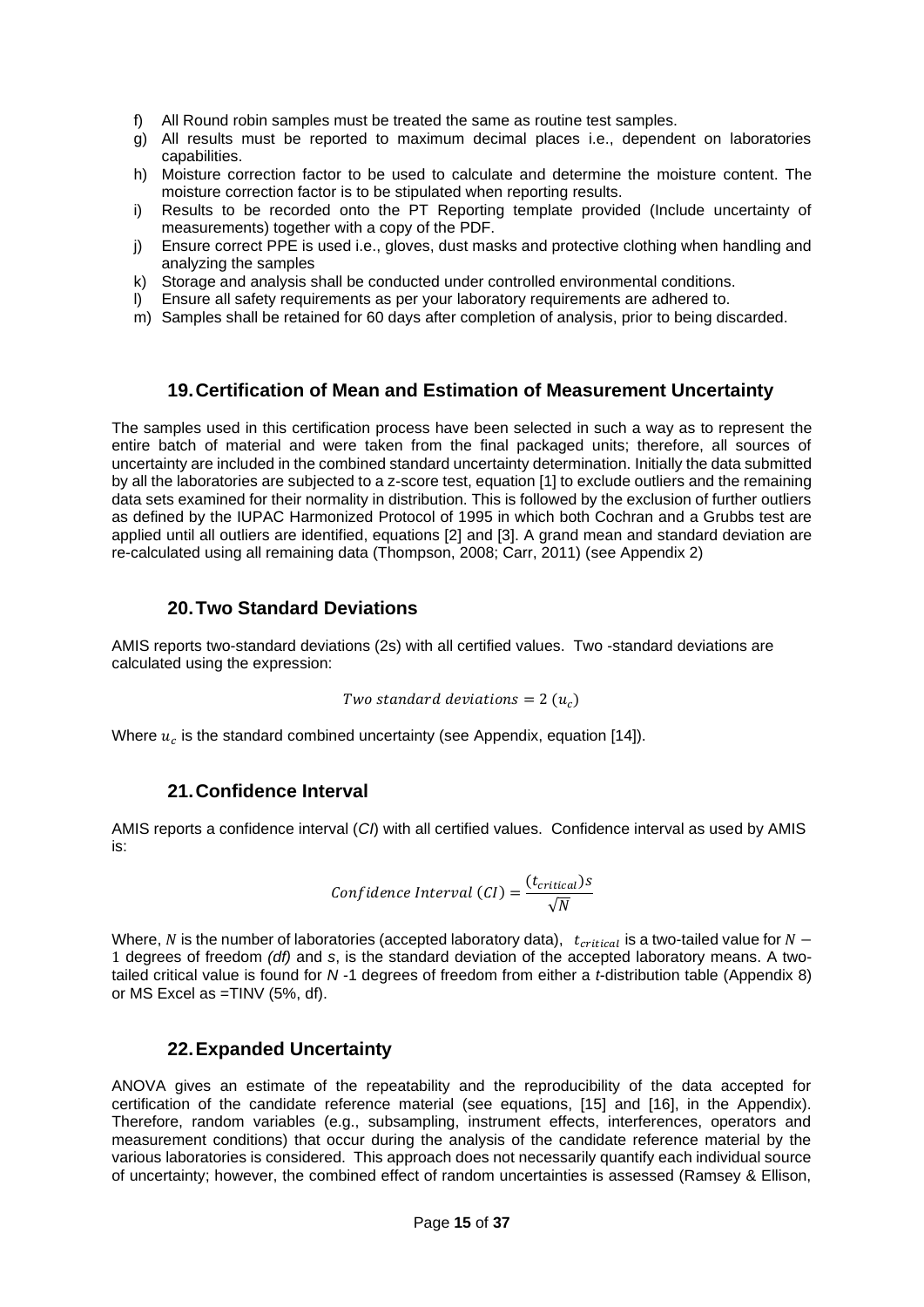2007). A combined standard uncertainty is calculated from equation [14], which when multiplied by the t-critical value for *N*-1 laboratories, gives an *expanded uncertainty* at a 95% level of confidence. The expanded uncertainty is a measure of the doubt around the certified value at a level of 95% confidence. The expanded uncertainty is used in the validation of accuracy (see equation [18]).

## **23.Confidence Interval and Expanded Uncertainty**

<span id="page-15-0"></span>A combined standard uncertainty will be greater than a combined *CI*. This is because ANOVA considers the within-lab repeatability (that is repeatability within each lab group) as well as the repeatability between each lab data set. This attends to random variables that contribute to the measurement of uncertainty, during the analysis of the test sample at the participating laboratories. The within-lab repeatability and the between lab repeatability is combined as the square root of the sum of squares of these two values giving a combined standard uncertainty, at a 68% confidence level. Multiplying the combined standard uncertainty by the t-critical value for *N*-1, gives the expanded uncertainty at 95% level of confidence. It is recommended that the procedure described in [Appendix 5,](#page-33-2) *"Using the CRM in Quality Contro*l" be used, in setting the limits of the CRM. [Table 9](#page-15-1) below shows mean gold values obtained by fire assay lead collection, for nine different laboratories, the confidence interval, twostandard deviations and expanded uncertainty.

| Lab No.               | Mean Au (g/t) | C1               | 0.0088 |
|-----------------------|---------------|------------------|--------|
| 1                     | 0.268         | 2s               | 0.031  |
| $\mathbf{2}^{\prime}$ | 0.273         | $\boldsymbol{U}$ | 0.04   |
| 3                     | 0.270         |                  |        |
| 4                     | 0.288         |                  |        |
| 5                     | 0.274         |                  |        |
| 6                     | 0.256         |                  |        |
| 7                     | 0.263         |                  |        |
| 8                     | 0.258         |                  |        |
| 9                     | 0.288         |                  |        |

<span id="page-15-1"></span>**Table 9.** Example of replicate assay data in which the *CI*, 2*s* and *U* are shown.

| СI | 0.0088 |
|----|--------|
| 2s | 0.031  |
|    | 0.04   |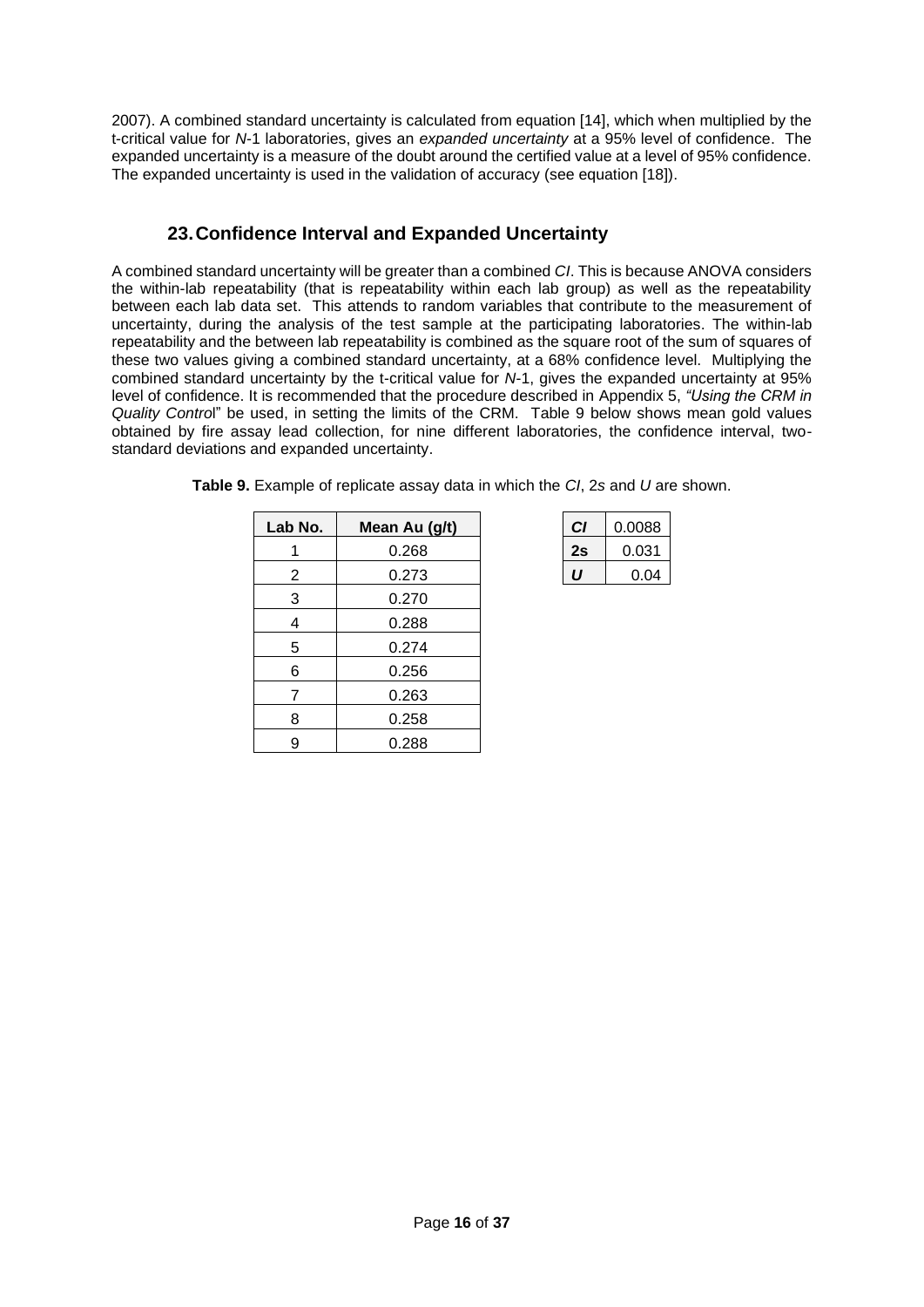## **24.Participating Laboratories**

<span id="page-16-0"></span>The laboratories that provided timeous results are:

- 1. ActLabs Peru
- 2. ALS Geochemistry Arabia
- 3. ALS Geochemistry SA
- 4. American Assay Laboratories (USA)
- 5. Chromatech Services
- 6. "Dorfner Anzaplan Analysenzentrum undAnlagenplanungsgesellschaft mbH"
- 7. ELAM (MSALABS in Ivory Coast)
- 8. Geoangol
- 9. Gumustas Mad. Ve Tic. A.S Testing Laboratory (Turkey)
- 10. Gumustas Madencilik Ve Ticaret As Nigde Deney Laboratuvari
- 11. Intertek Minerals Ltd Somisa SA Minesite Lab (Burkina Faso)
- 12. Intertek Perth
- 13. Mintek (South Africa)
- 14. MS Analytical Mauritania
- 15. MS Analytical West Africa Ltd
- 16. MSA Bulyanhulu
- 17. MSALABS Guyana Inc
- 18. MSALABS INC.
- 19. MSALABS Mali SAS
- 20. Performance Laboratories Zimbabwe
- 21. Ready Lead Assay Laboratory
- 22. SGS Ahafo Ghana
- 23. SGS Burkina SA (Hounde Gold Mine Site)
- 24. SGS Burkina SA (Ouaga)
- 25. SGS Burkina SA (Yaramoko Mine)
- 26. SGS Ity Lab
- 27. SGS South Africa
- 28. SGS South Africa (Pty) Ltd Barberton
- 29. SGS Tarkwa (Ghana)
- 30. SGS Vaal
- 31. Shiva Analyticals India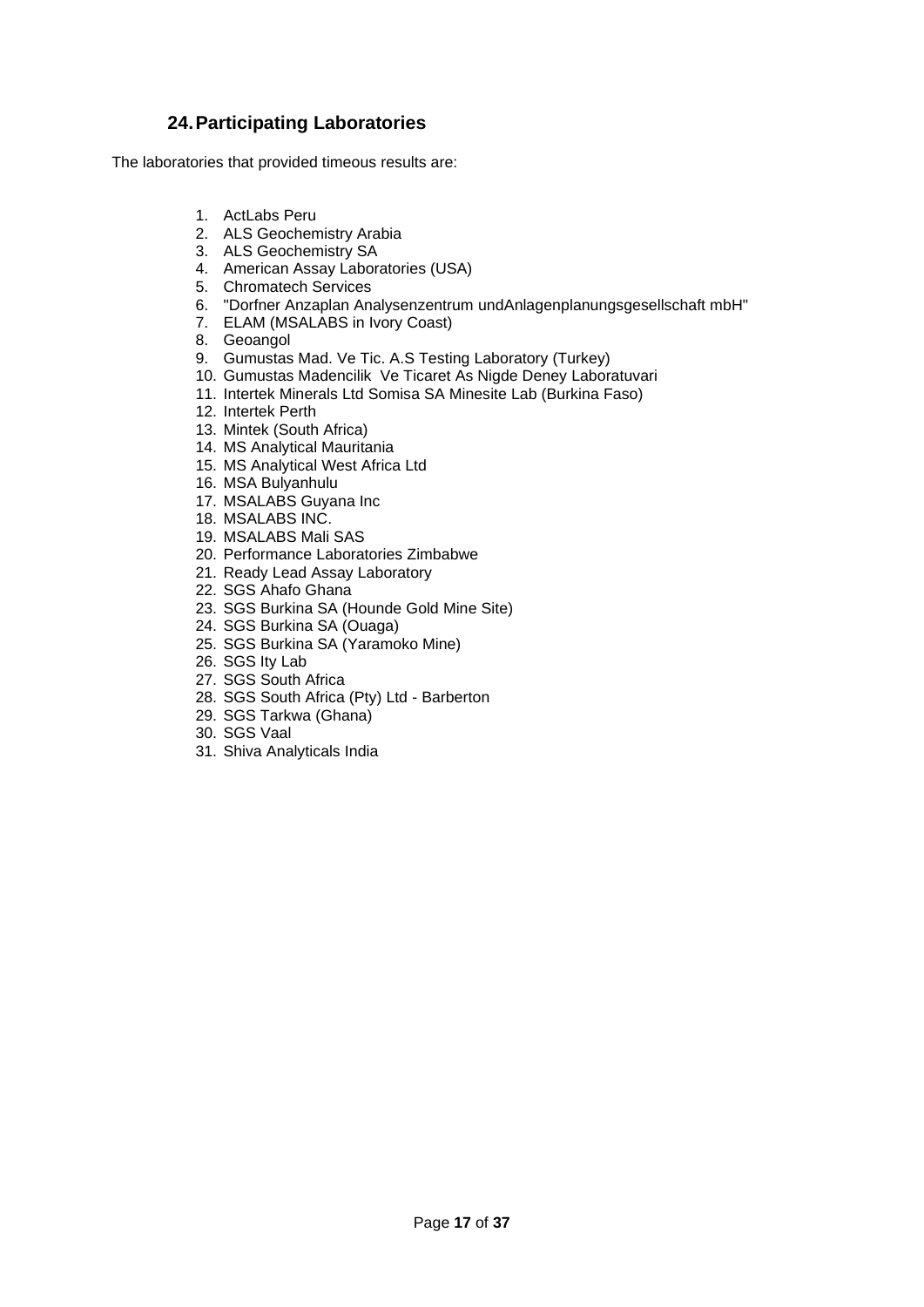## **25.Accepted Assay Data**

<span id="page-17-1"></span><span id="page-17-0"></span>Data from the 31 laboratories used for certification are set out in [Table 10.](#page-17-1)

| <b>Pb Collection</b> | <b>Pb Collection</b> | <b>Pb Collection</b> | <b>Pb Collection</b> | <b>FA GRAV</b> | <b>CL</b> |
|----------------------|----------------------|----------------------|----------------------|----------------|-----------|
| Au                   | Au                   | Au                   | Au                   | Au             | Au        |
| g/t                  | g/t                  | g/t                  | g/t                  | g/t            | g/t       |
| 2.50                 | 2.59                 | 2.31                 | 2.48                 | 2.78           | 2.58      |
| 2.35                 | 2.58                 | 2.36                 | 2.46                 | 2.54           | 2.65      |
| 2.63                 | 2.59                 | 2.29                 | 2.50                 | 2.60           | 2.58      |
| 2.24                 | 2.55                 | 2.33                 | 2.51                 | 2.70           | 2.51      |
| 2.54                 | 2.58                 | 2.47                 | 2.53                 | 2.72           | 2.45      |
| 2.62                 | 2.33                 | 2.36                 | 2.52                 | 2.46           | 2.54      |
| 2.50                 | 2.34                 | 2.31                 | 2.48                 | 2.58           | 2.29      |
| 2.92                 | 2.15                 | 2.59                 | 2.51                 | 2.50           | 2.25      |
| 2.76                 | 2.12                 | 2.49                 | 2.51                 | 2.34           | 2.18      |
| 2.53                 | 2.14                 | 2.61                 | 2.33                 | 2.34           | 2.30      |
| 2.83                 | 2.18                 | 2.25                 | 2.53                 | 2.37           | 2.33      |
| 2.48                 | 2.42                 | 2.38                 | 2.51                 | 2.42           | 2.28      |
| 2.73                 | 2.28                 | 2.32                 | 2.43                 | 2.35           | 2.19      |
| 2.53                 | 2.77                 | 2.38                 | 2.51                 | 2.36           | 2.20      |
| 2.60                 | 2.48                 | 2.39                 | 2.33                 | 2.38           | 2.17      |
| 2.58                 | 2.63                 | 2.36                 | 2.47                 | 2.31           | 2.18      |
| 2.54                 | 2.55                 | 2.33                 | 2.50                 |                | 2.26      |
| 2.59                 | 2.58                 | 2.35                 | 2.58                 |                | 2.31      |
| 2.52                 | 2.50                 | 2.27                 | 2.48                 |                | 2.33      |
| 2.58                 | 2.54                 | 2.23                 | 2.50                 |                | 2.19      |
| 2.51                 | 2.74                 | 2.37                 | 2.37                 |                | 2.45      |
| 2.57                 | 2.44                 | 2.23                 | 2.56                 |                | 2.18      |
| 2.39                 | 2.41                 | 2.23                 | 2.47                 |                | 2.14      |
| 2.34                 | 2.43                 | 2.23                 | 2.59                 |                | 2.14      |
| 2.27                 | 2.40                 | 2.28                 | 2.10                 |                | 2.10      |
| 2.41                 | 2.45                 | 2.42                 | 2.46                 |                | 2.12      |
| 2.29                 | 2.46                 | 2.56                 | 2.35                 |                | 2.14      |
| 2.40                 | 2.42                 | 2.33                 | 2.38                 |                | 2.11      |
| 2.34                 | 2.40                 | 2.60                 | 2.30                 |                | 2.12      |
| 2.40                 | 2.56                 | 2.27                 | 2.59                 |                | 2.12      |
| 2.52                 | 2.51                 | 2.59                 | 2.36                 |                | 2.35      |
| 2.35                 | 2.31                 | 2.23                 | 2.45                 |                | 2.21      |
| 2.57                 | 2.44                 | 2.22                 | 2.40                 |                | 2.42      |
| 2.39                 | 2.32                 | 2.65                 | 2.39                 |                | 2.39      |
| 2.56                 | 2.21                 | 2.40                 | 2.42                 |                | 2.29      |
| 2.56                 | 2.10                 | 2.55                 | 2.38                 |                | 2.38      |
| 2.50                 | 2.46                 | 2.27                 | 2.41                 |                | 2.27      |
| 2.55                 | 2.28                 | 2.26                 | 2.46                 |                | 2.38      |
| 2.73                 | 2.32                 | 2.61                 | 2.42                 |                | 2.38      |
| 2.70                 | 2.33                 | 2.59                 | 2.45                 |                | 2.40      |
| 2.73                 | 2.34                 | 2.51                 | 2.45                 |                | 2.35      |
| 2.46                 | 2.34                 | 2.35                 | 2.58                 |                | 2.17      |
| 2.74                 | 2.29                 | 2.33                 | 2.78                 |                | 2.26      |
| 2.79                 | 2.28                 | 2.65                 | 2.70                 |                | 2.18      |
| 2.64                 | 2.34                 | 2.34                 | 2.71                 |                | 2.44      |
| 2.57                 | 2.30                 | 2.55                 | 2.67                 |                | 2.26      |
| 2.60                 | 2.35                 | 2.90                 |                      |                |           |
| 2.63                 | 2.30                 | 2.39                 |                      |                |           |
| 2.55                 | 2.30                 | 2.55                 |                      |                |           |

**Table 10.** Data used to calculate the certified values after removal of outliers.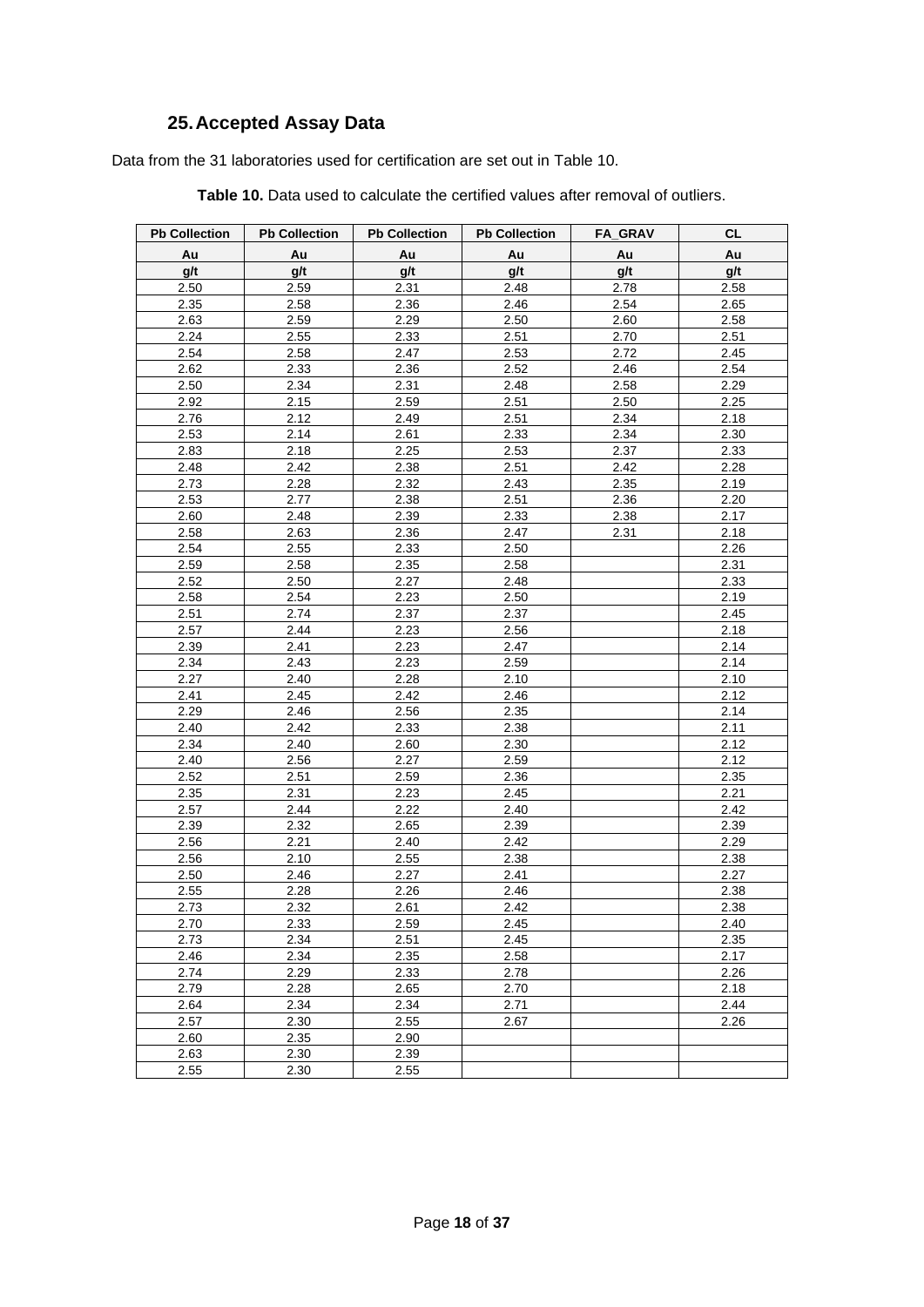| 4A_MICP          | 2A_MICP          | <b>Combustion/LECO</b> | <b>Combustion/LECO</b> | 4A_MICP      | 2A_MICP      | SG                   |
|------------------|------------------|------------------------|------------------------|--------------|--------------|----------------------|
| Cu               | Cu               | C                      | S                      | S            | S            | SG                   |
| ppm              | ppm              | ppm                    | $\%$                   | $\%$         | %            | <b>Dimensionless</b> |
| 138.10           | 133.80           | 10800.00               | 0.46                   | 0.46         | 0.46         | 2.77                 |
| 137.10           | 135.10           | 10800.00               | 0.46                   | 0.48         | 0.45         | 2.76                 |
| 139.70           | 136.50           | 10800.00               | 0.46                   | 0.47         | 0.46         | 2.73                 |
| 138.40           | 133.60           | 10800.00               | 0.46                   | 0.47         | 0.45         | 2.75                 |
| 139.30           | 136.00           | 10800.00               | 0.47                   | 0.48         | 0.46         | 2.74                 |
| 143.10           | 134.30           | 10900.00               | 0.46                   | 0.49         | 0.46         | 2.75                 |
| 139.40           | 133.10           | 10800.00               | 0.46                   | 0.47         | 0.45         | 2.73                 |
| 135.50           | 132.00           | 10800.00               | 0.46                   | 0.47         | 0.45         | 2.74                 |
| 136.70           | 134.12           | 11100.00               | 0.46                   | 0.46         | 0.41         | 2.66                 |
| 139.30           | 133.53           | 11100.00               | 0.46                   | 0.47         | 0.42         | 2.67                 |
| 139.50           | 137.32           | 11100.00               | 0.46                   | 0.47         | 0.41         | 2.70                 |
| 142.50           | 130.81           | 11200.00               | 0.46                   | 0.47         | 0.42         | 2.68                 |
| 139.10           | 134.30           | 11100.00               | 0.47                   | 0.47         | 0.42         | 2.70                 |
| 140.60           | 132.69           | 11100.00               | 0.47                   | 0.48         | 0.42         | 2.70                 |
| 135.50           | 131.82           | 11100.00               | 0.46                   | 0.46         | 0.42         | 2.64                 |
| 139.70           | 133.32           | 11100.00               | 0.47                   | 0.47         | 0.41         | 2.69                 |
| 146.00           | 121.20           | 10800.00               | 0.39                   | 0.50         | 0.41         |                      |
| 145.00           | 121.90           | 10800.00               | 0.39                   | 0.50         | 0.42         |                      |
| 143.00           | 118.70           | 10800.00               | 0.39                   | 0.50         | 0.41         |                      |
| 146.00           | 119.60           | 10900.00               | 0.39                   | 0.50         | 0.41         |                      |
| 140.00           | 119.60           | 10900.00               | 0.39                   | 0.48         | 0.40         |                      |
| 143.00           | 119.60           | 10900.00               | 0.39                   | 0.48         | 0.40         |                      |
| 144.00           | 120.50           | 10900.00               | 0.40                   | 0.48         | 0.40         |                      |
| 144.00           | 122.00           | 10900.00               | 0.40                   | 0.50         | 0.41         |                      |
| 146.00           | 142.00           | 11300.00               | 0.43                   | 0.54         | 0.48         |                      |
| 139.70           | 142.00           | 11400.00               | 0.43                   | 0.54         | 0.48         |                      |
| 138.10           | 140.00           | 11300.00               | 0.42                   | 0.54         | 0.48         |                      |
| 136.50           | 138.00           | 11300.00               | 0.43<br>0.43           | 0.52<br>0.53 | 0.47<br>0.47 |                      |
| 138.00<br>138.10 | 139.00<br>143.00 | 11200.00<br>11000.00   | 0.42                   | 0.53         | 0.48         |                      |
| 139.80           | 139.00           | 11200.00               | 0.43                   | 0.53         | 0.47         |                      |
| 140.20           | 141.00           | 11300.00               | 0.42                   | 0.53         | 0.48         |                      |
| 146.00           |                  | 10700.00               | 0.46                   | 0.43         |              |                      |
| 146.60           |                  | 10700.00               | 0.46                   | 0.43         |              |                      |
| 145.80           |                  | 10700.00               | 0.45                   | 0.42         |              |                      |
| 146.40           |                  | 10700.00               | 0.46                   | 0.43         |              |                      |
| 145.90           |                  | 10800.00               | 0.45                   | 0.42         |              |                      |
| 147.50           |                  | 10800.00               | 0.45                   | 0.44         |              |                      |
| 145.80           |                  | 10700.00               | 0.45                   | 0.44         |              |                      |
| 137.00           |                  | 10700.00               | 0.46                   | 0.46         |              |                      |
| 143.00           |                  |                        | 0.43                   | 0.48         |              |                      |
| 136.00           |                  |                        | 0.43                   | 0.48         |              |                      |
| 134.00           |                  |                        | 0.43                   | 0.47         |              |                      |
| 140.00           |                  |                        | 0.43                   | 0.48         |              |                      |
| 144.00           |                  |                        | 0.43                   | 0.49         |              |                      |
| 136.00           |                  |                        | 0.42                   | 0.46         |              |                      |
| 140.74           |                  |                        | 0.43                   | 0.46         |              |                      |
| 142.85           |                  |                        | 0.43                   |              |              |                      |
| 139.69           |                  |                        |                        |              |              |                      |
| 137.27           |                  |                        |                        |              |              |                      |
| 141.20           |                  |                        |                        |              |              |                      |
| 139.18           |                  |                        |                        |              |              |                      |
| 140.85           |                  |                        |                        |              |              |                      |
| 139.68           |                  |                        |                        |              |              |                      |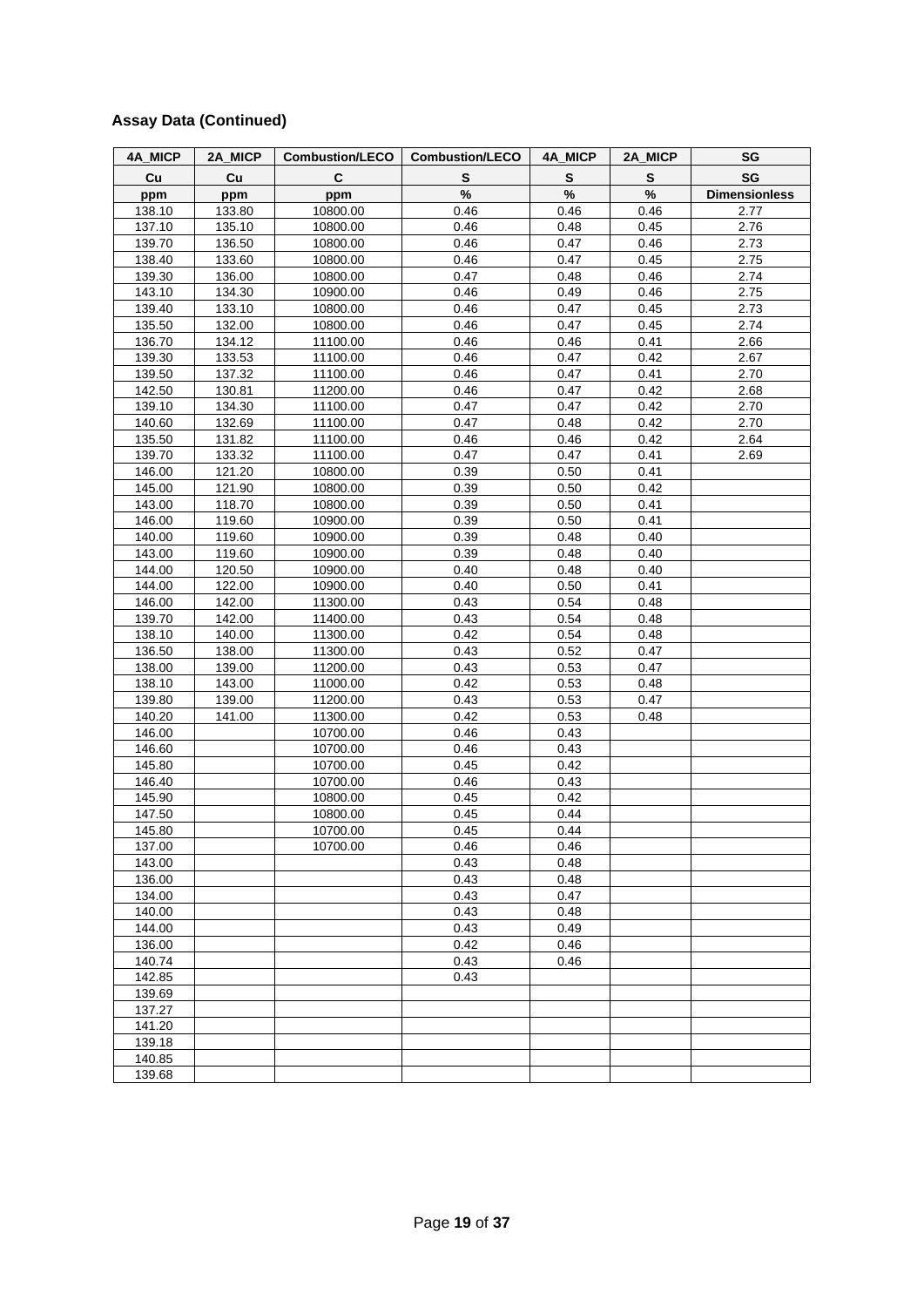| <b>XRF</b>                     | <b>XRF</b>                     | <b>XRF</b>                     | <b>XRF</b>   | <b>XRF</b>   | <b>XRF</b>   | <b>XRF</b>        | <b>XRF</b>     | <b>XRF</b>       | <b>XRF</b>       |
|--------------------------------|--------------------------------|--------------------------------|--------------|--------------|--------------|-------------------|----------------|------------------|------------------|
| Al <sub>2</sub> O <sub>3</sub> | Cr <sub>2</sub> O <sub>3</sub> | Fe <sub>2</sub> O <sub>3</sub> | $K_2O$       | <b>MgO</b>   | MnO          | Na <sub>2</sub> O | $P_2O_5$       | SiO <sub>2</sub> | TiO <sub>2</sub> |
| $\%$                           | %                              | $\%$                           | $\%$         | $\%$         | $\%$         | $\%$              | $\%$           | $\%$             | $\%$             |
| 11.32                          | 0.030                          | 7.29                           | 1.70         | 2.97         | 0.11         | 2.52              | 0.095          | 62.70            | 0.72             |
| 11.22                          | 0.030                          | 7.32                           | 1.71         | 2.97         | 0.11         | 2.57              | 0.094          | 62.83            | 0.73             |
| 11.19                          | 0.030                          | 7.35                           | 1.70         | 2.98         | 0.11         | 2.54              | 0.094          | 62.89            | 0.71             |
| 11.26                          | 0.030                          | 7.37                           | 1.71         | 3.00         | 0.11         | 2.51              | 0.093          | 62.72            | 0.73             |
| 11.16                          | 0.030                          | 7.27                           | 1.70         | 3.00         | 0.11         | 2.50              | 0.094          | 62.97            | 0.71             |
| 11.15                          | 0.030                          | 7.31                           | 1.70         | 2.98         | 0.11         | 2.50              | 0.094          | 62.93            | 0.70             |
| 11.26                          | 0.030                          | 7.35                           | 1.71         | 3.01         | 0.11         | 2.54              | 0.095          | 62.72            | 0.70             |
| 11.21                          | 0.030                          | 7.35                           | 1.71         | 2.97         | 0.11         | 2.57              | 0.094          | 62.90            | 0.72             |
| 11.25                          | 0.030                          | 7.26                           | 1.68         | 2.99         | 0.11         | 2.45              | 0.080          | 63.09            | 0.71             |
| 11.32                          | 0.030                          | 7.30                           | 1.69         | 3.00         | 0.11         | 2.48              | 0.090          | 63.39            | 0.71             |
| 11.29                          | 0.030                          | 7.30                           | 1.68         | 3.00         | 0.11         | 2.46              | 0.080          | 63.32            | 0.71             |
| 11.24                          | 0.030                          | 7.26                           | 1.68         | 2.98         | 0.11         | 2.46              | 0.090          | 63.15            | 0.71             |
| 11.27                          | 0.030                          | 7.26                           | 1.69         | 2.98         | 0.10         | 2.46              | 0.080          | 63.18            | 0.71<br>0.70     |
| 11.29                          | 0.030                          | 7.27                           | 1.69         | 2.97         | 0.10<br>0.11 | 2.45              | 0.080          | 63.12            |                  |
| 11.30<br>11.25                 | 0.030<br>0.030                 | 7.26<br>7.25                   | 1.69<br>1.67 | 2.99<br>2.97 | 0.10         | 2.46<br>2.45      | 0.080<br>0.080 | 63.31<br>63.02   | 0.71<br>0.69     |
| 11.13                          | 0.029                          | 7.43                           | 1.64         | 3.03         | 0.11         | 2.43              | 0.080          | 64.98            | 0.69             |
| 11.07                          | 0.025                          | 7.39                           | 1.64         | 3.02         | 0.11         | 2.45              | 0.080          | 65.26            | 0.71             |
| 11.10                          | 0.026                          | 7.41                           | 1.64         | 3.03         | 0.11         | 2.41              | 0.080          | 64.97            | 0.69             |
| 11.06                          | 0.026                          | 7.40                           | 1.63         | 3.02         | 0.10         | 2.45              | 0.080          | 64.93            | 0.71             |
| 11.10                          | 0.031                          | 7.43                           | 1.64         | 3.03         | 0.10         | 2.44              | 0.090          | 65.24            | 0.70             |
| 11.12                          | 0.027                          | 7.45                           | 1.64         | 3.03         | 0.11         | 2.42              | 0.090          | 62.09            | 0.71             |
| 11.07                          | 0.028                          | 7.40                           | 1.64         | 3.02         | 0.11         | 2.44              | 0.090          | 62.11            | 0.69             |
| 11.10                          | 0.025                          | 7.40                           | 1.64         | 3.03         | 0.11         | 2.45              | 0.090          | 61.97            | 0.71             |
| 11.20                          | 0.040                          | 7.21                           | 1.69         | 2.98         | 0.10         | 2.39              | 0.090          | 61.96            | 0.73             |
| 11.22                          | 0.030                          | 7.26                           | 1.69         | 2.99         | 0.10         | 2.41              | 0.090          | 62.09            | 0.72             |
| 11.25                          | 0.030                          | 7.25                           | 1.70         | 2.99         | 0.11         | 2.40              | 0.090          | 62.13            | 0.72             |
| 11.25                          | 0.030                          | 7.28                           | 1.70         | 3.00         | 0.10         | 2.42              | 0.090          | 62.02            | 0.72             |
| 11.22                          | 0.030                          | 7.26                           | 1.70         | 3.00         | 0.10         | 2.40              | 0.100          | 62.15            | 0.72             |
| 11.21                          | 0.030                          | 7.24                           | 1.69         | 2.99         | 0.10         | 2.40              | 0.100          | 63.55            | 0.72             |
| 11.21                          | 0.030                          | 7.25                           | 1.70         | 2.99         | 0.10         | 2.41              | 0.100          | 63.76            | 0.72             |
| 11.18                          | 0.040                          | 7.23                           | 1.69         | 2.98         | 0.10         | 2.39              | 0.100          | 63.82            | 0.71             |
| 11.16                          | 0.030                          | 7.26                           | 1.68         | 2.98         | 0.11         | 2.53              | 0.100          | 63.93            | 0.72             |
| 11.19                          | 0.030                          | 7.28                           | 1.69         | 2.99         | 0.10         | 2.50              | 0.100          | 63.82            | 0.72             |
| 11.05                          | 0.030                          | 7.23                           | 1.68         | 2.97         | 0.10         | 2.52              | 0.100          | 63.83            | 0.72             |
| 11.15                          | 0.030                          | 7.28                           | 1.68         | 2.97         | 0.10         | 2.52              | 0.100          | 63.78            | 0.72             |
| 11.11<br>11.11                 | 0.030                          | 7.26<br>7.30                   | 1.69<br>1.68 | 2.99<br>2.97 | 0.10<br>0.10 | 2.53<br>2.54      |                | 63.58<br>63.85   | 0.72<br>0.72     |
| 11.16                          |                                | 7.30                           | 1.69         | 2.99         | 0.10         | 2.55              |                | 63.73            | 0.71             |
| 11.07                          |                                | 7.18                           | 1.70         | 2.97         | 0.10         | 2.54              |                | 63.72            | 0.70             |
| 11.37                          |                                | 7.45                           | 1.74         | 3.04         |              | 2.63              |                | 63.72            | 0.71             |
| 11.34                          |                                | 7.45                           | 1.74         | 3.01         |              | 2.55              |                | 63.85            | 0.71             |
| 11.39                          |                                | 7.43                           | 1.74         | 3.03         |              | 2.56              |                | 63.85            | 0.72             |
| 11.34                          |                                | 7.46                           | 1.74         | 3.03         |              | 2.56              |                | 63.91            | 0.70             |
| 11.36                          |                                | 7.45                           | 1.73         | 3.02         |              | 2.57              |                | 63.74            | 0.71             |
| 11.40                          |                                | 7.48                           | 1.75         | 3.03         |              | 2.56              |                | 62.67            | 0.71             |
| 11.39                          |                                | 7.43                           | 1.75         | 3.05         |              | 2.61              |                | 62.65            | 0.71             |
| 11.37                          |                                | 7.46                           | 1.74         | 3.02         |              | 2.59              |                | 62.59            | 0.73             |
|                                |                                |                                |              |              |              |                   |                | 62.61            | 0.73             |
|                                |                                |                                |              |              |              |                   |                | 62.47            | 0.72             |
|                                |                                |                                |              |              |              |                   |                | 62.51            | 0.73             |
|                                |                                |                                |              |              |              |                   |                | 62.39            | 0.73             |
|                                |                                |                                |              |              |              |                   |                | 62.47            | 0.72             |
|                                |                                |                                |              |              |              |                   |                |                  | 0.71             |
|                                |                                |                                |              |              |              |                   |                |                  | 0.73             |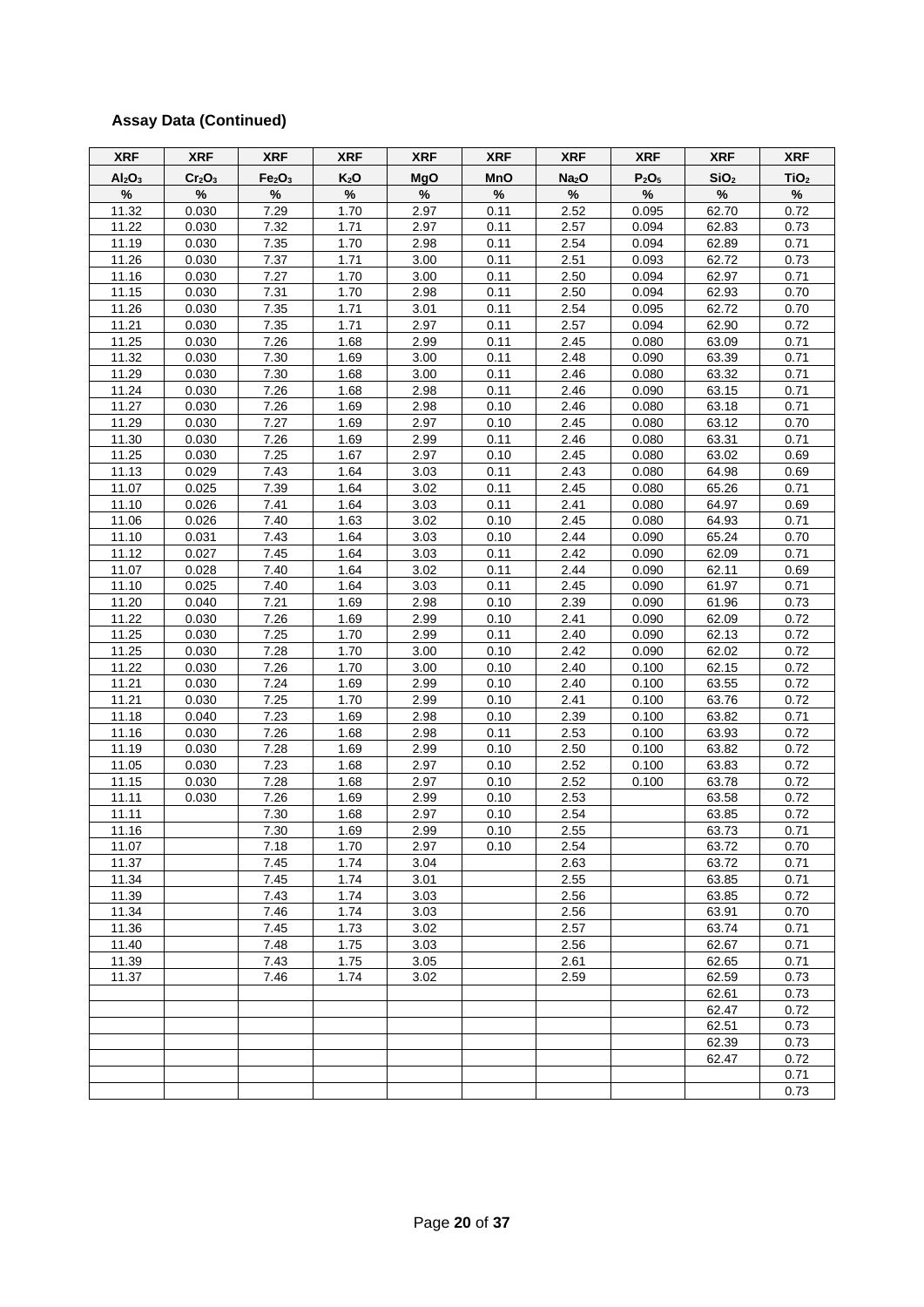| 2A MICP      | 2A MICP              | 4A MICP              | 4A MICP      | 4A MICP          | 4A MICP      | 2A MICP              | 4A MICP              | 2A MICP        | 4A MICP        |
|--------------|----------------------|----------------------|--------------|------------------|--------------|----------------------|----------------------|----------------|----------------|
| Ag           | AI                   | AI                   | As           | Ba               | Be           | Ca                   | Ca                   | Cd             | Ce             |
| ppm          | ppm                  | ppm                  | ppm          | ppm              | ppm          | ppm                  | ppm                  | ppm            | ppm            |
| 0.42         | 18200.00             | 57300.00             | 7.70         | 270.00           | 1.13         | 24300.00             | 28100.00             | 0.080          | 28.22          |
| 0.36         | 18200.00             | 57700.00             | 7.90         | 274.00           | 1.14         | 24100.00             | 28500.00             | 0.080          | 28.59          |
| 0.40         | 18600.00             | 58400.00             | 7.80         | 270.00           | 1.12         | 24600.00             | 28100.00             | 0.070          | 27.43          |
| 0.42         | 18300.00             | 58800.00             | 8.00         | 275.00           | 1.13         | 24100.00             | 28500.00             | 0.080          | 28.54          |
| 0.42         | 18300.00             | 58900.00             | 8.10         | 276.00           | 1.15         | 24300.00             | 28700.00             | 0.070          | 28.28          |
| 0.40         | 18200.00             | 59600.00<br>58000.00 | 7.80         | 279.00           | 1.16         | 24200.00<br>24100.00 | 28900.00<br>28400.00 | 0.070          | 28.24          |
| 0.39<br>0.39 | 18000.00<br>18100.00 | 57200.00             | 7.80<br>7.50 | 274.00<br>271.00 | 1.13<br>1.12 | 24000.00             | 28000.00             | 0.070<br>0.076 | 28.14<br>28.43 |
| 0.31         | 17420.00             | 60303.00             | 7.50         | 293.00           | 1.06         | 25080.00             | 28604.00             | 0.082          | 31.05          |
| 0.29         | 17390.00             | 61362.00             | 8.50         | 292.80           | 1.08         | 25190.00             | 28773.00             | 0.075          | 29.81          |
| 0.40         | 17680.00             | 61487.00             | 8.40         | 292.30           | 1.06         | 25270.00             | 28949.00             | 0.074          | 30.09          |
| 0.36         | 17200.00             | 61202.00             | 7.60         | 290.80           | 1.07         | 25050.00             | 28605.00             | 0.074          | 30.32          |
| 0.34         | 17580.00             | 61351.00             | 7.30         | 292.60           | 1.03         | 25400.00             | 28616.00             | 0.073          | 29.80          |
| 0.34         | 17120.00             | 60979.00             | 7.40         | 291.30           | 1.02         | 25140.00             | 29344.00             | 0.069          | 30.71          |
| 0.35         | 17430.00             | 60193.00             | 7.50         | 292.20           | 1.09         | 24450.00             | 28245.00             | 0.070          | 30.36          |
| 0.37         | 17060.00             | 60887.00             | 7.90         | 294.10           | 1.11         | 24580.00             | 28408.00             | 0.070          | 30.25          |
| 0.40         | 19110.00             | 52360.00             | 8.00         | 290.00           | 1.00         | 27092.00             | 24080.00             | 0.070          |                |
| 0.30         | 19002.00             | 54310.00             | 7.00         | 290.00           | 1.10         | 27529.00             | 24880.00             | 0.060          |                |
| 0.44         | 19534.00             | 54940.00             | 7.00         | 290.00           | 1.10         | 26807.00             | 24250.00             | 0.070          |                |
| 0.33         | 19196.00             | 52990.00             | 8.00         | 290.00           | 1.10         | 26808.00             | 25950.00             | 0.070          |                |
| 0.29         | 18532.00             | 52040.00<br>52960.00 | 8.00         | 280.00           | 1.00         | 26791.00             | 23930.00             | 0.070          |                |
| 0.45<br>0.29 | 18982.00             |                      | 7.00<br>8.00 | 290.00<br>290.00 | 1.00         | 26608.00             | 29300.00             | 0.060          |                |
| 0.42         | 19122.00<br>18900.00 | 54300.00<br>53610.00 | 7.00         | 290.00           | 1.00<br>1.10 | 26824.00<br>27058.00 | 29600.00<br>29300.00 | 0.070          |                |
|              | 18900.00             | 57300.00             |              | 302.00           | 1.10         | 25600.00             | 29700.00             |                |                |
|              | 18800.00             | 57600.00             |              | 306.00           | 1.10         | 25700.00             | 29200.00             |                |                |
|              | 18500.00             | 57100.00             |              | 301.00           | 1.20         | 26100.00             | 29000.00             |                |                |
|              | 18600.00             | 57200.00             |              | 293.00           | 1.20         | 25400.00             | 29100.00             |                |                |
|              | 18800.00             | 56500.00             |              | 291.00           | 1.10         | 25500.00             | 29800.00             |                |                |
|              | 18600.00             | 56900.00             |              | 292.00           | 1.10         | 25900.00             | 31127.00             |                |                |
|              | 18800.00             | 56700.00             |              | 295.00           | 1.20         | 25800.00             | 31474.00             |                |                |
|              |                      | 57400.00             |              | 295.00           | 1.10         | 25900.00             | 30828.00             |                |                |
|              |                      | 54400.00<br>54100.00 |              | 317.44           | 1.10<br>1.10 |                      | 29995.00             |                |                |
|              |                      | 54000.00             |              | 314.96<br>308.51 | 1.10         |                      | 29783.00<br>29873.00 |                |                |
|              |                      | 54300.00             |              | 316.14           | 1.10         |                      | 30368.00             |                |                |
|              |                      | 54300.00             |              | 308.00           | 1.10         |                      | 30194.00             |                |                |
|              |                      | 54400.00             |              | 315.62           | 1.10         |                      | 28000.00             |                |                |
|              |                      | 54200.00             |              | 307.87           | 1.10         |                      | 27800.00             |                |                |
|              |                      | 54200.00             |              | 310.42           |              |                      | 27800.00             |                |                |
|              |                      | 55674.33             |              |                  |              |                      | 27700.00             |                |                |
|              |                      | 55507.56             |              |                  |              |                      | 27900.00             |                |                |
|              |                      | 55025.00             |              |                  |              |                      | 27700.00             |                |                |
|              |                      | 54923.24             |              |                  |              |                      | 28100.00             |                |                |
|              |                      | 55505.14             |              |                  |              |                      | 28000.00             |                |                |
|              |                      | 55642.57<br>55550.14 |              |                  |              |                      | 28700.00<br>29900.00 |                |                |
|              |                      | 55240.58             |              |                  |              |                      | 29500.00             |                |                |
|              |                      |                      |              |                  |              |                      | 28600.00             |                |                |
|              |                      |                      |              |                  |              |                      | 29600.00             |                |                |
|              |                      |                      |              |                  |              |                      | 30600.00             |                |                |
|              |                      |                      |              |                  |              |                      | 28700.00             |                |                |
|              |                      |                      |              |                  |              |                      | 28900.00             |                |                |
|              |                      |                      |              |                  |              |                      | 25749.09             |                |                |
|              |                      |                      |              |                  |              |                      | 25927.00             |                |                |
|              |                      |                      |              |                  |              |                      | 25582.23             |                |                |
|              |                      |                      |              |                  |              |                      | 25397.52             |                |                |
|              |                      |                      |              |                  |              |                      | 25678.59<br>25338.52 |                |                |
|              |                      |                      |              |                  |              |                      | 25494.21             |                |                |
|              |                      |                      |              |                  |              |                      | 25869.26             |                |                |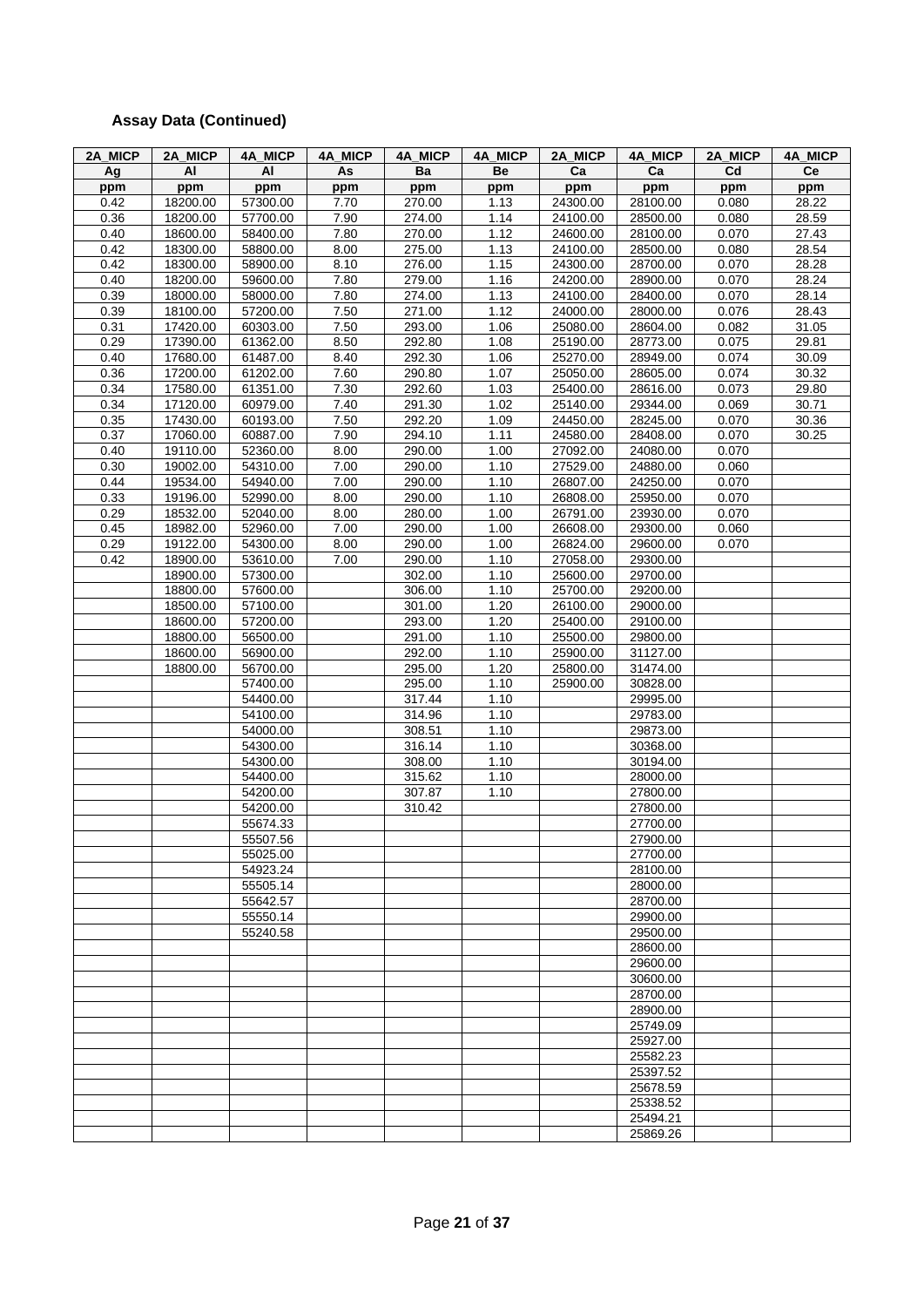| 2A_MICP | 4A_MICP        | 4A_MICP          | 2A_MICP  | 4A_MICP              | 2A_MICP | 4A_MICP              | 4A_MICP        | 4A_MICP            | 2A_MICP  |
|---------|----------------|------------------|----------|----------------------|---------|----------------------|----------------|--------------------|----------|
| Co      | Co             | Cr               | Fe       | Fe                   | Ga      | ĸ                    | La             | Li                 | Mg       |
| ppm     | ppm            | ppm              | ppm      | ppm                  | ppm     | ppm                  | ppm            | ppm                | ppm      |
| 21.90   | 23.60          | 156.00           | 44800.00 | 51100.00             | 7.20    | 13900.00             | 13.90          | 30.30              | 15500.00 |
| 21.80   | 23.50          | 167.00           | 44600.00 | 51900.00             | 7.40    | 14100.00             | 14.20          | 29.00              | 15400.00 |
| 21.80   | 23.50          | 158.00           | 45600.00 | 51300.00             | 7.40    | 14000.00             | 13.50          | 28.80              | 15700.00 |
| 21.60   | 23.60          | 158.00           | 44600.00 | 51900.00             | 7.30    | 14400.00             | 14.10          | 28.50              | 15400.00 |
| 21.50   | 23.90          | 155.00           | 45000.00 | 52700.00             | 7.40    | 14500.00             | 14.10          | 28.80              | 15500.00 |
| 21.90   | 23.50          | 158.00           | 44800.00 | 53000.00             | 7.40    | 14600.00             | 14.00          | 29.40              | 15500.00 |
| 21.60   | 23.60          | 162.00           | 44500.00 | 51900.00             | 7.40    | 14300.00             | 14.00          | 30.20              | 15400.00 |
| 21.60   | 23.70          | 163.00           | 44500.00 | 51700.00             | 7.30    | 14200.00             | 14.10          | 28.80              | 15300.00 |
| 20.64   | 23.20          | 207.00           | 43990.00 | 50300.00             | 10.00   | 14565.00             | 15.28          | $\overline{27.20}$ | 13620.00 |
| 20.68   | 23.50          | 206.00           | 43190.00 | 51200.00             | 10.00   | 14827.00             | 14.77          | 27.50              | 13870.00 |
| 20.64   | 23.50          | 210.00           | 43320.00 | 50800.00             | 10.00   | 14831.00             | 14.75          | 27.60              | 13750.00 |
| 20.52   | 23.20          | 207.00           | 43480.00 | 50800.00             | 10.00   | 14746.00             | 14.78          | 27.50              | 13700.00 |
| 20.73   | 23.10          | 207.00           | 43590.00 | 50500.00             | 10.00   | 14782.00             | 14.68          | 27.10              | 13700.00 |
| 20.40   | 23.70          | 213.00           | 43570.00 | 51700.00             | 10.00   | 15117.00             | 15.26          | 27.20              | 13750.00 |
| 20.48   | 23.30          | 202.00           | 43610.00 | 49800.00             | 10.00   | 14536.00             | 14.84          | 27.10              | 13740.00 |
| 20.06   | 23.20          | 205.00           | 42530.00 | 50700.00             | 10.00   | 14666.00             | 15.10          | 27.70              | 13630.00 |
| 22.00   | 20.01          | 185.00           | 45100.00 | 49400.00             |         | 14000.00             | 14.80          | 28.50              | 15400.00 |
| 21.00   | 20.75          | 186.00           | 45100.00 | 49800.00             |         | 14200.00             | 15.50          | 28.50              | 15400.00 |
| 21.00   | 18.59          | 186.00           | 45100.00 | 49300.00             |         | 14000.00             | 15.60          | 28.00              | 15400.00 |
| 21.00   | 20.22          | 188.00           | 44300.00 | 49500.00             |         | 14200.00             | 14.70          | 27.20              | 15100.00 |
| 22.00   | 19.14          | 182.00           | 44500.00 | 49000.00             |         | 13900.00             | 14.40          | 27.10              | 15200.00 |
| 21.00   | 19.75          | 183.00           | 45000.00 | 48800.00             |         | 13900.00             | 14.90          | 27.30              | 15400.00 |
| 22.00   | 21.02          | 185.00           | 44800.00 | 48900.00             |         | 13900.00             | 15.10          | 27.70              | 15300.00 |
| 22.00   | 19.40          | 187.00           | 45000.00 | 49500.00             |         | 14200.00             | 15.10          | 27.50              | 15400.00 |
|         | 25.00          | 180.00           |          | 53237.00             |         | 14370.00             | 14.94          | 30.00              |          |
|         | 25.00          | 183.00           |          | 52708.00             |         | 14586.00             | 15.00          | 30.00              |          |
|         | 24.00          | 178.00           |          | 51015.00             |         | 14214.00             | 14.90          | 30.00              |          |
|         | 23.00          | 180.00           |          | 50940.00             |         | 13742.00             | 14.92          | 30.00              |          |
|         | 23.00          | 183.00           |          | 51217.00             |         | 13757.00             | 15.08          | 30.00              |          |
|         | 24.00          | 178.00           |          | 51791.00             |         | 13835.00             | 14.55          | 30.00              |          |
|         | 23.00          | 182.00           |          | 51716.00             |         | 13975.00<br>13923.00 | 15.23<br>14.88 | 30.00              |          |
|         | 23.00<br>23.90 | 182.00<br>185.00 |          | 49900.00<br>50300.00 |         | 13200.00             |                | 30.00              |          |
|         | 24.10          | 197.00           |          | 49500.00             |         | 13300.00             |                |                    |          |
|         | 23.50          | 194.00           |          | 49600.00             |         | 13300.00             |                |                    |          |
|         | 22.80          | 189.00           |          | 49900.00             |         | 13100.00             |                |                    |          |
|         | 22.90          | 194.00           |          | 49700.00             |         | 13400.00             |                |                    |          |
|         | 23.00          | 200.00           |          | 50400.00             |         | 13200.00             |                |                    |          |
|         | 23.20          | 189.00           |          | 50300.00             |         | 13400.00             |                |                    |          |
|         | 23.20          | 191.00           |          | 49800.00             |         | 13400.00             |                |                    |          |
|         | 21.00          | 190.79           |          | 51800.00             |         | 14000.00             |                |                    |          |
|         | 21.00          | 196.66           |          | 50900.00             |         | 14600.00             |                |                    |          |
|         | 20.00          | 195.53           |          | 49500.00             |         | 14400.00             |                |                    |          |
|         | 19.00          | 190.64           |          | 51600.00             |         | 14100.00             |                |                    |          |
|         | 21.00          | 195.25           |          | 50600.00             |         | 14500.00             |                |                    |          |
|         | 20.00          | 188.89           |          | 49400.00             |         | 14800.00             |                |                    |          |
|         | 19.00          | 190.19           |          | 49500.00             |         | 14000.00             |                |                    |          |
|         | 20.00          | 192.26           |          | 51337.50             |         | 14000.00             |                |                    |          |
|         | 28.16          |                  |          | 51808.69             |         | 13755.95             |                |                    |          |
|         | 28.15          |                  |          | 51031.23             |         | 13866.16             |                |                    |          |
|         | 27.77          |                  |          | 51856.29             |         | 13791.78             |                |                    |          |
|         | 28.31          |                  |          | 51063.78             |         | 13687.48             |                |                    |          |
|         | 28.18          |                  |          | 50587.33             |         | 13844.58             |                |                    |          |
|         | 28.12          |                  |          | 51283.08             |         | 13715.85             |                |                    |          |
|         | 28.37          |                  |          | 51554.12             |         | 13799.30             |                |                    |          |
|         |                |                  |          |                      |         | 13961.12             |                |                    |          |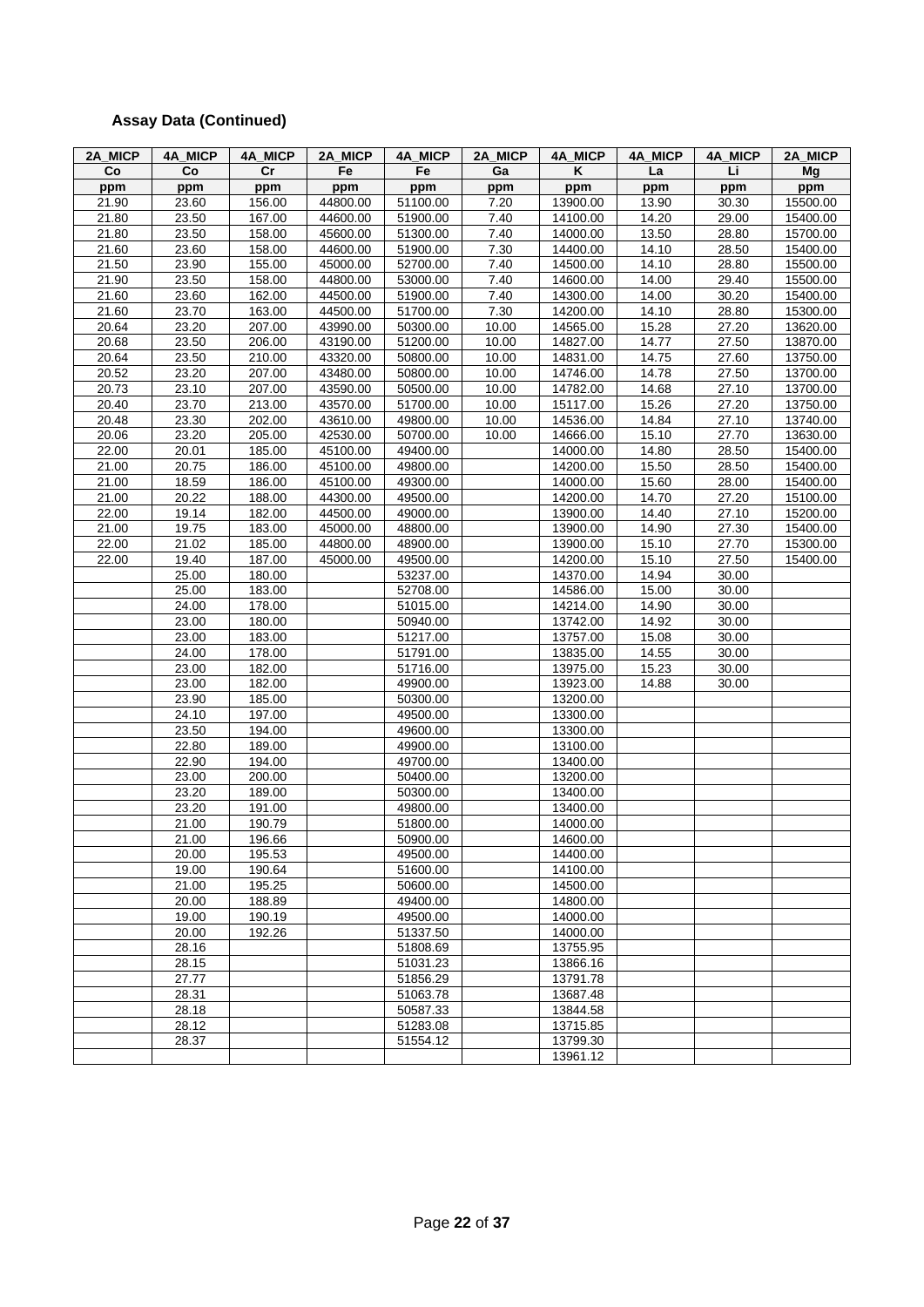| 4A MICP              | 2A MICP | 4A MICP          | 2A MICP | 4A MICP | 2A MICP | 4A MICP              | 4A MICP   | 2A MICP | 4A_MICP          |
|----------------------|---------|------------------|---------|---------|---------|----------------------|-----------|---------|------------------|
| Mq                   | Mn      | Mn               | Mo      | Mo      | Na      | Na                   | <b>Nb</b> | Ni      | Ni               |
| ppm                  | ppm     | ppm              | ppm     | ppm     | ppm     | ppm                  | ppm       | ppm     | ppm              |
| 17900.00             | 706.00  | 770.00           | 2.09    | 2.14    | 900.00  | 18500.00             | 6.20      | 125.90  | 138.30           |
| 18300.00             | 702.00  | 770.00           | 2.07    | 2.16    | 900.00  | 18800.00             | 6.10      | 126.60  | 141.70           |
| 18000.00             | 715.00  | 775.00           | 2.12    | 2.21    | 1000.00 | 18900.00             | 6.00      | 129.30  | 143.90           |
| 18200.00             | 700.00  | 780.00           | 2.11    | 2.18    | 900.00  | 19200.00             | 6.20      | 125.40  | 139.90           |
| 18400.00             | 705.00  | 768.00           | 2.06    | 2.20    | 900.00  | 19600.00             | 6.20      | 124.80  | 141.60           |
| 18500.00             | 704.00  | 812.00           | 2.10    | 2.26    | 900.00  | 19600.00             | 6.10      | 126.70  | 143.90           |
| 18200.00             | 698.00  | 824.00           | 2.03    | 2.15    | 900.00  | 19000.00             | 6.10      | 125.90  | 141.10           |
| 18000.00             | 698.00  | 827.00           | 2.02    | 2.20    | 900.00  | 19200.00             | 6.10      | 124.40  | 139.90           |
| 17375.00             | 702.70  | 822.00           | 2.00    | 2.00    | 910.00  | 18660.00             | 6.25      | 132.10  | 139.00           |
| 17627.00             | 704.30  | 823.00           | 2.00    | 2.00    | 910.00  | 18895.00             | 6.27      | 132.10  | 141.90           |
| 17676.00             | 703.20  | 844.00           | 2.00    | 2.00    | 900.00  | 18935.00             | 6.39      | 130.30  | 143.20           |
| 17576.00             | 706.70  | 811.00           | 2.00    | 2.00    | 900.00  | 18827.00             | 6.15      | 131.80  | 141.10           |
| 17595.00             | 702.40  | 816.00           | 2.00    | 2.00    | 910.00  | 18834.00             | 6.27      | 132.20  | 141.60           |
| 18021.00             | 702.70  | 820.00           | 2.00    | 2.00    | 880.00  | 19294.00             | 6.38      | 134.10  | 143.00           |
| 17357.00             | 703.60  | 824.00           | 2.00    | 2.00    | 910.00  | 18566.00             | 6.04      | 131.60  | 140.40           |
| 17431.00             | 705.00  | 808.00           | 2.00    | 2.00    | 870.00  | 18712.00             | 6.32      | 130.20  | 142.80           |
| 17500.00             | 642.00  | 824.00           |         | 3.00    | 1000.00 | 18600.00             |           | 143.00  | 137.00           |
| 17800.00             | 652.00  | 805.00           |         | 3.00    | 1000.00 | 18700.00             |           | 142.00  | 136.00           |
| 17500.00             | 633.00  | 803.00           |         | 3.00    | 900.00  | 18500.00             |           | 141.00  | 133.00           |
| 17900.00             | 637.00  | 811.00           |         | 3.00    | 900.00  | 18800.00             |           | 139.00  | 137.00           |
| 17400.00             | 638.00  | 826.00           |         | 3.00    | 900.00  | 18400.00             |           | 142.00  | 132.00           |
| 17200.00             | 631.00  | 822.00           |         | 3.00    | 1000.00 | 18500.00             |           | 142.00  | 132.00           |
| 17300.00             | 635.00  | 829.00           |         | 3.00    | 1000.00 | 18400.00             |           | 141.00  | 133.00           |
| 17800.00             | 640.00  | 817.00           |         | 3.00    | 1000.00 | 18600.00             |           | 145.00  | 135.00           |
| 18281.00             | 741.00  | 793.00           |         | 2.00    |         | 20300.00             |           |         | 125.00           |
| 18329.00             | 750.00  | 792.00           |         | 2.00    |         | 20100.00             |           |         | 126.00           |
| 18051.00             | 750.00  | 794.00           |         | 2.00    |         | 20200.00             |           |         | 126.00           |
| 17570.00             | 730.00  | 802.00           |         | 2.00    |         | 20200.00             |           |         | 127.00           |
| 17493.00             | 736.00  | 803.00           |         | 2.00    |         | 20600.00             |           |         | 128.00           |
| 17551.00             | 732.00  | 816.00           |         |         |         | 20300.00             |           |         | 129.00           |
| 17795.00             | 744.00  | 817.00           |         |         |         | 20600.00             |           |         | 125.00           |
| 17759.00             | 747.00  | 820.00           |         |         |         | 20500.00             |           |         | 128.00           |
| 15900.00             |         | 818.00           |         |         |         | 17900.00             |           |         | 139.00           |
| 15800.00             |         | 820.00           |         |         |         | 18700.00             |           |         | 141.00           |
| 16100.00             |         | 817.00           |         |         |         | 18500.00             |           |         | 144.00           |
| 16000.00<br>16200.00 |         | 819.00           |         |         |         | 18000.00             |           |         | 142.00           |
|                      |         | 821.00           |         |         |         | 18500.00             |           |         | 145.00           |
| 16000.00<br>16200.00 |         | 800.00<br>849.00 |         |         |         | 18900.00<br>17800.00 |           |         | 150.00<br>139.00 |
| 15900.00             |         | 829.00           |         |         |         | 17900.00             |           |         | 136.00           |
| 18000.00             |         | 801.00           |         |         |         | 17496.60             |           |         | 135.79           |
| 18800.00             |         | 826.00           |         |         |         | 17726.43             |           |         | 136.34           |
| 18600.00             |         | 801.00           |         |         |         | 17530.29             |           |         | 133.75           |
| 18100.00             |         | 811.00           |         |         |         | 17259.90             |           |         | 135.04           |
| 18800.00             |         | 822.39           |         |         |         | 17445.96             |           |         | 137.16           |
| 19300.00             |         | 824.28           |         |         |         | 17344.05             |           |         | 132.61           |
| 18000.00             |         | 816.20           |         |         |         | 17435.67             |           |         | 137.30           |
| 18200.00             |         | 810.41           |         |         |         | 17559.64             |           |         | 135.79           |
| 19525.64             |         | 820.72           |         |         |         |                      |           |         |                  |
| 19405.57             |         | 810.14           |         |         |         |                      |           |         |                  |
| 19102.43             |         | 821.59           |         |         |         |                      |           |         |                  |
| 18861.79             |         | 825.87           |         |         |         |                      |           |         |                  |
| 19424.09             |         |                  |         |         |         |                      |           |         |                  |
| 19278.54             |         |                  |         |         |         |                      |           |         |                  |
| 19206.02             |         |                  |         |         |         |                      |           |         |                  |
| 19400.24             |         |                  |         |         |         |                      |           |         |                  |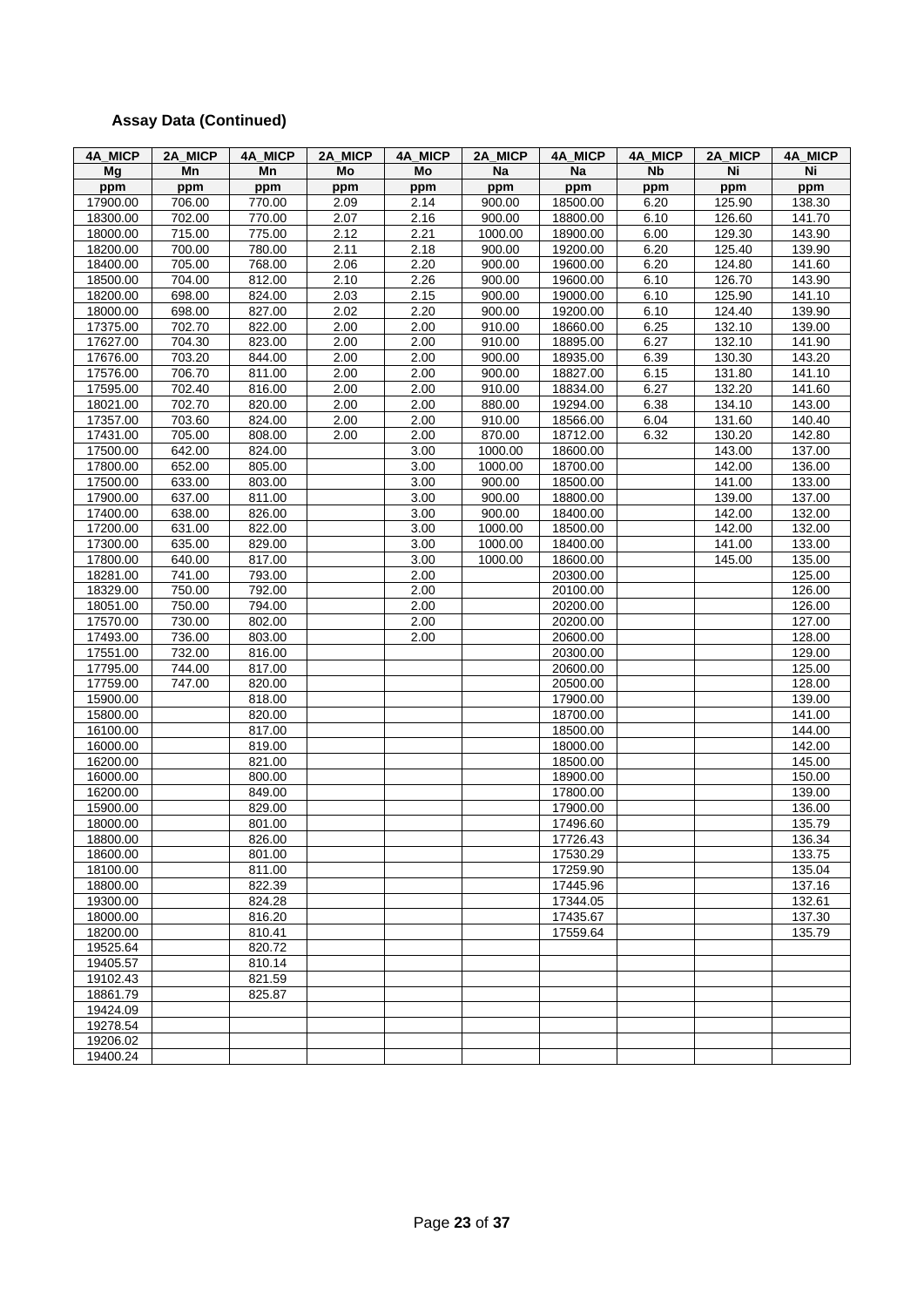| 2A MICP | 4A MICP | 2A MICP | 4A MICP   | 4A MICP | 2A MICP   | 4A MICP | 2A MICP | <b>4A MICP</b> | 2A MICP |
|---------|---------|---------|-----------|---------|-----------|---------|---------|----------------|---------|
| P       | P       | Pb      | <b>Rb</b> | Sb      | <b>Sc</b> | Sc      | Sn      | Sn             | Sr      |
| ppm     | ppm     | ppm     | ppm       | ppm     | ppm       | ppm     | ppm     | ppm            | ppm     |
| 385.00  | 408.00  | 5.10    | 41.10     | 0.60    | 9.57      | 16.20   | 0.60    | 2.00           | 41.60   |
| 380.00  | 402.00  | 5.10    | 40.80     | 0.60    | 9.75      | 16.20   | 0.60    | 2.00           | 41.50   |
| 388.00  | 389.00  | 5.20    | 40.90     | 0.70    | 9.67      | 16.30   | 0.70    | 1.90           | 41.60   |
| 381.00  | 392.00  | 5.00    | 41.30     | 0.60    | 9.68      | 16.00   | 0.70    | 1.90           | 41.00   |
| 384.00  | 404.00  | 5.20    | 41.30     | 0.60    | 9.82      | 16.60   | 0.70    | 2.00           | 41.00   |
| 382.00  | 406.00  | 5.00    | 41.60     | 0.60    | 9.83      | 16.70   | 0.70    | 2.00           | 41.20   |
| 381.00  | 404.00  | 5.00    | 41.00     | 0.60    | 9.81      | 16.10   | 0.60    | 2.00           | 40.60   |
| 382.00  | 390.00  | 4.90    | 41.50     | 0.60    | 9.77      | 16.20   | 0.60    | 2.00           | 41.00   |
| 369.00  | 421.00  | 5.40    | 41.93     | 0.64    | 9.00      | 15.30   | 0.63    | 2.10           | 40.16   |
| 368.00  | 423.00  | 5.40    | 42.89     | 0.61    | 9.00      | 15.70   | 0.63    | 2.00           | 39.99   |
| 367.00  | 432.00  | 5.40    | 42.06     | 0.69    | 9.00      | 16.00   | 0.67    | 2.00           | 40.17   |
| 365.00  | 417.00  | 4.90    | 42.26     | 0.67    | 9.00      | 15.30   | 0.63    | 1.90           | 39.74   |
| 363.00  | 419.00  | 5.10    | 42.40     | 0.64    | 9.00      | 15.50   | 0.63    | 2.10           | 40.02   |
| 359.00  | 417.00  | 5.00    | 42.49     | 0.62    | 9.00      | 15.30   | 0.67    | 1.90           | 39.23   |
| 363.00  | 413.00  | 5.10    | 42.51     | 0.60    | 9.00      | 15.60   | 0.61    | 1.90           | 39.94   |
| 354.00  | 409.00  | 4.80    | 42.94     | 0.68    | 9.00      | 15.50   | 0.64    | 1.90           | 38.99   |
| 345.00  | 440.00  |         |           |         |           | 16.00   |         |                | 45.00   |
| 351.00  | 440.00  |         |           |         |           | 16.00   |         |                | 45.00   |
| 343.00  | 440.00  |         |           |         |           | 16.00   |         |                | 45.00   |
| 346.00  | 430.00  |         |           |         |           | 16.00   |         |                | 45.00   |
| 343.00  | 420.00  |         |           |         |           | 16.00   |         |                | 44.00   |
| 341.00  | 440.00  |         |           |         |           | 16.00   |         |                | 45.00   |
| 347.00  | 424.00  |         |           |         |           | 16.00   |         |                | 45.00   |
| 347.00  | 426.00  |         |           |         |           | 16.34   |         |                | 45.00   |
| 400.00  | 418.00  |         |           |         |           | 16.33   |         |                |         |
| 400.00  | 407.00  |         |           |         |           | 16.11   |         |                |         |
| 400.00  | 409.00  |         |           |         |           | 16.23   |         |                |         |
| 390.00  | 410.00  |         |           |         |           | 16.29   |         |                |         |
| 400.00  | 415.00  |         |           |         |           | 15.99   |         |                |         |
| 390.00  | 412.00  |         |           |         |           | 16.23   |         |                |         |
| 400.00  | 400.00  |         |           |         |           | 16.09   |         |                |         |
| 400.00  | 400.00  |         |           |         |           |         |         |                |         |
|         | 400.00  |         |           |         |           |         |         |                |         |
|         | 400.00  |         |           |         |           |         |         |                |         |
|         | 400.00  |         |           |         |           |         |         |                |         |
|         | 400.00  |         |           |         |           |         |         |                |         |
|         | 400.00  |         |           |         |           |         |         |                |         |
|         | 400.00  |         |           |         |           |         |         |                |         |
|         | 394.35  |         |           |         |           |         |         |                |         |
|         | 395.21  |         |           |         |           |         |         |                |         |
|         | 392.24  |         |           |         |           |         |         |                |         |
|         | 384.90  |         |           |         |           |         |         |                |         |
|         | 396.13  |         |           |         |           |         |         |                |         |
|         | 383.16  |         |           |         |           |         |         |                |         |
|         | 387.14  |         |           |         |           |         |         |                |         |
|         | 386.93  |         |           |         |           |         |         |                |         |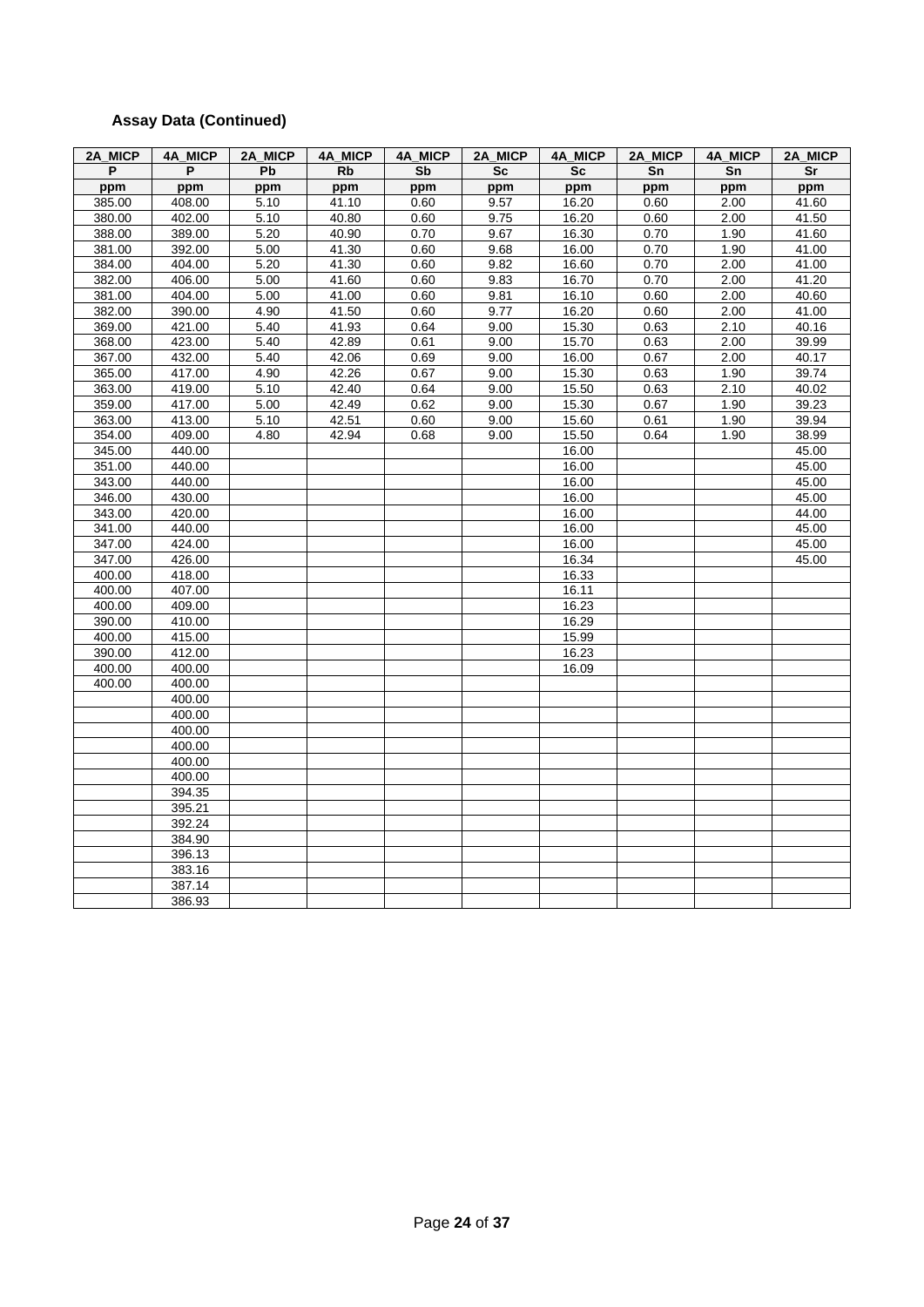| 4A MICP         | 4A MICP      | 4A MICP      | 4A MICP          | 2A MICP          | 4A MICP          | 4A MICP        | 4A MICP        | 2A MICP      | 4A MICP        |
|-----------------|--------------|--------------|------------------|------------------|------------------|----------------|----------------|--------------|----------------|
| Sr              | Te           | <b>TI</b>    | V                | W                | W                | Y              | Zn             | Zr           | Zr             |
| ppm             | ppm          | ppm          | ppm              | ppm              | ppm              | ppm            | ppm            | ppm          | ppm            |
| 97.50           | 0.34         | 0.17         | 145.00           | 90.97            | 141.30           | 13.80          | 74.00          | 3.69         | 62.60          |
| 97.90           | 0.31         | 0.18         | 147.00           | 90.20            | 143.90           | 13.00          | 75.00          | 3.66         | 61.90          |
| 97.30           | 0.28         | 0.19         | 145.00           | 90.19            | 142.20           | 13.00          | 74.00          | 3.70         | 63.60          |
| 97.30           | 0.27         | 0.18         | 148.00           | 90.80            | 142.10           | 13.50          | 77.00          | 3.63         | 61.30          |
| 99.40           | 0.28         | 0.19         | 149.00           | 89.93            | 139.60           | 13.70          | 75.00          | 3.74         | 62.00          |
| 98.80           | 0.33         | 0.19         | 149.00           | 89.82            | 145.60           | 13.90          | 78.00          | 3.64         | 62.20          |
| 97.10           | 0.35         | 0.18         | 146.00           | 89.97            | 143.80           | 13.30          | 77.00          | 3.68         | 60.70          |
| 98.30           | 0.26         | 0.18         | 144.00           | 89.70            | 138.40           | 13.80          | 75.00          | 3.57         | 60.80          |
| 93.91<br>96.02  | 0.30<br>0.30 | 0.17<br>0.18 | 151.00<br>153.00 | 100.00<br>100.00 | 143.50<br>140.20 | 13.03<br>12.98 | 73.00<br>74.00 | 3.20<br>3.10 | 58.10<br>61.60 |
| 96.53           | 0.30         | 0.18         | 155.00           | 100.00           | 145.10           | 13.20          | 75.00          | 3.00         | 60.70          |
| 94.42           | 0.30         | 0.18         | 152.00           | 100.00           | 144.70           | 12.93          | 75.00          | 3.00         | 59.70          |
| 94.74           | 0.40         | 0.18         | 151.00           | 100.00           | 139.30           | 13.00          | 76.00          | 3.10         | 59.30          |
| 95.00           | 0.30         | 0.17         | 154.00           | 100.00           | 145.00           | 13.15          | 77.00          | 3.20         | 60.20          |
| 94.43           | 0.30         | 0.18         | 153.00           | 100.00           | 142.00           | 13.21          | 73.00          | 3.10         | 62.30          |
| 96.48           | 0.30         | 0.18         | 152.00           | 100.00           | 144.80           | 13.31          | 76.00          | 3.10         | 60.60          |
| 101.00          |              |              | 143.00           |                  | 127.00           | 15.70          | 67.88          |              | 64.40          |
| 103.00          |              |              | 146.00           |                  | 123.00           | 15.80          | 68.95          |              | 64.90          |
| 101.00          |              |              | 144.00           |                  | 126.00           | 15.20          | 62.87          |              | 66.50          |
| 103.00          |              |              | 147.00           |                  | 125.00           | 15.30          | 66.36          |              | 65.70          |
| 99.00           |              |              | 141.00           |                  | 126.00           | 15.10          | 64.68          |              | 65.80          |
| 100.00          |              |              | 142.00           |                  | 126.00           | 15.40          | 76.00          |              | 65.60          |
| 100.00          |              |              | 143.00           |                  | 124.00           | 15.40          | 76.00          |              | 64.50          |
| 103.00          |              |              | 146.00           |                  | 123.00           | 15.30          | 76.00          |              | 64.60          |
| 102.50          |              |              | 150.00           |                  |                  |                | 78.00          |              | 78.25          |
| 101.50          |              |              | 149.00           |                  |                  |                | 75.00          |              | 80.12          |
| 98.70           |              |              | 148.00           |                  |                  |                | 75.00          |              | 80.28          |
| 99.70           |              |              | 144.00           |                  |                  |                | 76.00          |              | 78.32          |
| 104.10          |              |              | 144.00           |                  |                  |                | 77.00          |              | 78.08          |
| 99.90<br>102.10 |              |              | 145.00<br>147.00 |                  |                  |                | 88.00<br>89.00 |              | 77.21<br>80.08 |
| 104.50          |              |              | 146.00           |                  |                  |                | 88.00          |              | 79.61          |
| 103.73          |              |              | 156.00           |                  |                  |                | 86.00          |              |                |
| 103.18          |              |              | 163.00           |                  |                  |                | 86.00          |              |                |
| 103.21          |              |              | 159.00           |                  |                  |                | 86.00          |              |                |
| 102.04          |              |              | 156.00           |                  |                  |                | 87.00          |              |                |
| 103.72          |              |              | 161.00           |                  |                  |                | 87.00          |              |                |
| 102.53          |              |              | 166.00           |                  |                  |                | 72.30          |              |                |
| 103.72          |              |              | 156.00           |                  |                  |                | 73.50          |              |                |
| 103.82          |              |              | 156.00           |                  |                  |                | 69.60          |              |                |
|                 |              |              | 154.32           |                  |                  |                | 71.40          |              |                |
|                 |              |              | 150.72           |                  |                  |                | 73.80          |              |                |
|                 |              |              | 143.85           |                  |                  |                | 70.80          |              |                |
|                 |              |              | 151.44           |                  |                  |                | 71.70          |              |                |
|                 |              |              | 144.71           |                  |                  |                | 72.00          |              |                |
|                 |              |              | 143.52<br>149.21 |                  |                  |                | 75.00<br>79.00 |              |                |
|                 |              |              | 151.57           |                  |                  |                | 77.00          |              |                |
|                 |              |              |                  |                  |                  |                | 75.00          |              |                |
|                 |              |              |                  |                  |                  |                | 78.00          |              |                |
|                 |              |              |                  |                  |                  |                | 82.00          |              |                |
|                 |              |              |                  |                  |                  |                | 76.00          |              |                |
|                 |              |              |                  |                  |                  |                | 76.00          |              |                |
|                 |              |              |                  |                  |                  |                | 81.34          |              |                |
|                 |              |              |                  |                  |                  |                | 84.15          |              |                |
|                 |              |              |                  |                  |                  |                | 85.51          |              |                |
|                 |              |              |                  |                  |                  |                | 88.57          |              |                |
|                 |              |              |                  |                  |                  |                | 81.92          |              |                |
|                 |              |              |                  |                  |                  |                | 87.66          |              |                |
|                 |              |              |                  |                  |                  |                | 80.31          |              |                |
|                 |              |              |                  |                  |                  |                | 88.20          |              |                |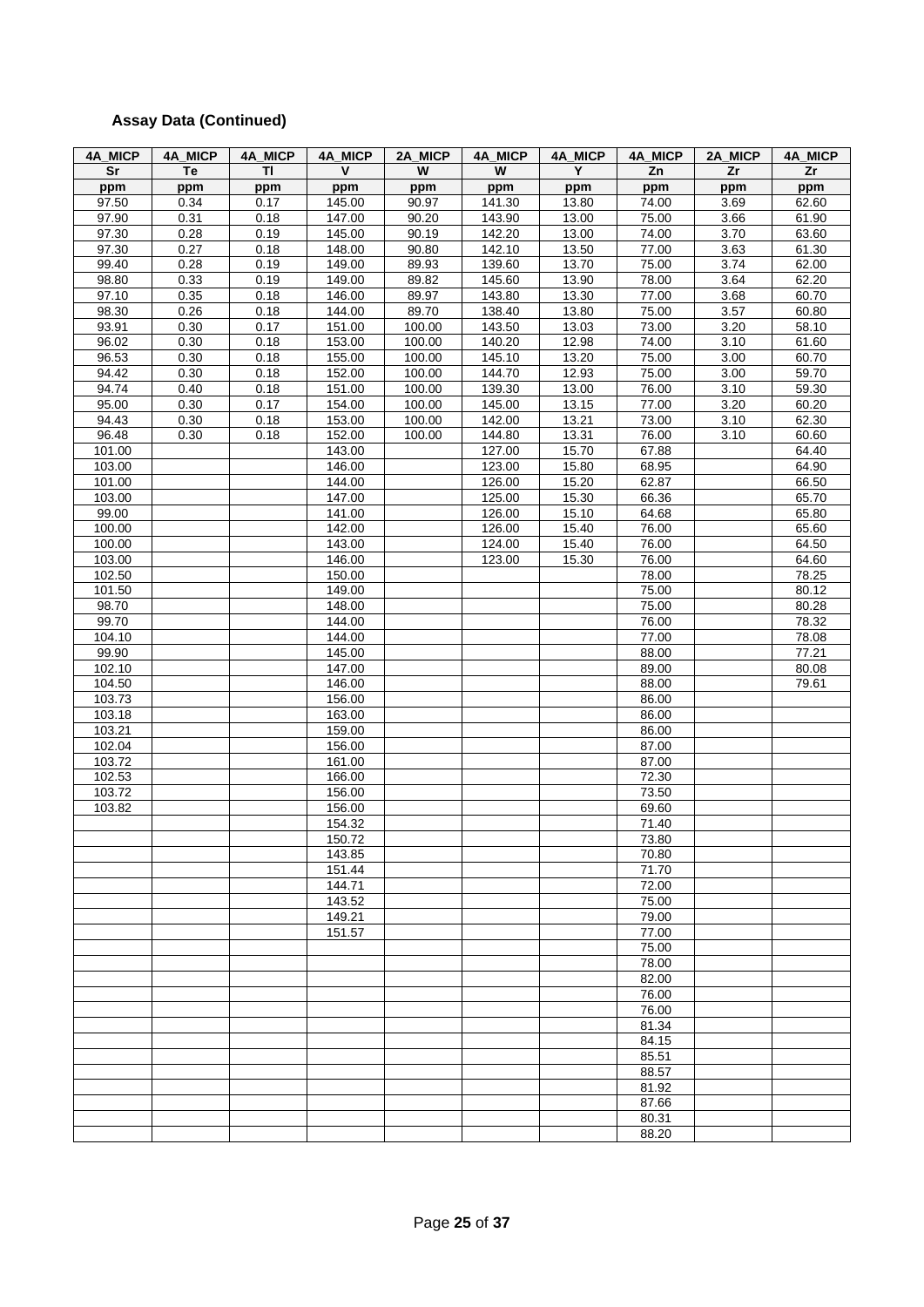## **26.Reported Values**

<span id="page-25-0"></span>The certified values listed in this certificate fulfil the AMIS statistical criteria (see section [19\)](#page-14-0) regarding agreement for certification and have been independently validated by Allan Fraser.

## **27.Validation of Accu**r**acy (Trueness)**

<span id="page-25-1"></span>This CRM can be used to validate accuracy (trueness) as required in method validation as stated in the ISO17025 standard. See [Appendix 2](#page-32-1) for an example on the validation of accuracy using replicate data derived from the analysis of a CRM.

### **28.Limit of Detection and Limit of Quantitation in Gravimetric Fire Assay**

<span id="page-25-2"></span>In the determination of limit of detection (LOD) and limit of quantitation (LOQ) in gravimetric fire assay (*i.e.* lead collection and weighing of resulting gold prill), the minimum mass that an assay microbalance is capable of weighing and the original test sample mass determines the LOD and the LOQ in the assay (Fraser, 2015), (see [Appendix 7](#page-35-2) for an example of the calculation LOD and LOQ and [Table 14](#page-35-1) for a recommend reporting scheme for LOD and LOQ values).

### **29.Metrological Traceability**

<span id="page-25-3"></span>The values quoted herein are based on the consensus values derived from statistical analysis of the data from an inter-laboratory measurement program. Traceability to SI units is via the standards used by the individual laboratories the majority of which are accredited to the ISO17025 general requirements for the competence of testing and calibration laboratories and who have maintained measurement traceability during the analytical process.

### **30.Period of Validity**

<span id="page-25-4"></span>The certified values are valid for this product, while still sealed in its original packaging, until notification to the contrary. The stability of the material will be subject to continuous testing for the duration of the inventory. Should product stability become an issue, all customers will be notified and notification to that effect will be placed on the [www.amis.co.za](http://www.amis.co.za/) website.

#### **31.Minimum Sample Size**

<span id="page-25-5"></span>Most of the laboratories reporting, used a 0.5g sample size for the ICP-OES and a 30g sample size for the fire assay. These are the recommended minimum sample sizes for the use of this material.

### **32.Availability**

<span id="page-25-6"></span>This product is available in Laboratory Packs containing 1kg of material and Explorer Packs containing custom weights (from *3*0g to 250g) of material. The Laboratory Packs are sealed bottles delivered in sealed foil pouches. The Explorer Packs contain material in standard geochem envelopes, nitrogen flushed, and vacuum sealed in foil pouches.

### **33.Recommended use in Quality Control**

<span id="page-25-7"></span>Users should set their own limits *i.e.,* 1, 2 and 3 standard deviations from an obtained mean value based on at least 10 replicate analyses using this CRM (see [Appendix 5](#page-33-2) for detail on the use of this CRM in quality control).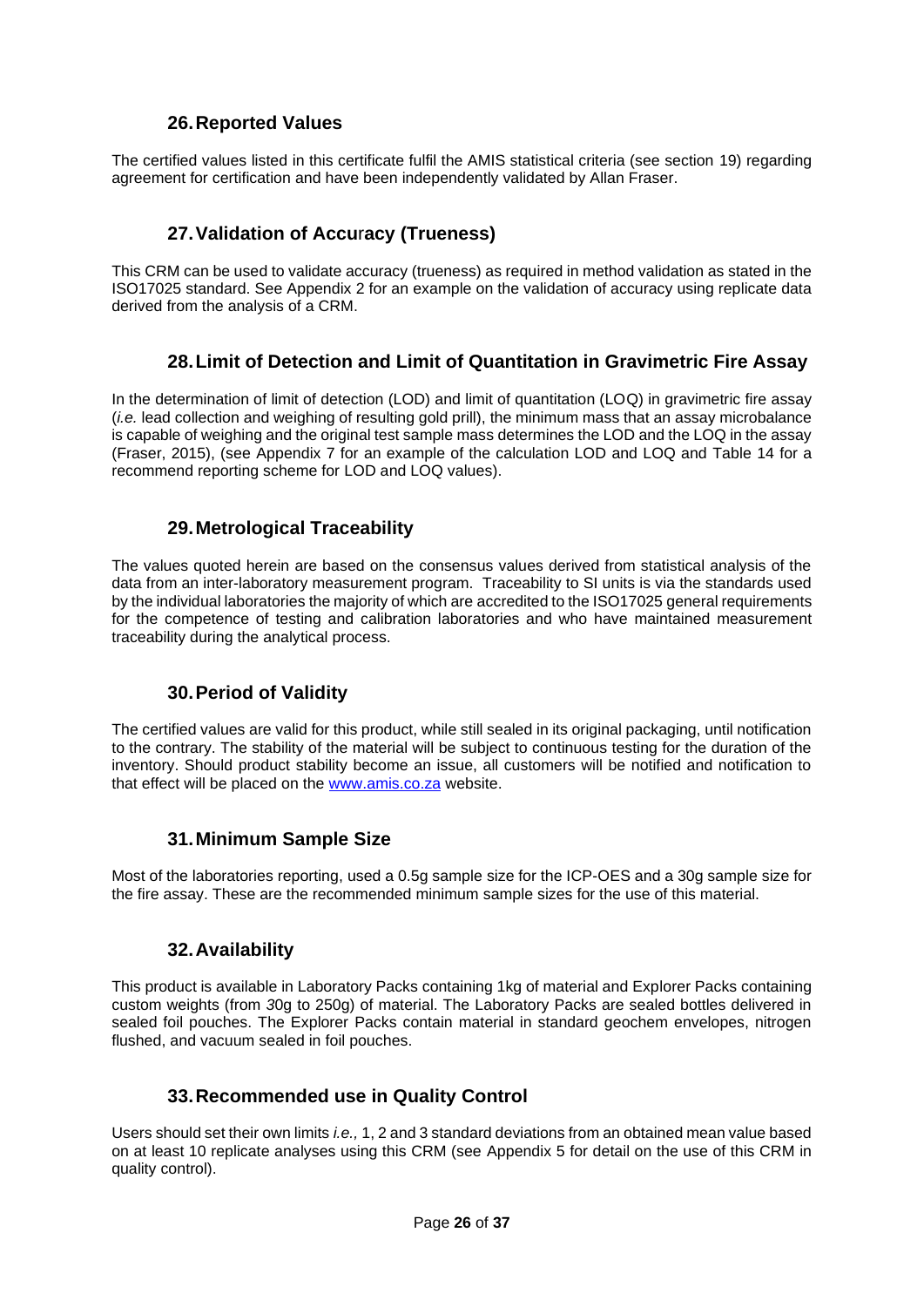#### **34.Legal Notice**

<span id="page-26-0"></span>This certificate and the reference material described in it have been prepared with due care and attention. However, AMIS, Melesha Gopi Mungaroo and Allan Fraser; accept no liability for any decisions or actions taken following the use of the reference material.

**Date of Version 000:** 17 May 2022

*Version:* 000

**Approving Officer:** 

| Mungaree |
|----------|
|----------|

**African Mineral Standards: \_\_\_\_\_\_\_\_\_\_\_\_\_\_\_\_\_\_\_\_\_\_\_\_\_\_\_\_\_\_\_\_\_\_\_\_\_\_\_**

 **Melesha Gopi Mungaroo (Senior Quality Specialist)**

**Certifying Officer:** 

**Geochemist:\_\_\_\_\_\_\_\_\_\_\_\_\_\_\_\_\_\_\_\_\_\_\_\_\_\_\_\_\_\_\_\_\_\_\_\_\_\_\_\_\_\_\_\_\_\_\_\_\_\_**

**Allan Fraser** M.Sc. (Geology), N.D. (Analytical Chem.), Pr.Sci.Nat. Pr.Chem.SA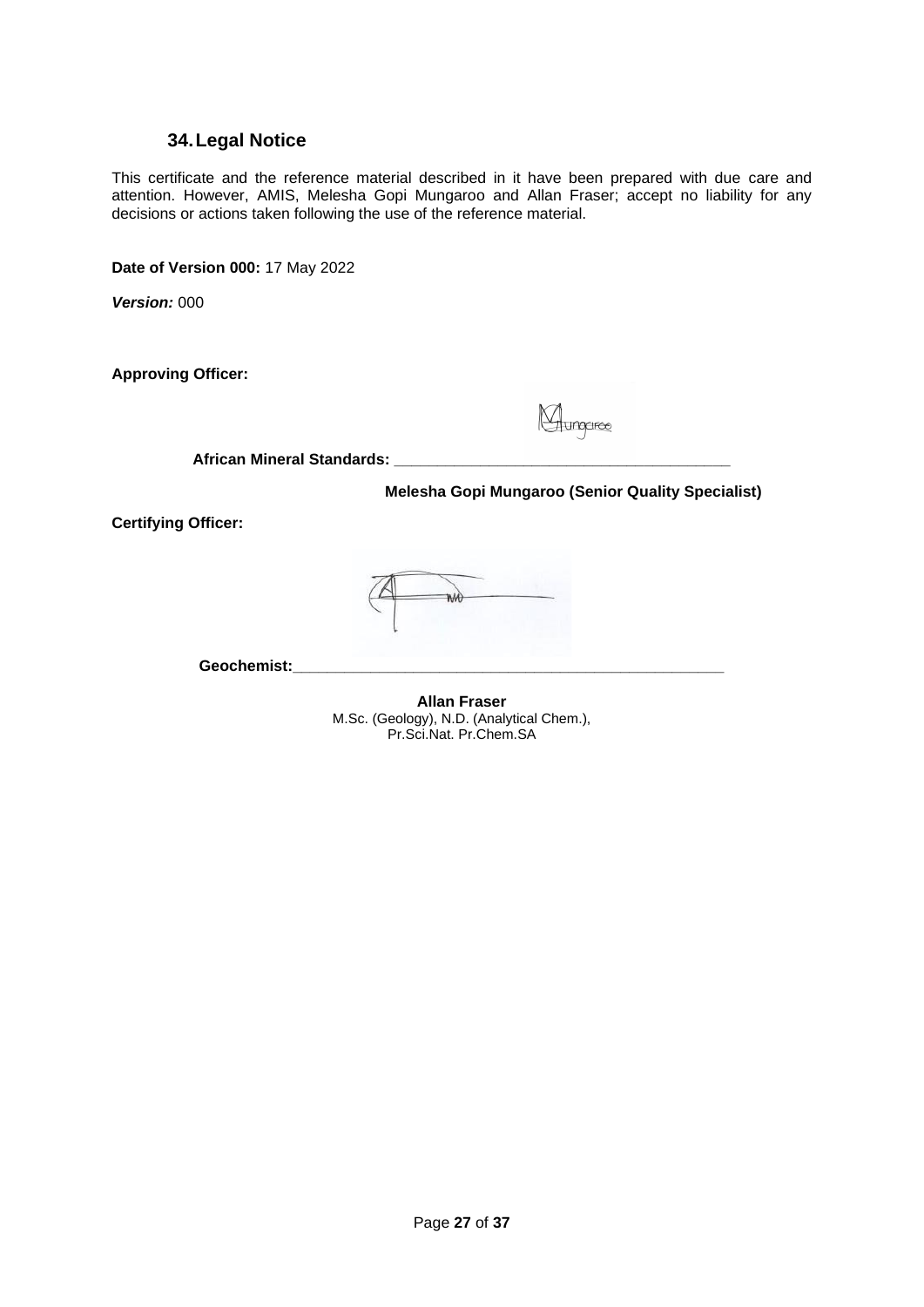## <span id="page-27-0"></span>**References**

- Abzalov, M. (2011). Sampling Errors and Control of Assay Data Quality in Exploration and Mining Geology, Applications and Experiences of Quality Control. Ivanov, O., (Ed.), InTech, DOI: 10.5772/14965. Available from: [http://www.intechopen.com/books/applications-and](http://www.intechopen.com/books/applications-and-experiences-of-quality-control/sampling-errors-and-control-of-assay-data-quality-in-exploration-and-mining-geology)[experiences-of-quality-control/sampling-errors-and-control-of-assay-data-quality-in](http://www.intechopen.com/books/applications-and-experiences-of-quality-control/sampling-errors-and-control-of-assay-data-quality-in-exploration-and-mining-geology)[exploration-and-mining-geology.](http://www.intechopen.com/books/applications-and-experiences-of-quality-control/sampling-errors-and-control-of-assay-data-quality-in-exploration-and-mining-geology) Accessed 25<sup>th</sup> September, 2016.
- ASTM E122-09e1, Standard Practice for Calculating Sample Size to Estimate, With Specified Precision, the Average for a Characteristic of a Lot or Process, ASTM International, West Conshohocken, PA, 2011, www.astm.org
- Barwick V.J., Pritchard E. (Eds). (2011). Eurachem Guide; Terminology in Analytical Measurement Introduction to VIM 3 (2011). ISBN 978-0-948926-29-7.
- Carr R.H. (2011). Estimating errors using graphs and taking good data. California State University Los Angeles. March 2011. 14. [http://web.calstatela.edu/faculty/kaniol/Err-Gph-Meas-](http://web.calstatela.edu/faculty/kaniol/Err-Gph-Meas-IBooklet.pdf)[IBooklet.pdf.](http://web.calstatela.edu/faculty/kaniol/Err-Gph-Meas-IBooklet.pdf) Retrieved: 29 August, 2016.
- Cochran, W.G. (1950). The Comparison of Percentages in Matched Samples. Biometrika, 37, 256-66.
- Ellison, S., Barwick, V., Duguid Farrant, T. (2009). *Practical statistics for the analytical scientist, a bench guide. 2nd Edition.* RSC Publishing. 25-172.
- ERM Application Note 1. (2005). Comparison of a measurement value with a certified value. European Commission – Joint Research Centre Institute for Reference Materials and Measurements (IRMM). 1-2.
- EURACHEM / CITAC Guide CG 4. (2012). Quantifying uncertainty in analytical measurement.  $3<sup>rd</sup>$ Edition. Editors: Ellison, S. L. R., Williams, A. 4-121.
- Eurolab Technical Report No.1/2007. (2007). Measurement uncertainty revisited: Alternative approaches to uncertainty evaluation. European Federation of National Associations of Measurement, Testing and Laboratories. 43-46.
- Fraser, A.W. (2015). Minimising uncertainty in measurement and improving limit of detection in gold bearing ores from concentrations predicted by linear regression in atomic absorption spectrometry. M.Sc. thesis (unpublished), University of Johannesburg: 199 pages.
- Grubbs, F.E. (1969). Procedures for detecting outlying observations in samples. *Technometrics*, 11, 1969. 1-21.
- Horwitz, W., Albert, R. (2006). The Horwitz Ratio (HorRat): A useful index of method performance with respect to precision, Journal of Association of Official Analytical Chemists International, 89: 1095-1109.
- ISO/IEC 17025:2005(E).(2005). *General requirements for the competence of testing and calibration laboratories.* 2<sup>nd</sup> Edition: 14-59.
- ISO Guide 35 (2017). Certification of reference materials General and Statistical principles,  $4<sup>th</sup>$ edition. ISO/REMCO WG 1.
- ISO 5725-2:1994. Accuracy (trueness and precision) of measurement methods and results -- Part 2: Basic method for the determination of repeatability and reproducibility of a standard measurement method.
- Long, J., Winefordner, J. (1983). Limit of detection a closer look at the IUPAC definition. Analytical Chemistry 55: 712A - 724A.
- Miller, J., Miller, J. (2010). *Statistics for analytical chemistry.* 6<sup>th</sup> Edition. New York: Ellis Horwood.36-126.
- Nelsen T.C., Wehling P. (2008). Collaborative studies for quantitative chemical analytical methods. AACC International Report. Cereal Foods World. September – October 2008, Vol. 53, No. 5. 285-288.
- Skoog, D., West, D. (1982). *Fundamentals of analytical chemistry.* 4th Edition. CBS College Publishing. Holt Saunders International Editions:39-73.
- Thompson, M. (Ed.) (2008). Test for 'sufficient homogeneity' in a reference material. Analytical Methods Committee, AMCTB 17A, ISSN 1757*-*5958.
- Thompson, M. (Ed.) (2010). Internal quality control in routine analysis. AMC Technical Brief. Analytical Methods Committee. AMCTB No.46. 2010. Issn 1757-5958.
- Thompson, M., Lowthian, P. (2011). *Notes on statistics and data quality for analytical chemists.* Imperial College Press: 15-115.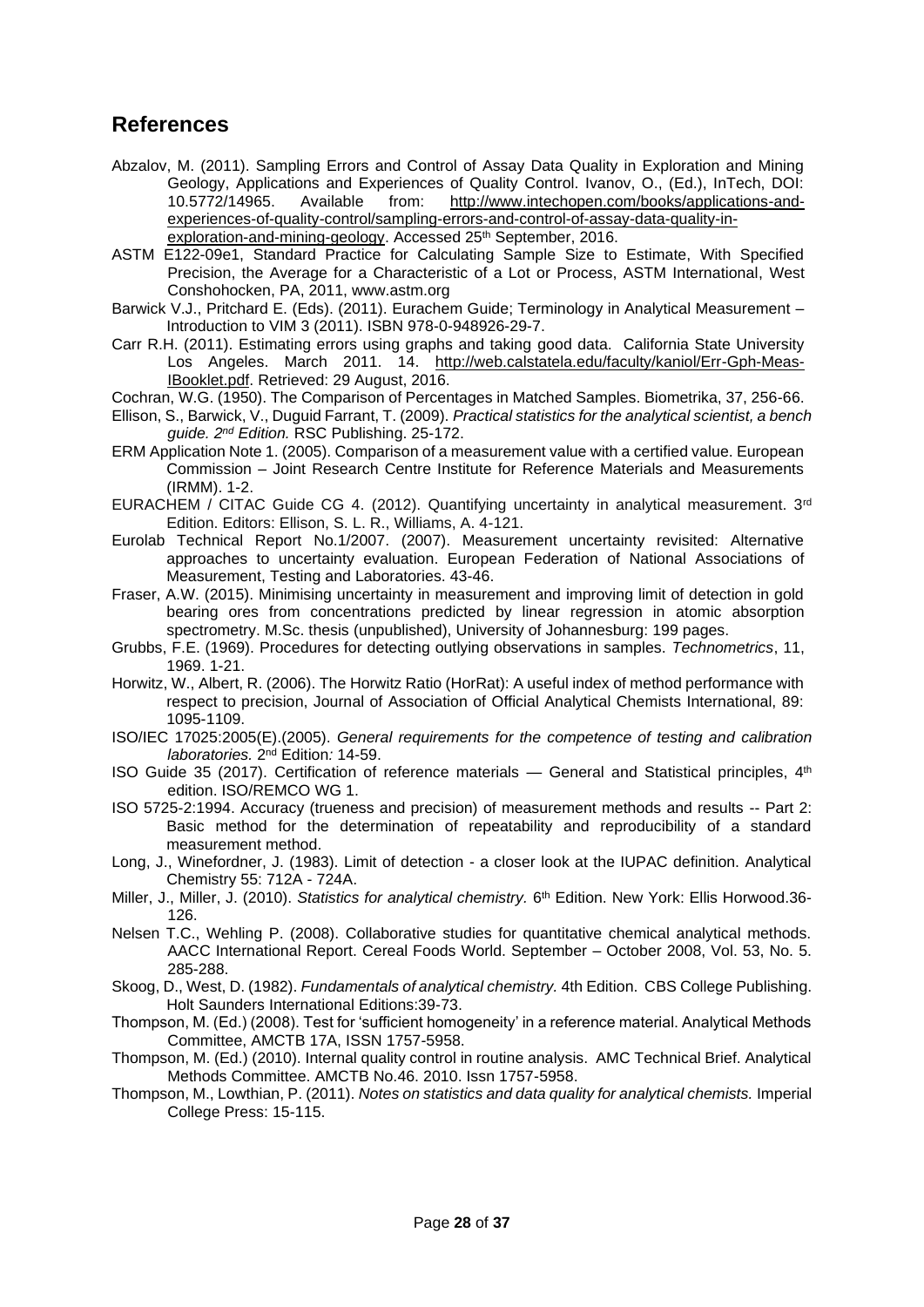## <span id="page-28-0"></span>**Appendices**

Appendix 1 through 8, prepared by Allan Fraser.

#### <span id="page-28-1"></span>**Appendix 1.** Certification of Reference Material and Estimation of Measurement Uncertainty

In the establishment of a consensus value for the CRM, outlier tests are carried out followed by performance statistics and the estimation of the measurement uncertainty. In practice, it is highly likely that data generated by multiple laboratories as an inter-laboratory comparison of material for certification, will contain erroneous as well as extreme measurements (outliers). The influence of outliers on summary statistics needs to be minimised by the application of procedures for outlier identification on raw data. The use of *z*-scoring, Cochran's test for suspect repeatability variances, along with Grubbs test for suspect measurement values allows for the detection of outliers (IUPAC, 2006). Method performance in terms of precision as relative standard deviation is judged by the application of the Horwitz ratio, which gives an indication of whether the observed relative standard deviation at the concentration levels of analyte determined are acceptable (Horwitz & Albert, 2006).

In the absence of an extensive uncertainty budget, measurement uncertainty is estimated from the reproducibility standard deviation from inter-laboratory data and reported as an expanded uncertainty at a level of confidence of 95% (Miller & Miller, 2010).

The steps below give detail on the establishment of a consensus value through the elimination of outliers, method performance and estimation of measurement uncertainty using standard uncertainties and the analysis of variance.

#### *Z-Score*

A z-score is calculated using equation [1]:

$$
z = \frac{x - x_a}{s_p} \tag{1}
$$

Where, x is the result of a submitted sample,  $x_a$  is the mean and  $s_p$  is the standard deviation of the submitted results from all the participating laboratories. Z-Scores are interpreted as follows:

 $|z|$  ≤2 satisfactory performance  $2 < |z| \leq 3$  questionable performance  $|z|$ >2 unsatisfactory performance

(Thompson & Lowthian, 2011)

Data with z-scores exceeding two are discarded and are not included for further assessment.

#### *Cochran's Test*

The test of Cochran (1950) as shown in equation [2] is applied to any suspect repeatability variances:

$$
C_{calc} = \frac{S_{max}^2}{\sum_{i=1}^l S_i^2}
$$
 [2]

Where,  $\mathcal{C}_{calc}$  ,  $\varsigma^2_{max}$  and  $\sum_{i=1}^l s_i^2$ , are the calculated values for Cochran's test, data set with the maximum variance and the sum of the variances of all of the participating,  $l$  laboratory datasets. The  $C_{calc}$  value is compared with a critical value,  $C_{crit}$  at a level of confidence of 95% and an alpha of 0.05% (see Ellison, *et al.,* 2009, Appendix A, Table A.3a, page 209 for a table of critical values for the test of Cochran at LOC 95%).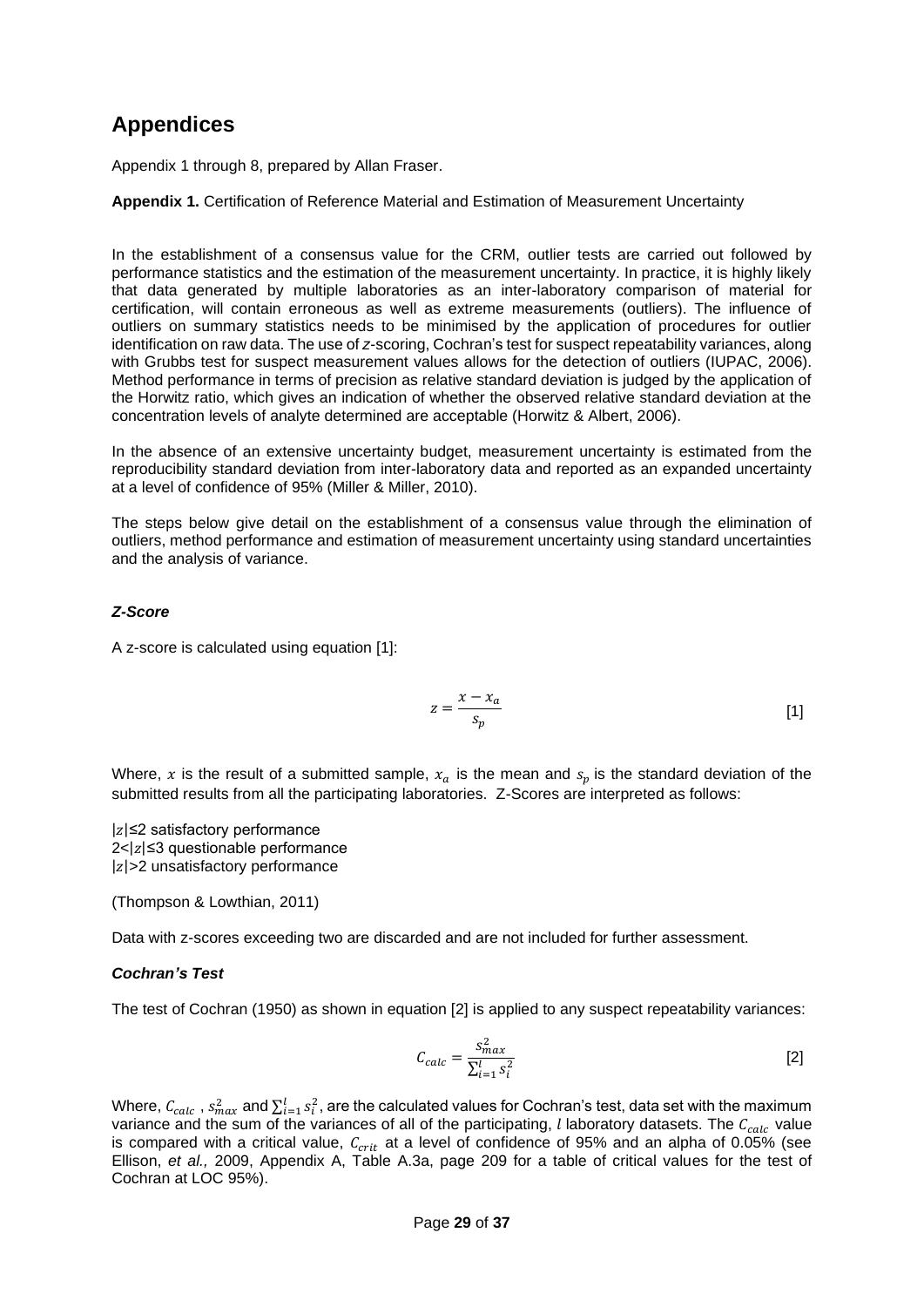According to ISO 5725-2 (1999), results from a laboratory with a suspect repeatability variance can be excluded if it is shown by the Cochran test to be an outlier. Therefore, if  $C_{calc} > C_{crit}$ , the laboratory with the maximum variance is removed. The data found to be excluded should not be >2/9, or 22% of the total data.

#### *Grubbs Test*

The test of Grubbs (1969) calculates a test statistic,  $G_{calc}$  and in the detection of a single outlier,  $G_1$  is found by using

$$
G_{1 \, calc} = \frac{|Suspect \, value - \bar{x}|}{s} \tag{3}
$$

Where, the sample mean and standard deviation,  $\bar{x}$  and s, are calculated with the suspect value included. The  $G_1_{calc}$  statistic is compared to a critical value for *N* measurements. See Ellison, *et al.*, 2009, Appendix A, Table A.2, page 208 for a table of critical values for the test of Cochran at LOC 95%.

#### **Method Performance**

The Horwitz function is used to assess the performance of the data under consideration, with respect to precision (Horwitz & Albert, 2006). A calculated %RSD is found using the Horwitz expression

$$
\%RSD = \pm 2^{(1-0.5\log C)} \tag{4}
$$

where, *C* is the analyte concentration in percent divided by 100 and log is the natural logarithm. The observed %RSD is calculated as

$$
Observed\ \%RSD = \frac{s}{Mean}x100\tag{5}
$$

where *s* is the standard deviation of n replicates.

The ratio of the observed %RSD and the calculated %RSD gives the Horwitz ratio (HorRat):

$$
HorRat = \frac{\%RSD \ Observed}{\%RSD \ Calculated}
$$
 [6]

A HorRat <2 indicates that the method is of adequate precision. Should the HorRat be >2 the overall data are discarded, and the candidate material considered not suitable for certification as the precision is excessive for the concentration of the analyte being determined (Nelsen & Wehling, 2008).

#### **Grand Mean**

The grand mean  $(\bar{x})$  *i.e.* the certified value of a dataset is the total of all the data values divided by the total sample size (*n*):

$$
\bar{\overline{x}} = \sum_{n=1}^{\infty} \overline{z} \tag{7}
$$

#### **Certified Value**

From ANOVA as per the description in section [19,](#page-14-0) an 'appropriate precision' as shown in [8] is calculated for sufficient homogeneity (Thompson, 2008):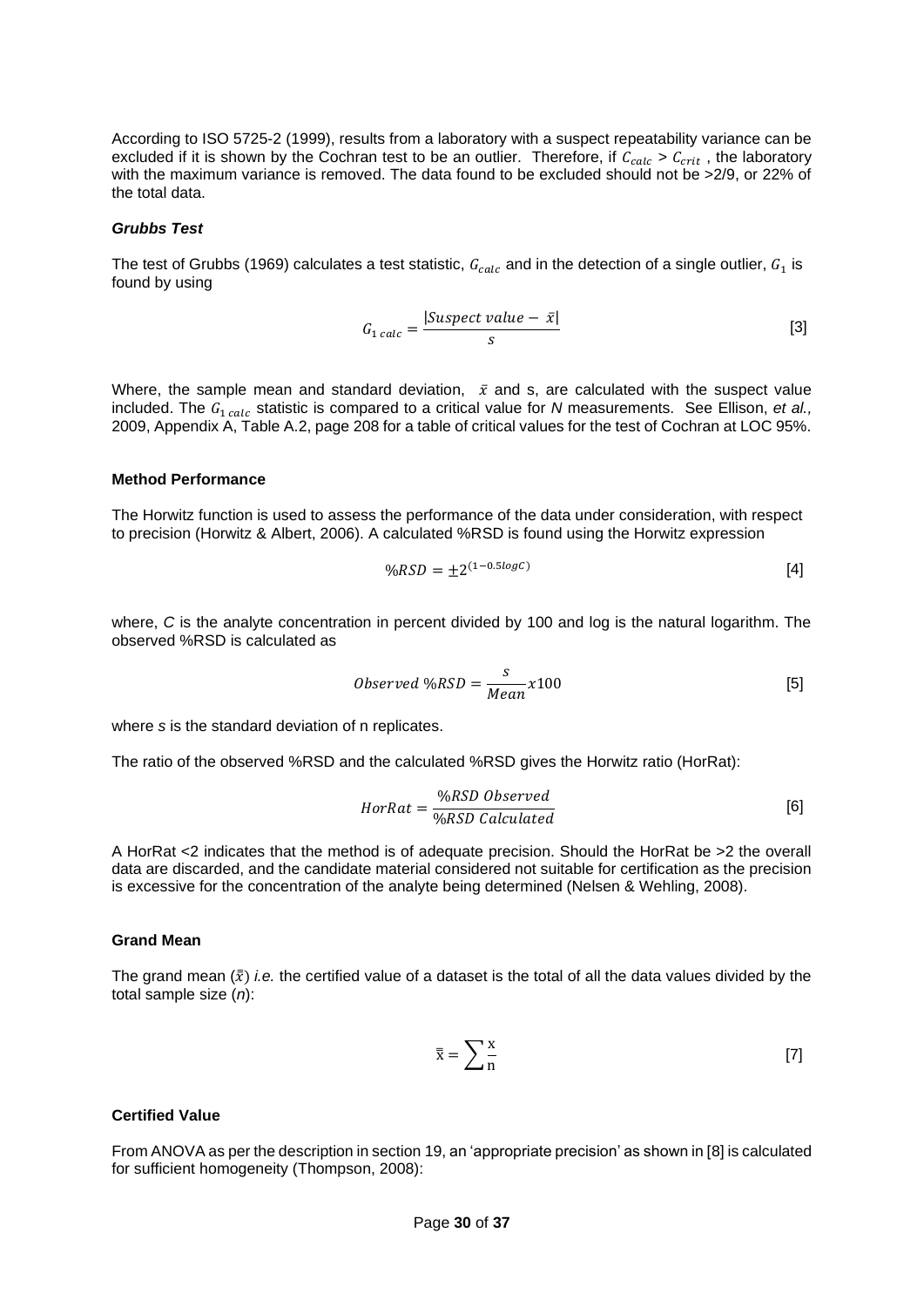$s_r \leq 0.3 u_c$ [8]

Where,  $s_r$  is the within laboratory repeatability, as determined from [14]. Once [8] is satisfied, a grand mean [7] is calculated and this is taken to be the certified value.

#### **Total Variation (SST)**

The total variation (not the variance) comprises the sum of the squares of the differences of each mean with the grand mean.

$$
SST = \sum (x - \bar{x})^2
$$
 [9]

#### **Between Group Variation (SSB)**

The *variation* due to the between the laboratories is denoted SSB or Sum of Squares Between laboratories and given by [10]. If the laboratory means are close to each other (and therefore the Grand Mean) SSB will be a small value. There are P samples involved with one datum value for each sample (the sample mean), so there are P-1 degrees of freedom.

$$
SSB = \sum n(\bar{x} - \bar{\bar{x}})^2
$$
 [10]

The *variance* due to the interaction between the laboratories is denoted MSB for Mean Square Between groups and is the SSB divided by its degrees of freedom.

$$
MS = \frac{SSB}{n-1} \tag{11}
$$

#### **Within Group Variation (SSW)**

The variation due to differences within individual samples is denoted SSW for Sum of Squares Within laboratories. The degrees of freedom are equal to the sum of the individual degrees of freedom for each sample. Since each sample has degrees of freedom *(df)* equal to one less than their sample sizes, and there are *k* samples, the total degrees of freedom is P less than the total sample size: *df* = *n* - P.

$$
SSW = \sum df \cdot s^2 \tag{12}
$$

The variance due to the differences within individual samples is denoted MSW for Mean Square Within groups. This is the within group variation divided by its degrees of freedom:

$$
MSW = \frac{SSW}{P - n} \tag{13}
$$

From equations [9] through [13], the ANOVA table as shown in [Table 11](#page-31-0) is developed.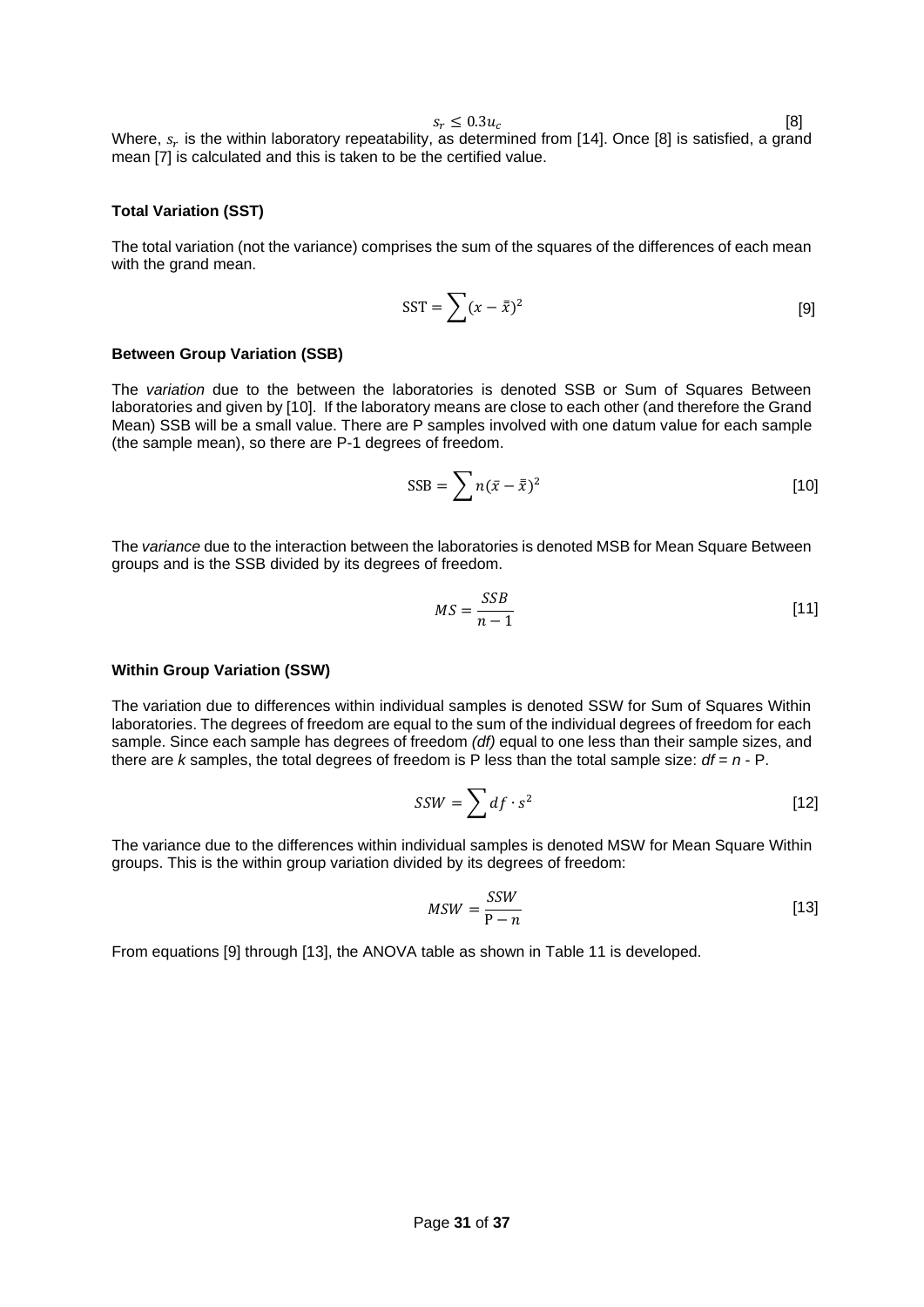<span id="page-31-0"></span>**Table 11.** A single-factor ANOVA table showing key elements. Where P is the total number of groups, or laboratories. P-1 is 1 less than number of laboratories, P (n-1) is the number of data values minus number of groups (equals degrees of freedom for each group added together), and P-1 + P(n-1) is 1 less than the number of data points. MS is the mean squares of between laboratories and within laboratories. After Ellison *et al.,* (2009), Table 6.2, page 61.

| <b>Source</b>                  | Sum of<br><b>Squares</b> | df                  | Mean Sum of<br><b>Squares</b> |         | р                       | F <sub>crit</sub> |
|--------------------------------|--------------------------|---------------------|-------------------------------|---------|-------------------------|-------------------|
| <b>Between</b><br>Laboratories | <b>SSB</b>               | $P-1$               | MSB=SSB/df                    | MSB/MSW | $=$ FDIST $(x, df, df)$ | F-table           |
| Within<br>Laboratories         | <b>SSW</b>               | $P(n-1)$            | MSW=SSW/df                    |         |                         |                   |
| Total                          | SSB+SSW                  | $P-1 +$<br>$P(n-1)$ |                               |         |                         |                   |

#### **Combined Standard Uncertainty**

The combined standard uncertainty  $(u_c)$  represents the effects of random events such as days, instruments, and analysts on the precision of the analytical procedures of all accepted data of the participating laboratories. Using the output from ANOVA, the combined standard uncertainty  $(u_c)$  is determined from the square root of the sum of squares of the variances of the within laboratory repeatability,  $s_r$  and the between laboratory precision,  $s_s$ :

$$
u_c = \sqrt{s_r^2 + s_s^2} \tag{14}
$$

Within laboratory repeatability is determined as

$$
s_r = \sqrt{MSB} \tag{15}
$$

and, the between laboratory precision as

$$
s_s = \sqrt{\frac{(MSW - MSB)}{n}}
$$
 [16]

where  $MSW$  is the mean squares of the within laboratory variance,  $MSB$  is the mean squares for the between laboratories and  $n$  in this case, is the number of replicates in a group of the accepted data (Thompson & Lowthian, 2011).

#### **Expanded Uncertainty**

The expanded uncertainty (*U*) at a confidence level of 95% is determined by multiplication of the combined uncertainty (*uc*) by a coverage factor (*k*) found from *N*-1 degrees of freedom (*df*), where *N* is the number of laboratory means accepted in the establishment of the certified value. The t-critical value for 5% significance can be found in a t-critical table (see [Appendix 8,](#page-36-2) or from MS Excel as =TINV (5%, *df*).

#### **Uncertainty Statement**

Typically, an uncertainty statement is presented as follows: Au =0.77±0.04 g/t, where the number following the symbol  $\pm$  is the numerical value of an expanded uncertainty,  $U = Ku_c$ , with *U* determined from a combined standard uncertainty multiplied by a coverage factor *k* = 2 or, a t-critical value for *N*-1 accepted laboratories. Since it can be assumed that the possible estimated values of the standard are approximately normally distributed with standard uncertainty, *u*c, the certified value of the CRM is believed to lie in the interval defined by *U* with a level of confidence of approximately 95 %, *e.g.* a mean value of 0.77±0.04g/t will have intervals of: 0.73≤0.77≤0.81 g/t.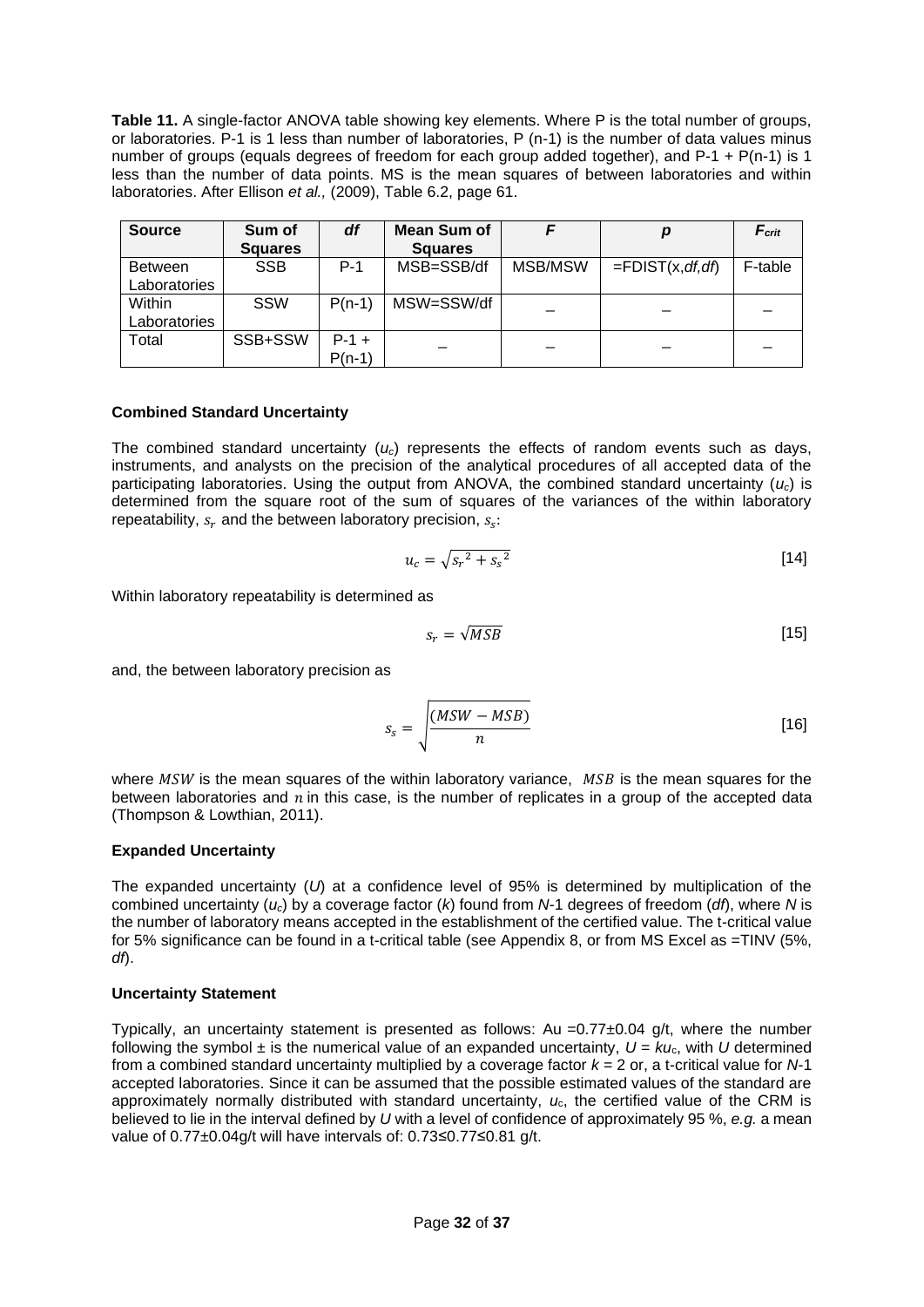#### <span id="page-32-1"></span>**Appendix 2.** Example: Comparison of Mean and Certified Value for Validation of Accuracy

According to ERM (2005); Eurolab (2007); Abzalov (2011) and Carr (2011), the validation of accuracy for a given mean and certified value requires the inclusion of the measurement uncertainty of the CRM in a t-test for statistical significance. The classical Student's t-test as shown in [17], does not consider the measurement uncertainty of the CRM. To compensate for this, Eurolab Technical Report No.1/2007 recommends equation [18] for the validation of CRMs with stated measurement uncertainties.

$$
t_{calc} = \frac{|\bar{x} - \mu|}{\frac{S}{\sqrt{n}}}
$$
 [17]

$$
t_{calc} = \frac{|\bar{x} - \mu|}{\sqrt{(u_{\mu})^2 + \frac{s^2}{n}}}
$$
 [18]

Where,  $t_{calc}$  is the calculated t-statistic,  $\bar{x}$  the mean of *n* replicates with a standard deviation of *s* for a CRM of μ certified value. The standard uncertainty *u* is the stated expanded uncertainty (*U*) of the CRM divided by the coverage factor ( $k$ ) as stated on the certificate of analysis. Note that the  $|\cdot|$  bars indicate that the absolute value between the mean and the certified value is to be used, *i.e.* ignore the sign.

An example in which [18] is used for validation of accuracy is given below.

#### **Example**

A CRM is independently replicated nine times for Al2O<sup>3</sup> concentration by XRF analysis, *i.e.* 9 individual fused glass beads were prepared. The observed mean and standard deviation of the replicate data are shown with the certified value and expanded uncertainty in [Table 12](#page-32-0). In validation of accuracy, the hypothesis question is: Is the difference between the observed mean and the certified value statistically significant at a level of confidence of 95%? Alternatively put, is there sufficient evidence to conclude that the data *i.e.* replicates generated, are inaccurate?

The relevant hypotheses are:

**Null hypothesis:** H<sub>0</sub>: Mean = Certified value of CRM with stated measurement uncertainty. The acceptance of H<sub>0</sub> means that accuracy is demonstrated; *i.e.* insufficient evidence to reject H<sub>0</sub>; **Alternate hypothesis:** H<sub>1</sub>: Mean  $\neq$  Certified value of CRM with stated measurement uncertainty. The acceptance of H<sup>1</sup> means that accuracy is not demonstrated, *i.e.* there is sufficient evidence to accept  $H_1$ ;

<span id="page-32-0"></span>**Table 12.** CRM certified value, quoted expanded uncertainty *U*, the coverage factor for the CRM, *k*=2.25 and mean for *n*=9 replicates and corresponding standard deviation for the replicate data.

| <b>CRM Certified</b><br>Value | <b>Expanded %</b> | Coverage<br>Factor (k) | <b>Mean</b><br>( <i>n</i> =9) | <b>Standard</b><br>Deviation(s) |
|-------------------------------|-------------------|------------------------|-------------------------------|---------------------------------|
| 4.62%                         | 0.08%             | 2.25                   | 4.59%                         | 0.01015                         |

The standard uncertainty (*u*) is found by dividing the expanded uncertainty by the coverage factor:

$$
u = \frac{0.08}{2.25} = 0.0356\,\%
$$

Using the observed mean for the replicate data (*n*=9) obtained for the CRM and substituting into [18]: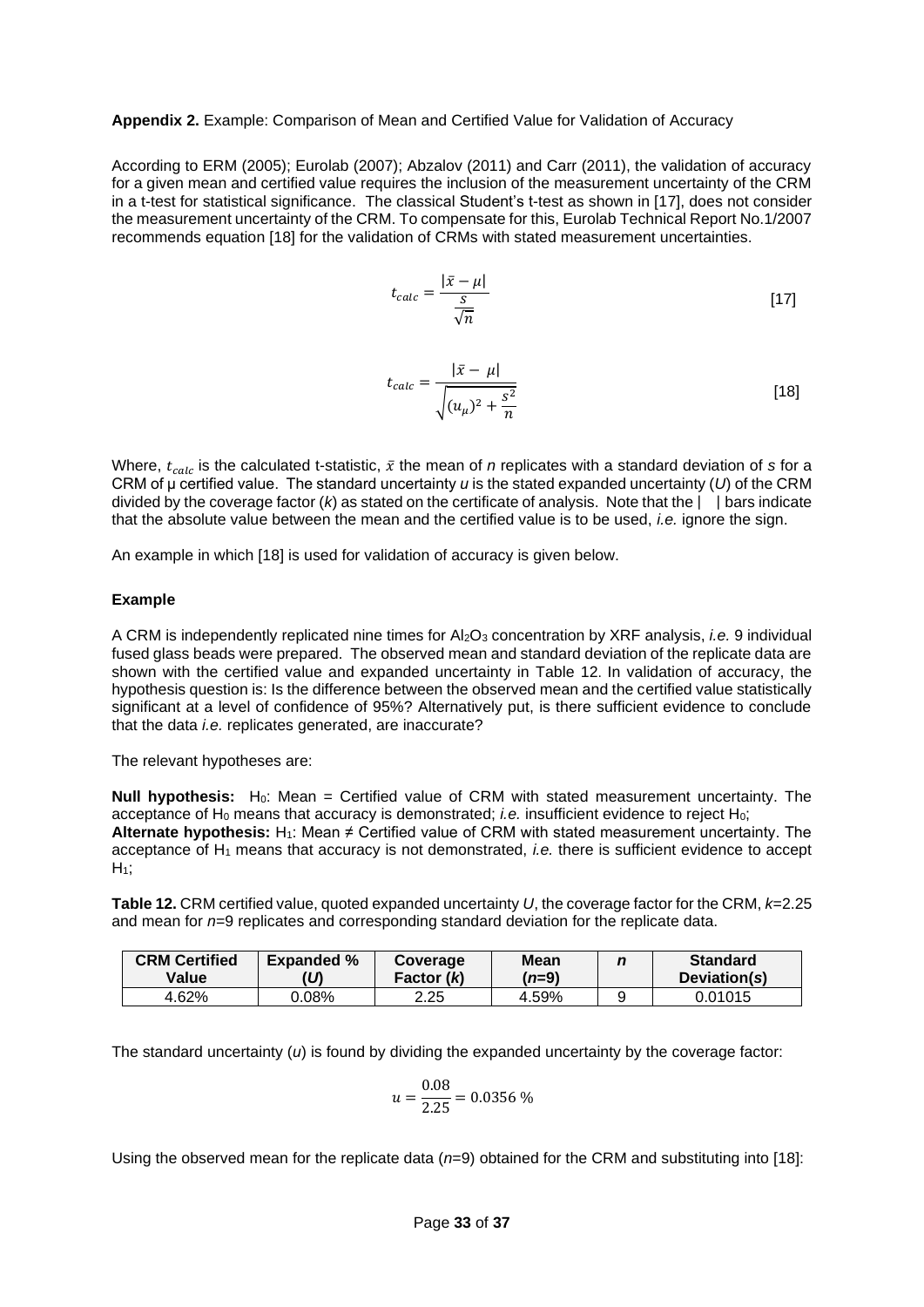$$
t_{calc} = \frac{|\bar{x} - \mu|}{\sqrt{0.0356^2 + \frac{0.01015^2}{9}}} = \frac{|4.59 - 4.62|}{\sqrt{0.00126 + 0.00001145}} = 0.84
$$

Therefore,  $t_{calc}$  = 0.84 and  $t_{crit}$  (5%, 8) = 2.31 (*df* is 8, therefore,  $t_{crit}$  = 2.31, see [Appendix 8,](#page-36-2) page [37\)](#page-36-2) which is >0.84. Similarly, the *p*-value=0.43 which is >0.05. This is strong evidence in favour of accepting the null hypothesis that there is no significant statistical difference between the certified value and the observed mean. Therefore, under the conditions that the uncertainty associated with the certified value is known, the accuracy is validated for the CRM tested. If the null hypothesis is accepted that the mean obtained is not statistically different from the certified value, then the principle of traceability has been conformed to.

#### <span id="page-33-0"></span>**Appendix 3.** Two-standard Deviations

Two-standard deviations are calculated using the expression:

Two standard deviations = 
$$
2(u_c)
$$
 [19]

Where,  $u_c$  is the standard combined uncertainty (equation [14]).

#### <span id="page-33-1"></span>**Appendix 4.** Confidence Interval

Confidence interval is calculated as:

Confidence Interval (CI) = 
$$
\frac{(t_{critical})s}{\sqrt{N}}
$$
 [20]

Where, N is the number of laboratories (accepted laboratory data),  $t_{critical}$  is a two-tailed value for  $N-$ 1 degrees of freedom *(df)* and *s*, is the standard deviation of the accepted laboratory means. A twotailed critical value is found for *N* -1 degrees of freedom from either a *t*-distribution table [\(Appendix 8\)](#page-36-2) or MS Excel as =TINV (5%, df).

#### <span id="page-33-2"></span>**Appendix 5.** Using the CRM in Quality Control

QC chart control limits should not be determined by the certified value and stated measurement uncertainty of the certified reference material used. These parameters although "certified" will never be known; it is only the corresponding statistical estimates, *i.e.* standard deviation and the mean calculated from replicated results that are known and these should be used in quality control charts. However, should the laboratory choose to use the certified value as the mean then the quoted 2s, or *CI* value for the CRM can be used in the quality control chart.

It is recommended that a Shewhart chart be developed for the use if this CRM is to be used as a control sample in laboratory quality control. A Shewhart chart is a plot of sequential assay results obtained from quality control material such as an AMIS CRM. The warning and control limits are based on the standard deviation obtained from the mean of the replicates of a CRM (Ellison, *et al.,* 2009; Thompson, 2010). The procedure in preparing a Shewhart chart is as follows:

- 1. Analyse 10 to15 replicates or more of the AMIS CRM.
- 2. Apply the Grubbs test for outliers.
- 3. Determine the mean of the replicates after application of the Grubbs test.
- 4. Determine the standard deviation, using equation [21], of the replicates following Grubbs test.
- 5. Calculate the standard deviation, *s* from: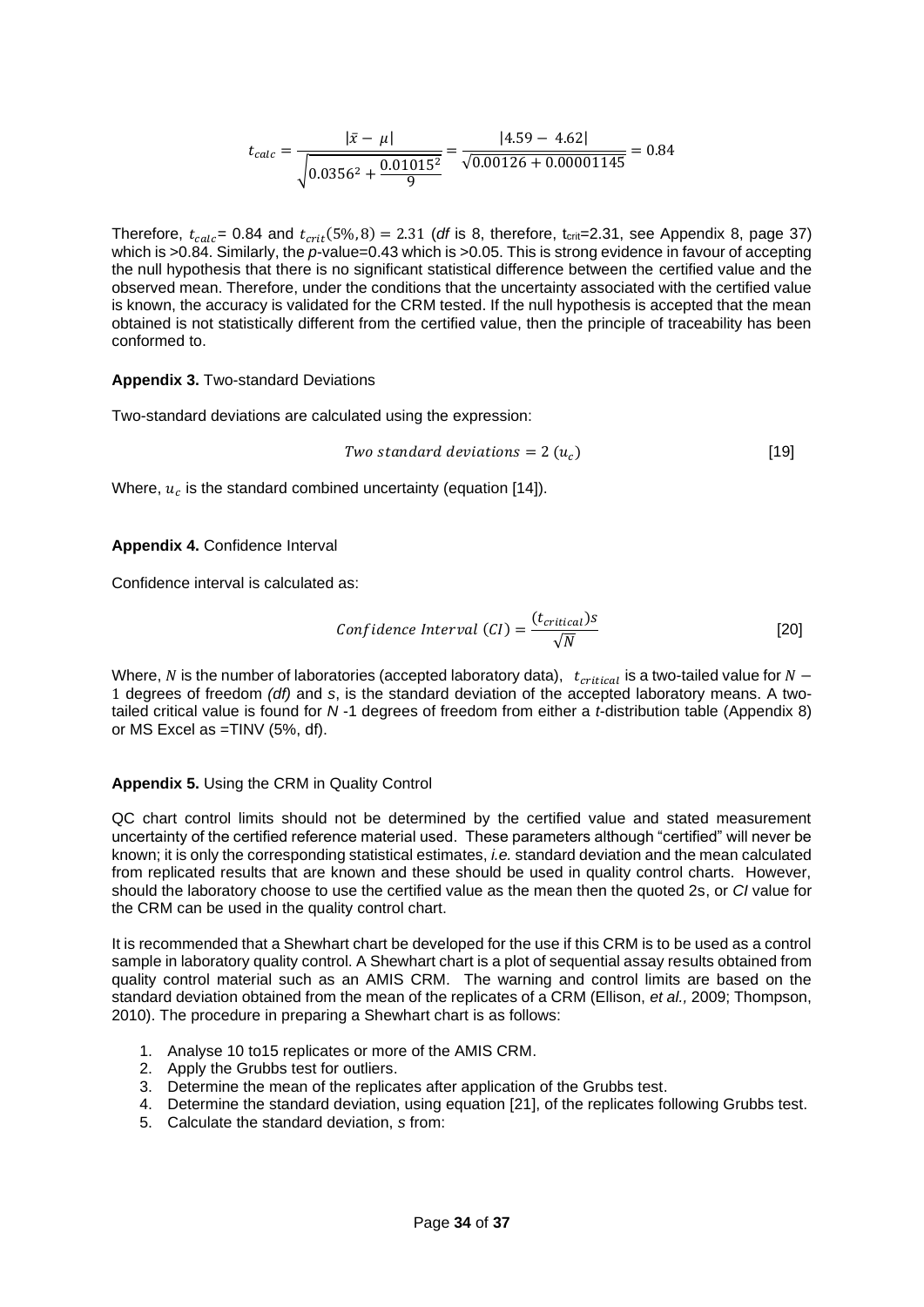$$
s = \sqrt{\frac{\sum (x_i - \bar{x})^2}{n - 1}}
$$
 [21]

where,  $x_i$  is an individual measurement in the data set,  $\bar{x}\;$  is the mean of the data set at n-1 degrees of freedom (*df*) and *n* is the number of replicates. The sample standard deviation can be found using the MS Excel formula "=stdev.s (number1;)".

- 6. Verify accuracy of the mean value using equation [18].
- 7. Once accuracy is verified, calculate ±2s and ±3s, where *s* is the standard deviation calculated from [21].
- 8. Construct the Shewhart control chart around the mean of *n* replicates.
- 9. Use ±2s as the warning limits.
- 10. Use ±3s as the control limits.
- 11. It is recommended that if 2 to 3 points are outside the warning limits analyse another sample and if it is then within warning limits, continue. If it is outside the warning limits, stop and troubleshoot.
- 12. It is recommended that if any point is outside control limits, analyse another portion (sample) of the CRM. If it is within control limits, continue. If it is outside control limits, stop and troubleshoot.
- 13. For reference purposes, the CRM certified value can be plotted on the Shewhart chart alongside the mean value.

On a regular basis the accuracy of the replicates of the CRM should be assessed in terms of the certified value of the CRM using equation [18].

<span id="page-34-0"></span>**Appendix 6.** Conversion to Air-dry Basis (Prepared by Allan Fraser)

Since AMIS certified analyte values are reported on a dry-basis, the user laboratory is required to dry a portion (accurately weigh out 1.0 grams in duplicate) of the CRM material in air at 105°C in a drying oven to constant mass to determine the moisture content. Use a crucible with a flat inner surface with a surface area not smaller than 10 cm<sup>2</sup> with the CRM material spread evenly over same; this represents a 0.1 gram spread per cm<sup>2</sup>. In correcting the certified value for moisture content, a moisture correction factor is calculated:

$$
Moisture\ correction\ factor\ (MCF) = \frac{100 - %Moisture\ at\ 105^{\circ}C}{100}
$$
 [22]

$$
Air dry basis concentration = MCF x certified value on a dry basis
$$
 [23]

#### **Example**

The moisture content determined at 105°C on a CRM is 0.500%. The certified analyte concentration for the CRM is 12.62±0.52% (dry basis). Calculating the moisture correction factor using [22] gives:

$$
Moisture\ correction\ factor = \frac{100 - 0.500}{100} = 0.995
$$

Multiplying the factor of 0.995 by the certified value as stated on the certificate of analysis on a dry basis (as in [23]) gives the analyte concentration on an air-dry basis:

$$
0.995\ x\ 12.62\% = 12.56\%
$$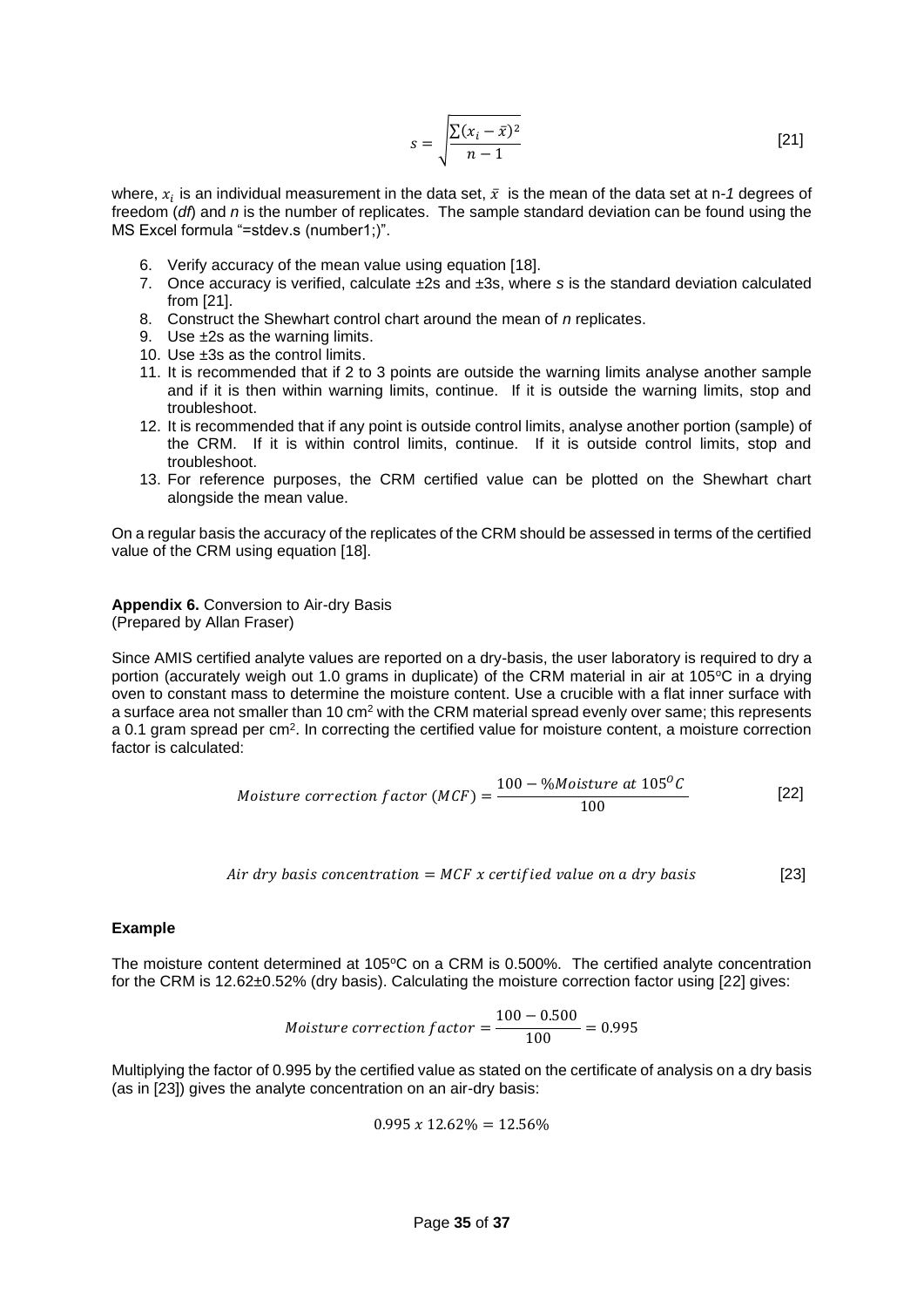The stated measurement uncertainty also needs to be corrected using [22] and [23], *e.g.* 0.995 x 0.52  $= 0.51<sub>(7)</sub>$ , rounded to 0.52%. The air-dry basis concentration *i.e.* 12.56 $\pm$ 0.52% is to be used as the certified value with its corresponding measurement of uncertainty.

<span id="page-35-2"></span>**Appendix 7.** Example of Determination of LOD and LOQ in Fire Assay

The limit of detection (LOD) is the minimum detectable quantity of the analyte of interest (Skoog & West, 1985). To determine the LOD in fire assay by lead collection, the minimum mass that an assay microbalance is capable of weighing (*m* in micrograms, and the original test sample mass, *Massassay* in grams) determines the LOD. The smallest prill mass most assay microbalances can measure is 1μg or 0.001mg. Even with a microscope it may be difficult to locate and pick up a prill weighing ten times that amount (*i.e.* 0.01mg or 10μg) and weigh it. If an analyst can weigh a prill of 1μg then the LOD becomes 1μg. However, the concentration factor would be 50 times for a 50-gram assay sample and therefore the LOD in g/t becomes 1μg divided by the original mass of the sample in grams taken for fire assay [24]. Therefore, the LOD in fire assay is computed as:

$$
LOD = \frac{m(\mu g)}{Mass_{assay}(g)} (g/t)
$$
 [24]

The limit of quantitation (LOQ), is simply the LOD multiplied by 10 (Long & Winefordner, 1983):

$$
LOQ = 10 \cdot \frac{m(\mu g)}{Mass_{assay}(g)} (g/t)
$$
 [25]

Therefore, with a sample mass of 50g taken for fire assay, the limit of detection would be 0.02g/t. *i.e.*  $1\mu$ g = 1g/t, therefore  $1\mu$ g/50g = 0.02g/t. If no prill was found, then the LOD result would be <0.02 g/t or "not detected". Using a larger assay sample mass improves the LOD and LOQ [\(Table 12\)](#page-32-0). [Table 14](#page-35-1) gives a recommended reporting scheme for LOD and LOQ.

<span id="page-35-0"></span>**Table 13.** Mass of assay sample and corresponding limit of detection and limit of quantitation for an assay microbalance capability of smallest prill mass of 1μg or 0.001mg.

| <b>Mass Assay Sample (g)</b> | LOD(q/t) | $LOQ$ (g/t) |
|------------------------------|----------|-------------|
| 30                           | 0.03     | 0.3         |
| 50                           | ስ ሰን     |             |
| חחו                          | በ በ1     |             |

<span id="page-35-1"></span>**Table 14.** Recommended reporting scheme for LOD and LOQ in fire assay.

| Data  | <b>Report as</b>    |
|-------|---------------------|
| חח ו۔ | Not detected        |
| <1 OQ | Detected            |
|       | Report assay result |